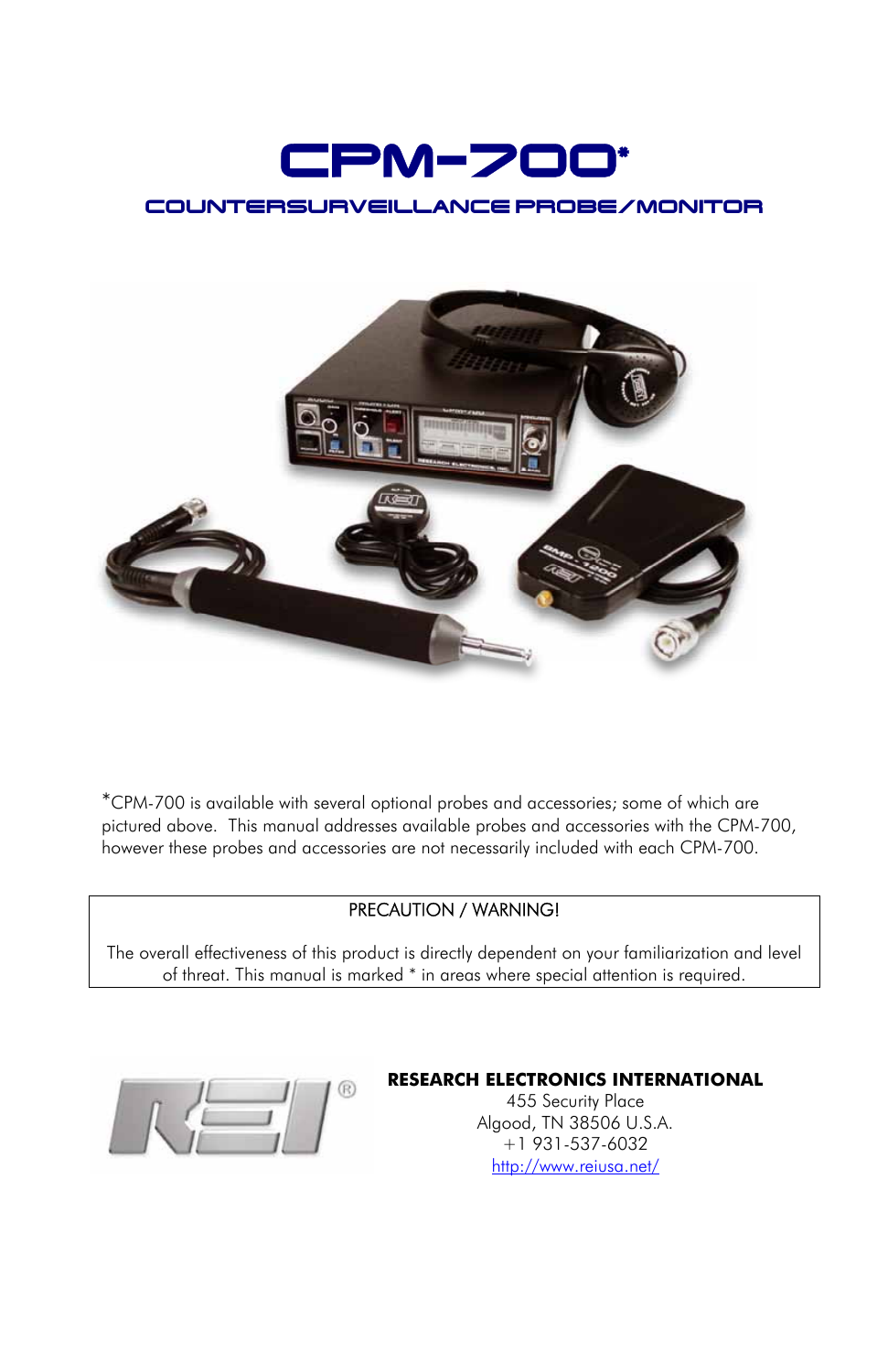#### Revision 3 © COPYRIGHT RESEARCH ELECTRONICS INTERNATIONAL

This manual contains proprietary information intended solely for use with the CPM-700 and CPM-700 Probes and Accessories.

> All information contained within this manual is subject to change without notice.

### OWNER'S RECORD

The Serial Number of your unit is located on the side panel. Please record this number and refer to it whenever you contact your dealer or Research Electronics International concerning this product. Note: Removal or alteration of the serial number automatically voids all warranties of this product.

MODEL: CPM-700

SERIAL NUMBER:



RESEARCH ELECTRONICS INTERNATIONAL

455 Security Place Algood, TN 38506 U.S.A. +1 931-537-6032 [www.reiusa.net](http://www.reiusa.net/)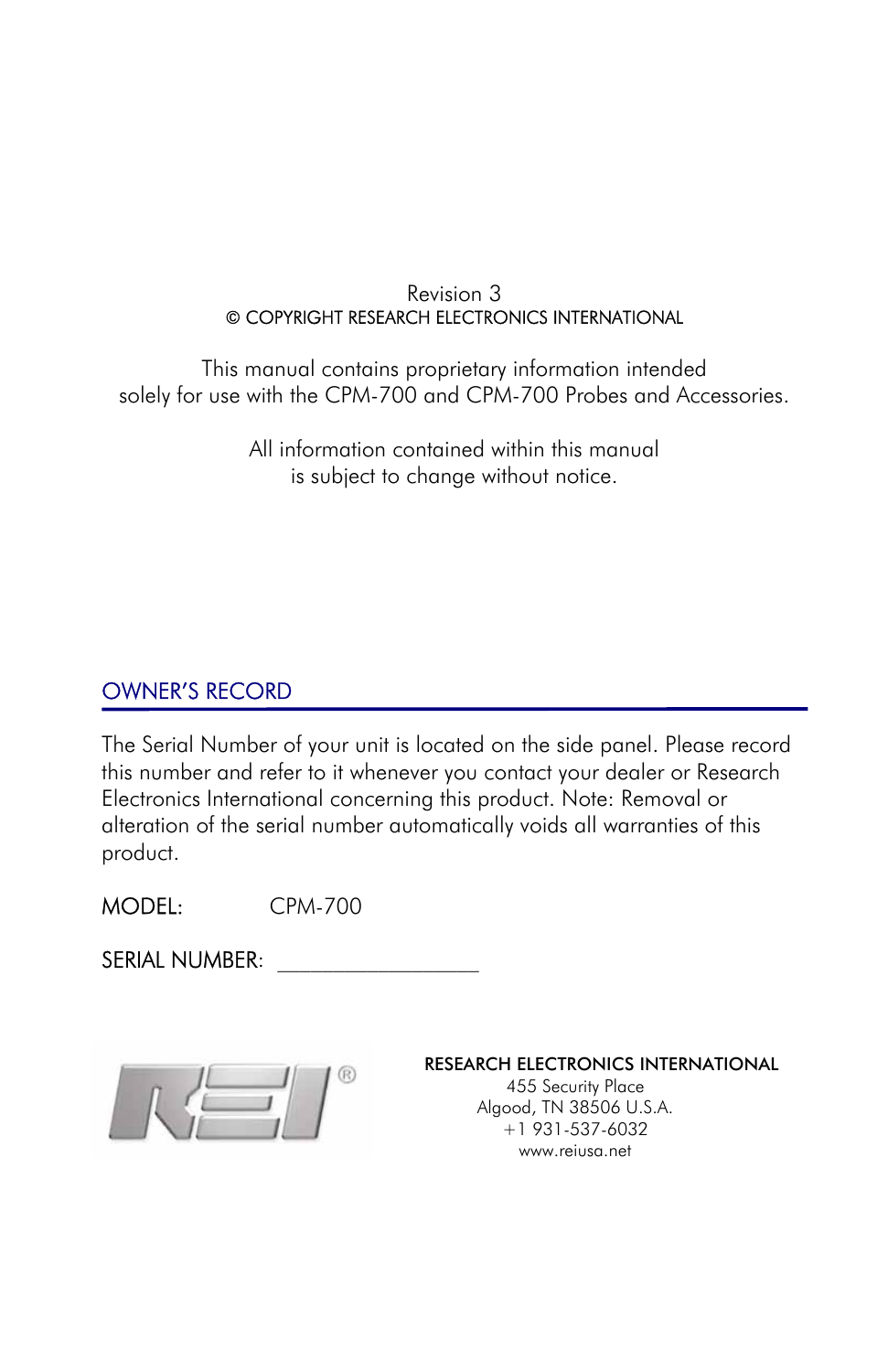### **TABLE OF CONTENTS**

| POWER SUPPLIES, PROBES, ACCESSORIES  5                                                                        |  |
|---------------------------------------------------------------------------------------------------------------|--|
|                                                                                                               |  |
| ALKALINE BATTERY OPERATION  13<br>OPTIONAL RECHARGEABLE BATTERY OPERATION 13                                  |  |
|                                                                                                               |  |
| PERFORMING A "WALK AROUND ROOM SWEEP"  16                                                                     |  |
|                                                                                                               |  |
| BROADBAND RF ANALYSIS (2GHZ - 12GHZ)  22<br>DETAILED INSPECTION SWEEP 24<br>MISC. WIRE / AUDIO EVALUATION  30 |  |
| PLANNING AND CONDUCTING A SWEEP 31                                                                            |  |
|                                                                                                               |  |

i REI CPM-700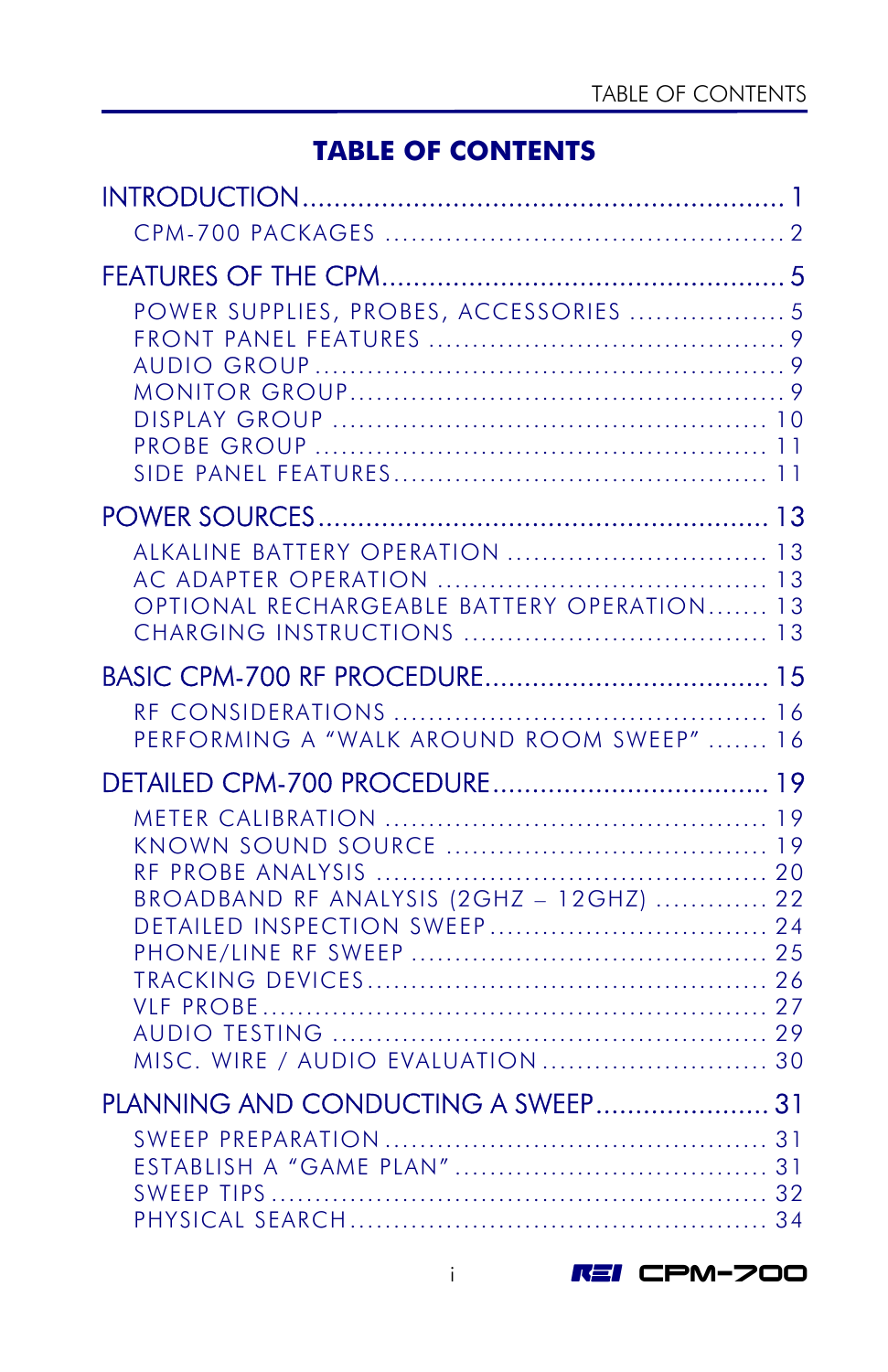| OTHER PROCEDURES AND EQUIPMENT  37 |  |
|------------------------------------|--|
|                                    |  |
|                                    |  |

# TSCM TRAINING

REI Center for Technical Security: REI offers the World's largest unclassified commercially available Technical Surveillance Countermeasure (TSCM) training facility. Training courses include classroom instruction and handson exercises where students perform sweep exercises in "live" environments utilizing "target rich" project rooms. The progressive course curriculum is designed for the beginner or the seasoned TSCM Technician. Regularly scheduled courses are taught monthly; visit REI's website ([www.reiusa.net\)](http://www.reiusa.net/) or contact REI ([sales@reiusa.net](mailto:sales@reiusa.net)) for training dates.



Contact REI for more information TSCM training and/or other TSCM equipment visit www.reiusa.net.

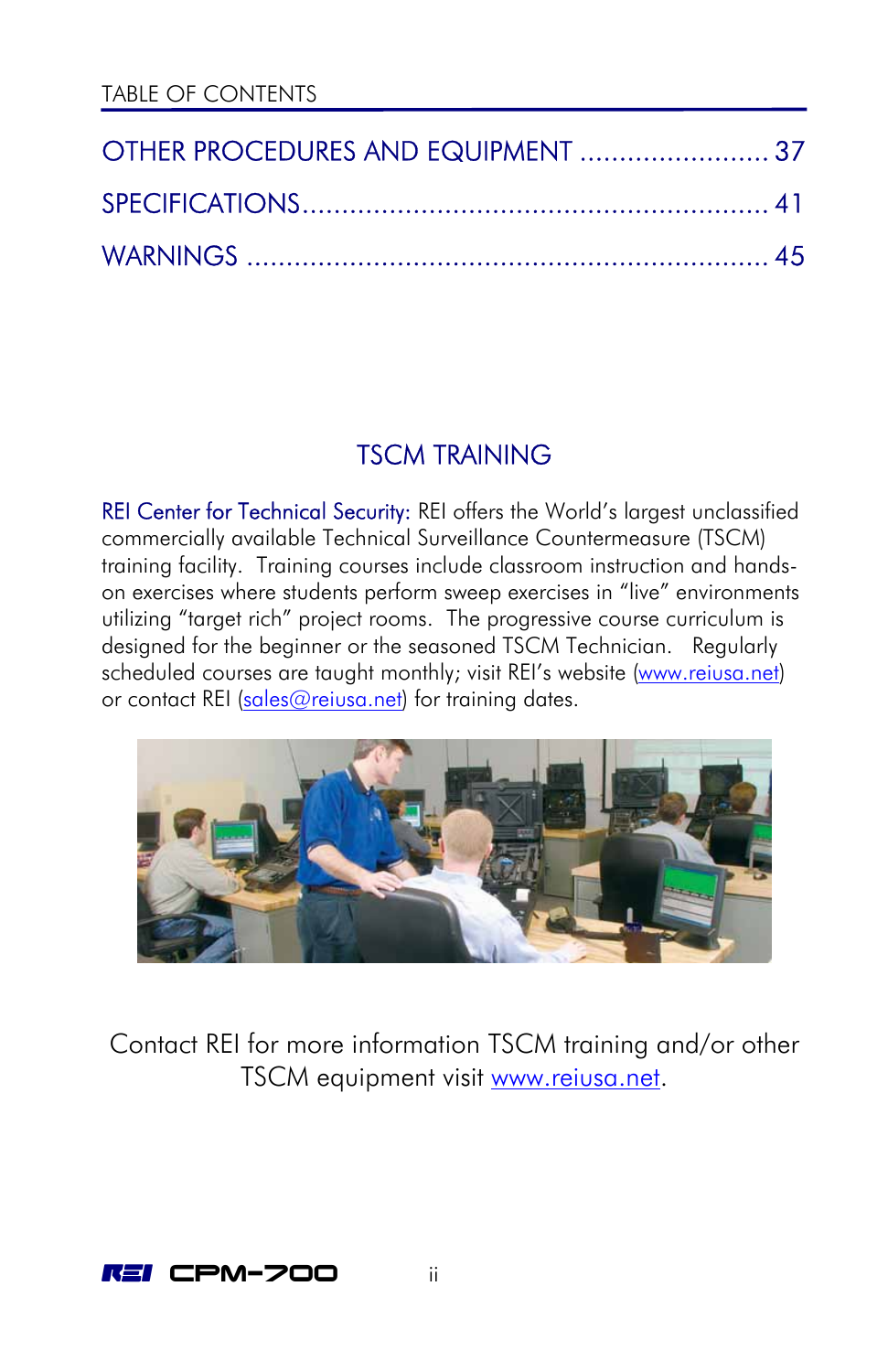# **INTRODUCTION**

<span id="page-4-0"></span>The CPM-700 Countersurveillance Probe/Monitor is a universal sweep tool that can be used to detect and locate a wide variety of surveillance devices. A broad range of probes and accessories are available for the CPM-700 to expand the CPM's countersurveillance capabilities.

> NOTE: Depending on the CPM-700 package purchased, and/or additional probes purchased, you may or may not have all the probes and accessories discussed in this manual.

The CPM-700 detects and locates transmitting devices, quickly and silently, including:

- AF (Audio Frequency)……...100 Hz to 15 kHz.
- VLF (Very Low Frequency)….15 kHz to 1 MHz and carrier current
- RF (Radio Frequency...……..50 kHz to 3 GHz

With the additional probes and accessories, the CPM can detect and locate:

- High Frequency transmitters (3 12 GHz, such as 802.11 wireless networks and 5.8 GHz cordless telephones, with BMP-1200)
- Infrared transmitters (with IRP-700)
- Magnetic Leakage (with MLP-700)
- Acoustic Leakage vulnerability (with ALP-700)

### *Special Note*

The overall effectiveness of any technical surveillance countermeasure is directly dependent on the level of threat and the users ability to properly deploy the appropriate countermeasure. Familiarization with the level of threat, the physical and technical environment, and most importantly the capabilities of the CPM-700 is critical to using the CPM-700 successfully. The manufacturer makes no guarantee about the performance of the unit when attempting to detect hidden electronic devices. It may be necessary to employ other supplementary equipment and/or procedures. REI's Center for Technical Security offers training on technical surveillance countermeasure equipment.

The section "Planning and Conducting a Sweep" contains many practical tips for getting the most out of your CPM and other countersurveillance equipment.

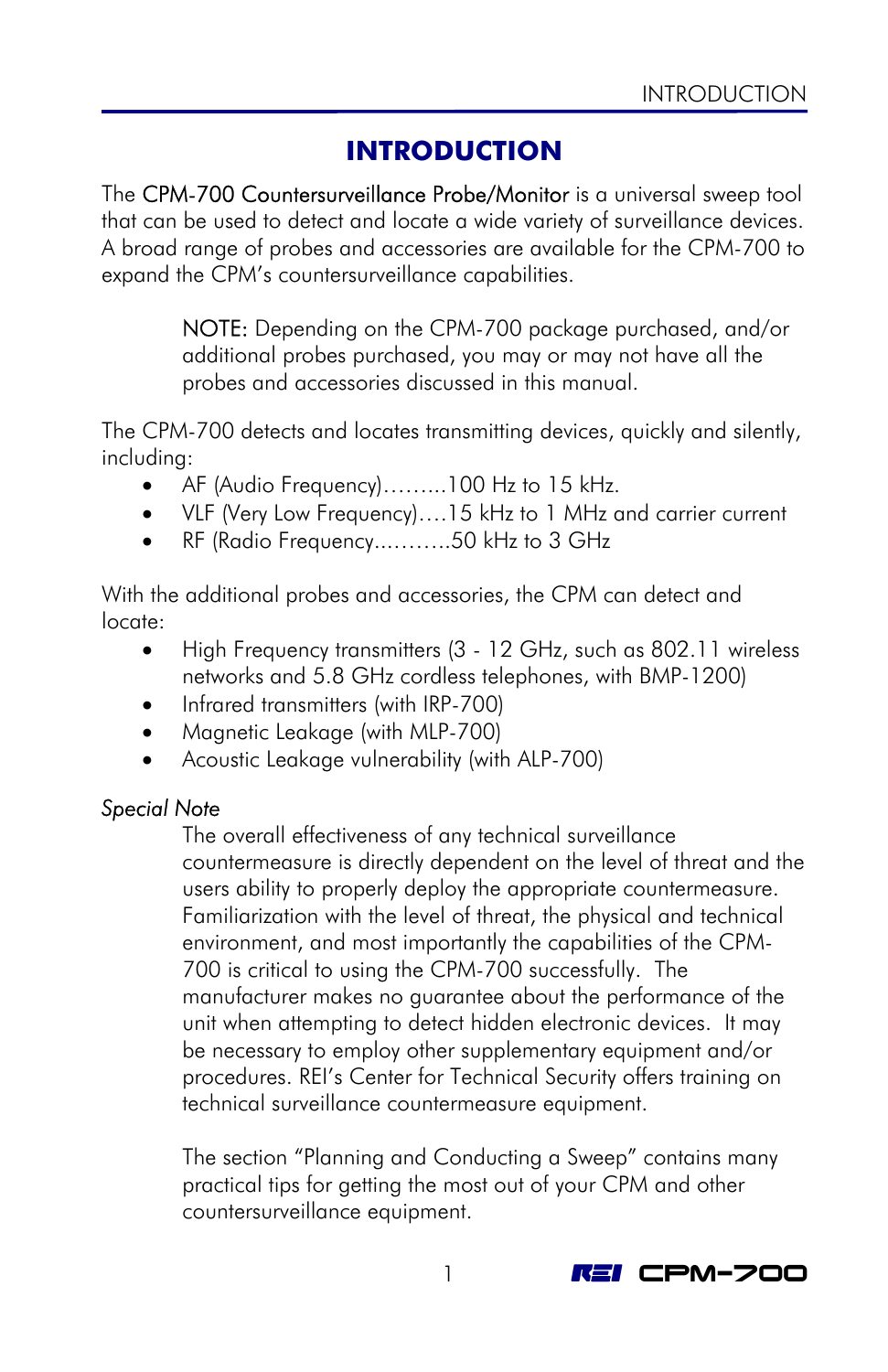### <span id="page-5-0"></span>CPM-700 PACKAGES

Several probes and accessories (some of which are optional) are available for the CPM-700. Many of these probes and accessories are available separately, but also in the packages listed below:

### CPM-700 STANDARD

The CPM-700 STANDARD package provides the basic tools for users who are only concerned with minimal RF testing; the CPM-700 STANDARD package includes the following:

- CPM-700 Countersurveillance Probe/Monitor
- Standard RF Probe (50kHz-3GHz)
- VLF Carrier Current Probe
- TVLF Patch Cable
- Auxiliary Patch Cable
- Headphones
- Soft carrying case

This is the most basic package providing for TSCM RF testing up to 3GHz.

#### CPM-700 ADVANCED PACKAGE

The CPM-700 ADVANCED package is designed for users who have a need for additional TSCM testing (IR, Acoustic Leakage, Network and Telephone wiring testing, etc.). This package also provides several convenience accessories and includes the following:

- CPM-700 Countersurveillance Probe/Monitor
- Standard RF Probe (50kHz-3GHz)
- Acoustic Leakage Probe
- Infrared Probe
- VLF Carrier Current Probe
- TVLF Patch Cable
- Magnetic Leakage Probe
- Auxiliary Patch Cable
- Modular Phone Adapter for network and phone line testing
- Tape Recorder Patch Cords

**REI CPM-700** 2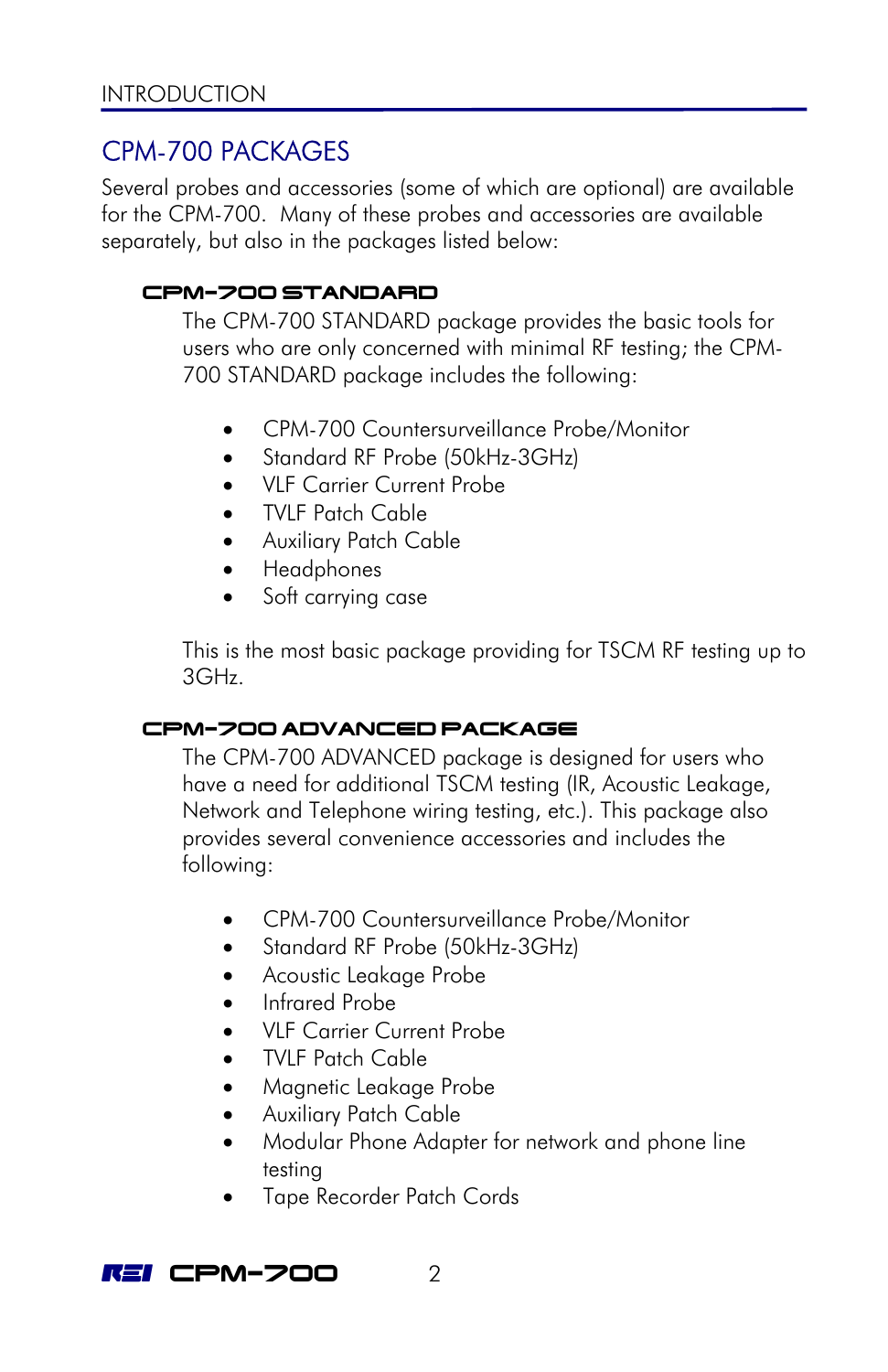- Cigarette Lighter Adapter for powering the CPM from a 12VDC automobile socket
- Rechargeable Batteries
- Headphones
- Soft carrying case

This package includes several accessories for RF analysis up to 3GHz, Infrared analysis, acoustic leakage testing, network and telephone testing adaptors, and other accessories.

### CPM-700 DELUXE PACKAGE (12GHz)

The CPM-700 DELUXE package is designed for the serious TSCM user who wants to get the most out of the CPM-700. This package includes all currently available probes and accessories, including the directional Broadband Microwave Probe, which extends the range of the CPM-700 to 12GHz and adds additional sensitivity in the common 2.4 GHz range over the Standard RF Probe. The CPM-700 DELUXE package includes the following:

- CPM-700 Countersurveillance Probe/Monitor
- Standard RF Probe, frequency range of 50kHz-3GHz
- Broadband Microwave Probe (BMP-1200), frequency range of 2GHz-12GHz (This probe is directional and much more sensitive than the standard RF probe in the common 2.4GHz range.)
- Acoustic Leakage Probe for evaluating structural bound audio leakage
- RF Sniffer Probe (10MHz-3GHz) for pinpointing surveillance devices where the Standard RF Probe may become saturated with RF energy
- Infrared Probe
- VLF Carrier Current Probe
- TVLF Patch Cable
- Magnetic Leakage Probe
- Auxiliary Patch Cord
- Modular Phone Adapter for network and phone line testing
- Tape Recorder Patch Cords
- Cigarette Lighter Adapter for powering the CPM from a 12VDC automobile socket
- Rechargeable Batteries

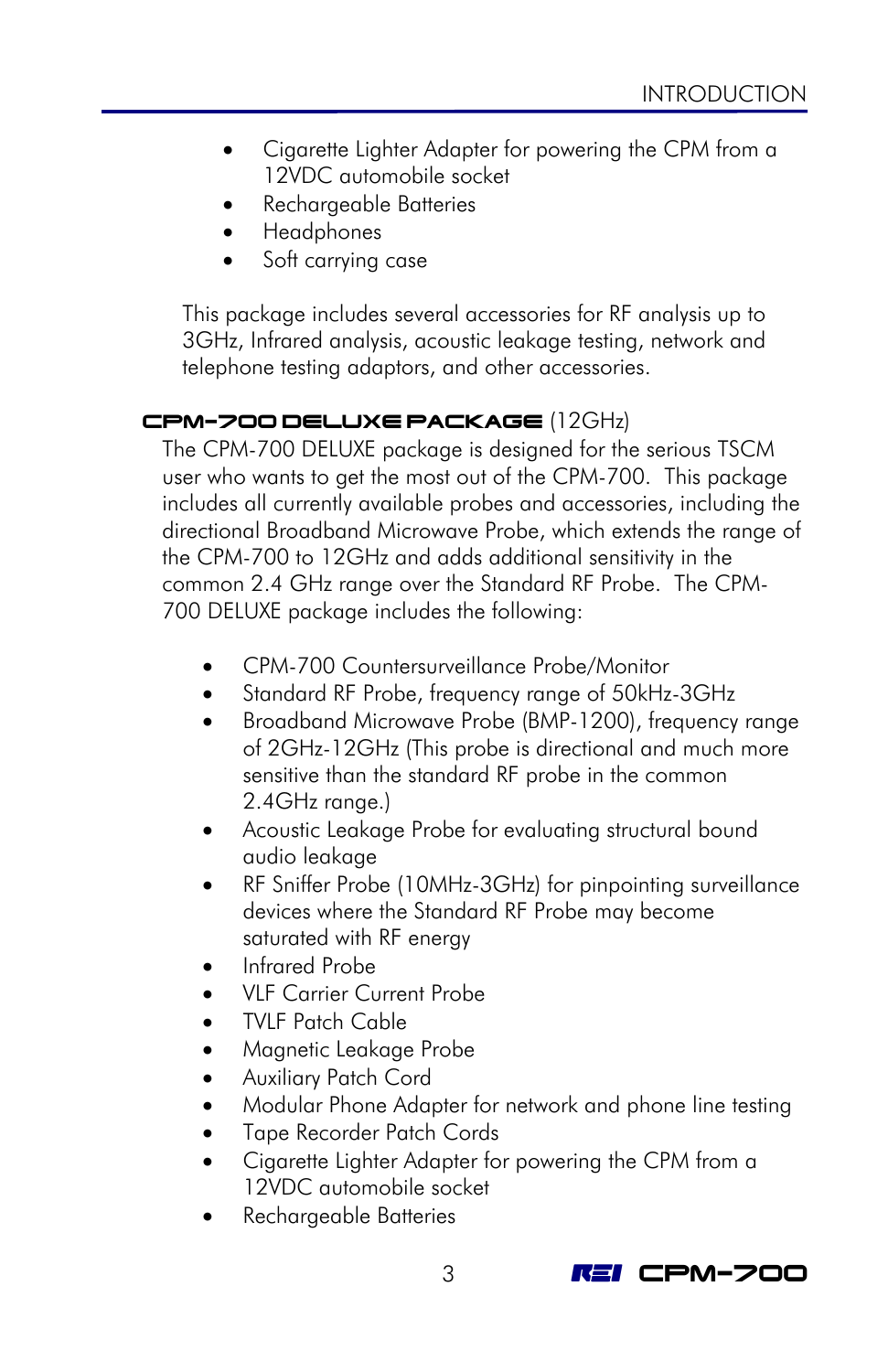- Headphones
- Deluxe Hard-shell Case to carry the CPM and all probes and accessories

The CPM-700 Deluxe package includes all current available probes (including RF up to 12GHz, Infrared, Carrier Current, Acoustic Leakage, etc.), and all available accessories and provides the widest range of test capabilities with the CPM.

Most of the probes and accessories are available separately for replacement; contact REI for replacement probes.

### BMP-1200 Broadband Microwave Probe Upgrade

For CPM owners who would like to add the Broadband Microwave Probe (BMP-1200) to their existing CPM (extending the frequency range to 12GHz), REI offers the BMP-1200 Upgrade package, which is backwards compatible with all existing CPMs. The BMP-1200 Upgrade includes the following:

- BMP-1200 Probe (2GHz-12GHz)
- RF Sniffer Probe (10MHz-3GHz)
- Acoustic Leakage Probe
- Deluxe Hard-shell Case

The CPM-700 provides a wide range of tools in a single easy-to-use portable kit. Whatever your needs, there is a CPM package that will accommodate you.

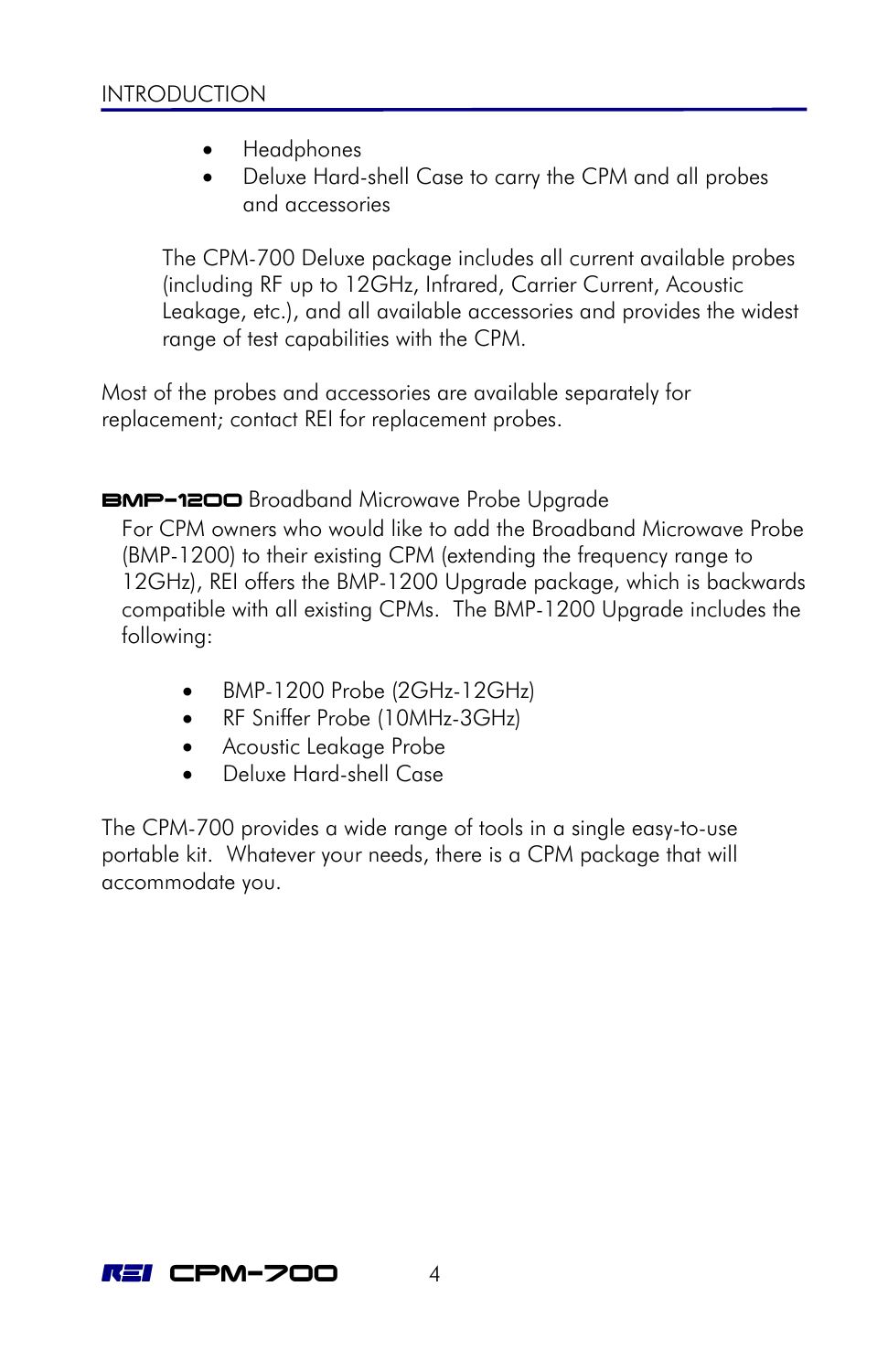### **FEATURES OF THE CPM**

### <span id="page-8-0"></span>POWER SUPPLIES, PROBES, ACCESSORIES

- 1. Power Sources / Selector Switch:
	- a. Alkaline Batteries (8 AA cells) Remove back cover of CPM by turning two fasteners one-quarter turn counterclockwise. Set the switch to "ALKALINE."



 *Selector switch in back of CPM is factory set to "ALKALINE"* 

Do not charge Alkaline batteries. Damage to the unit will occur.

### b. Using Rechargeable Ni-MH or Ni-Cad Batteries

(8 AA cells) – Set the switch to "RECHARGEABLE." Charge at least eight hours or overnight. Connect the AC adapter to the side of the CPM and plug in to a wall outlet. *All rechargeable batteries must be charged before use.*

c.  $AC$  Adaptor – Connect the adapter supplied by REI to an AC outlet and to the Adapter input of the CPM-700. If rechargeable batteries are installed, the AC adapter will charge them. The CPM-700 will automatically operate on the battery pack if the AC power fails. NOTE: *Do not use any adapter other than the one supplied by REI.*

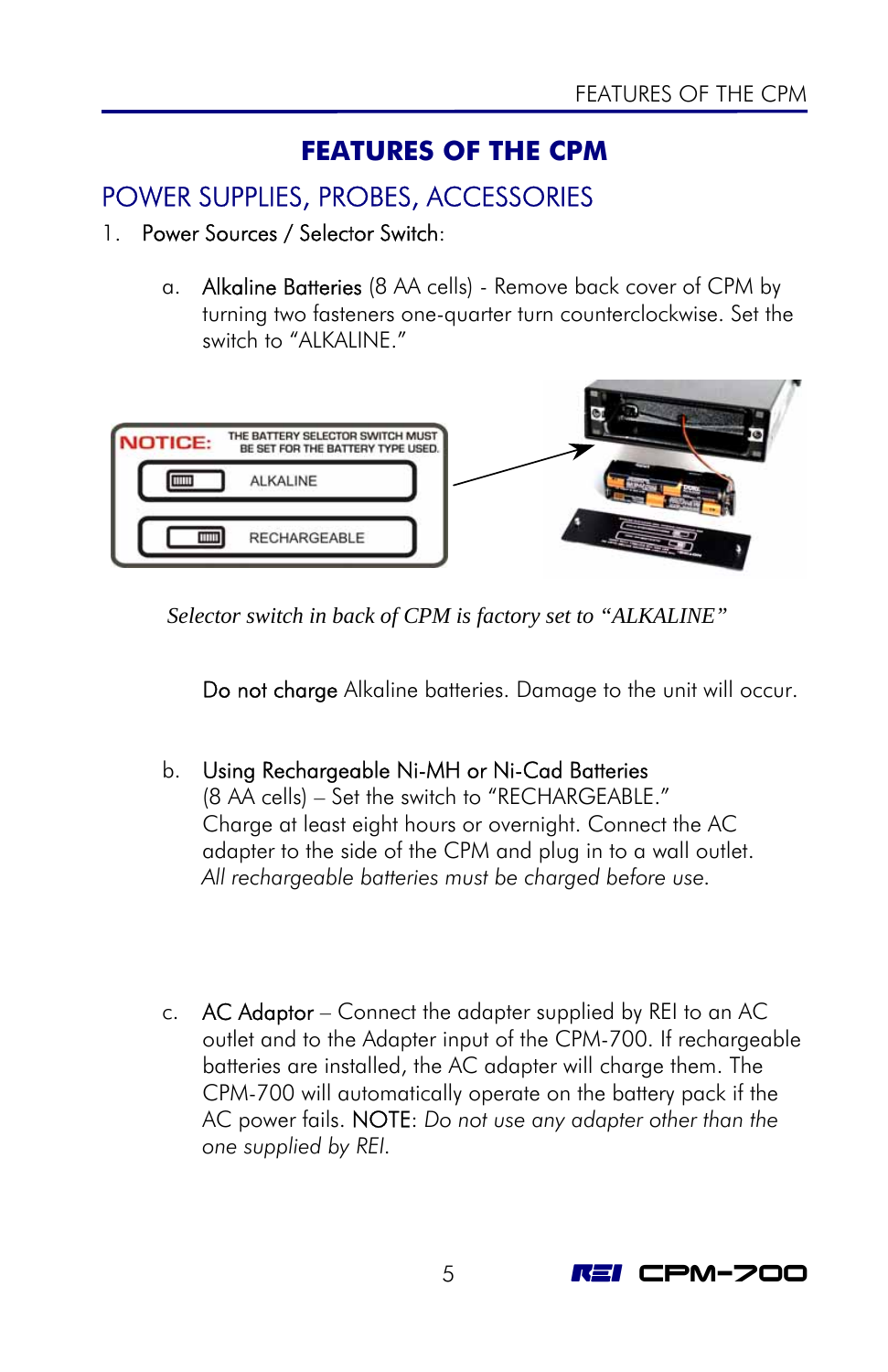### FEATURES OF THE CPM

2. Standard RF Probe: Checks your environment for hidden phone or room-audio bugs; video transmitters; pulsed tracking transmitters; remote control, frequency-hopping, spreadspectrum, and burst devices up to 3GHz.





With TVLF adapter attached to the VLF probe, test for carrier current devices on any pair of conductors (max input 300VAC).

3. VLF Probe: Tests for carriercurrent bugs that use AC wiring (or other misc. wiring like telephone, burglar alarm, thermostat wiring, etc.) as a transmission path (max input 300VAC).





4. Auxiliary Input Amplifier: Allows you to listen to suspicious telephone or room wiring for the presence of buried microphones or modifications to equipment.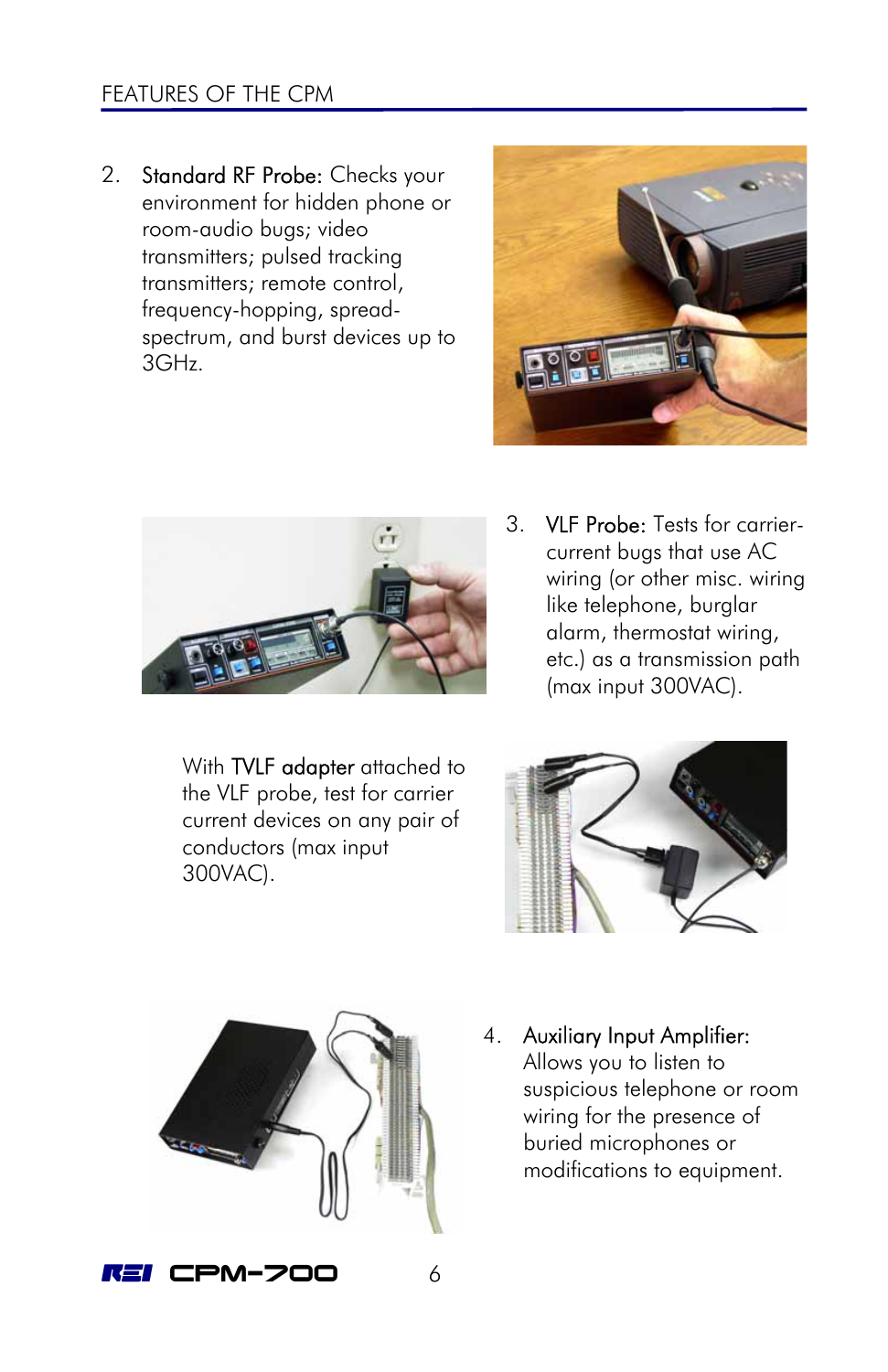5. BMP-1200 Broadband Microwave Probe: Receives RF energy between 2GHz and 12GHz, including frequencies used for wireless networks and many cordless telephones.





6. RF "Sniffer" Probe: Helps to isolate 'threat' transmissions from legitimate broadcast transmissions in RF-rich environments up to 3GHz. Must check within 18" of every object in the target area.

7. IRP-700 Infrared Probe: Locates infrared transmissions.



8. MLP-700 Magnetic Leakage Probe: Locates carrier current devices, tape recorders and video cameras.



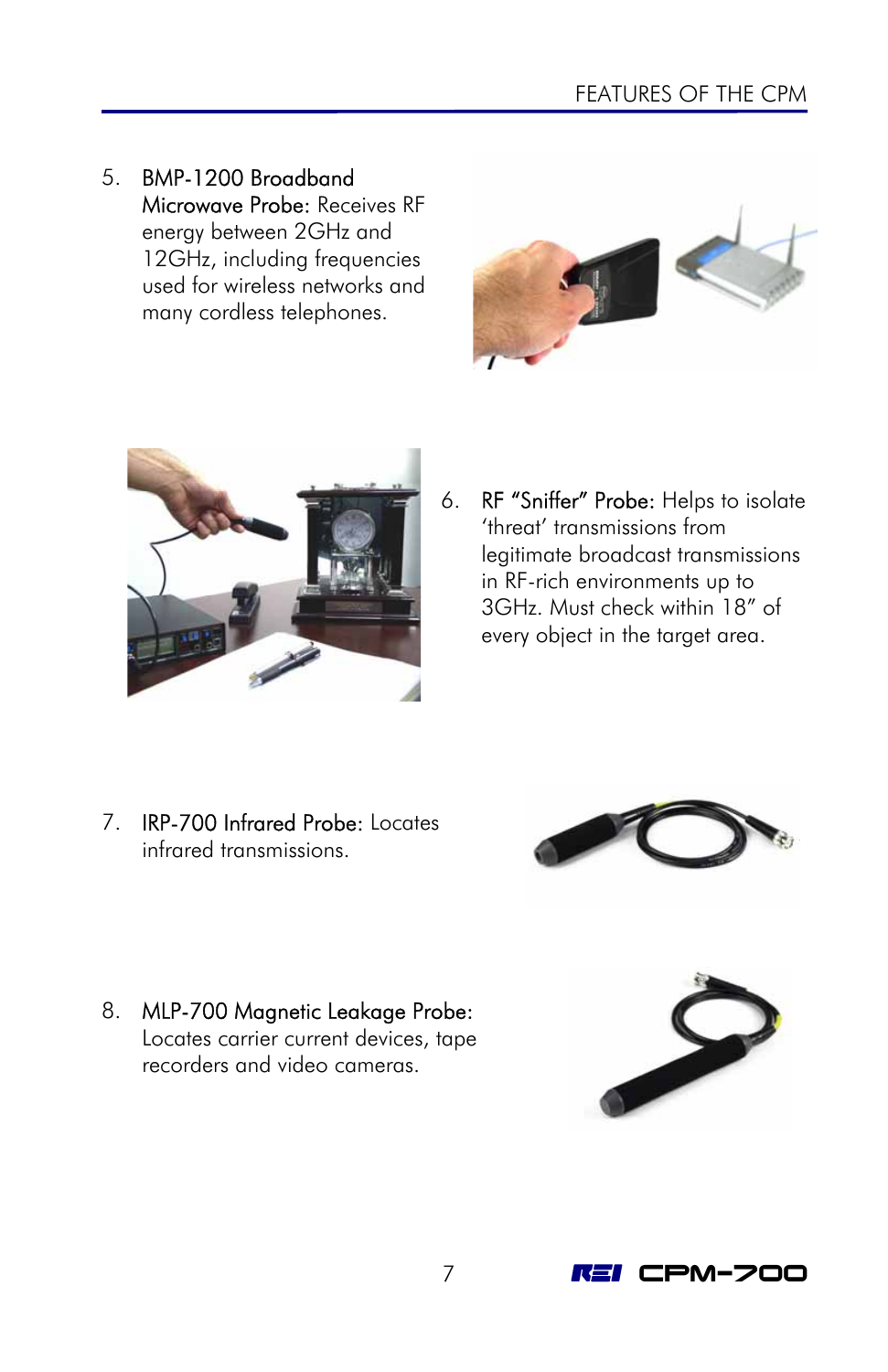9. MPA Modular Phone Adaptor: Rapidly tests each pair of conductors in telephone and network cables or carrier current or audio transmissions



- 10. TVLF Adaptor: Adapts VLF Probe to check any kind of wiring (not just wall outlets) for carrier current devices (see above).
- 11. ALP-700 Acoustic Leakage Probe: Detects and evaluates areas vulnerable to acoustic leakage. (Also used with testing of REI's ANG 2200 – Acoustic Noise Masking System.)



- 12. NCB: Rechargeable battery pack, 8 Ni-MH cells, size AA
- 13. CLA: 12 VDC automotive cigarette lighter adapter

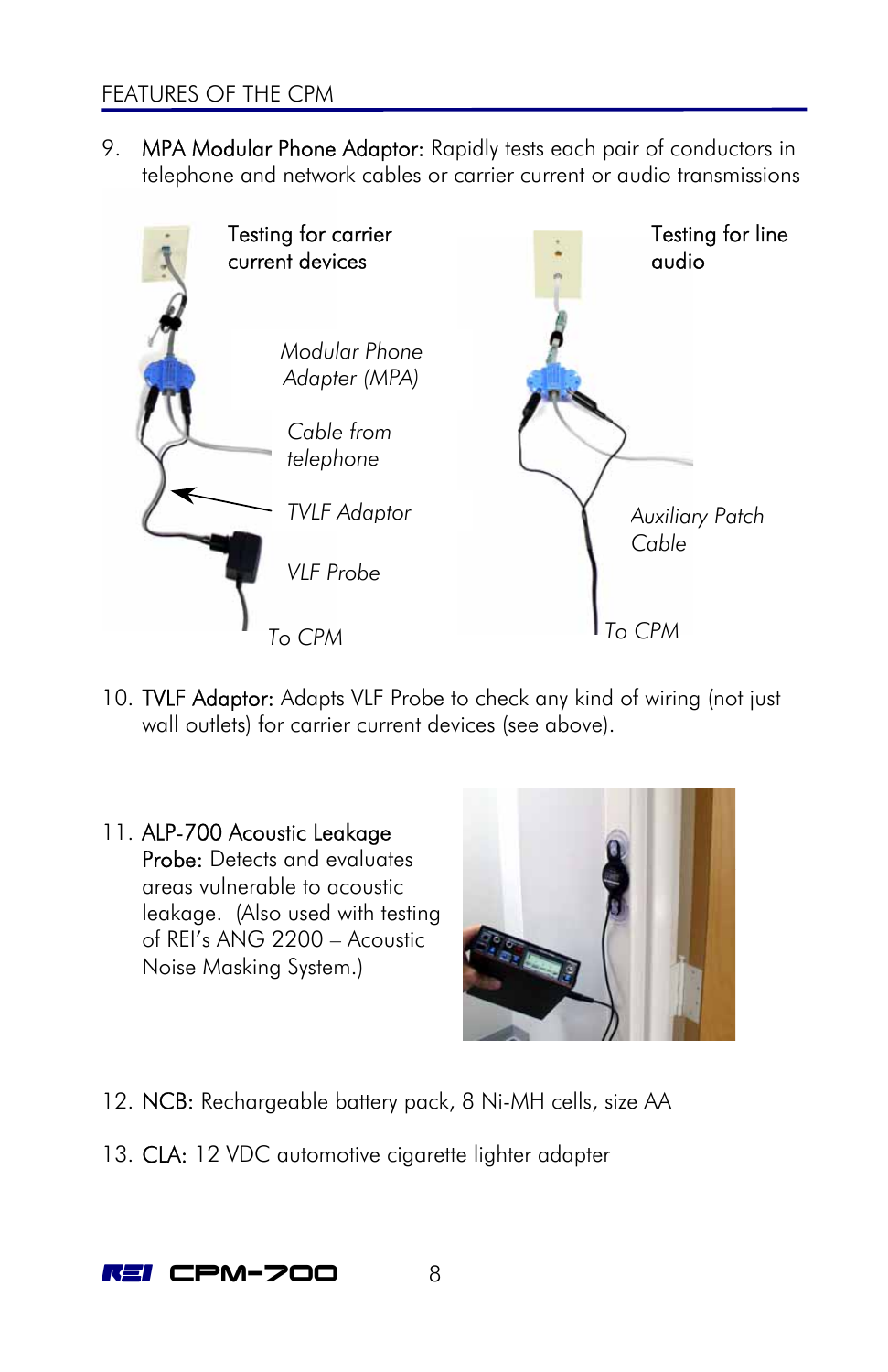

# AUDIO GROUP

<span id="page-12-0"></span>FRONT PANEL FEATURES

PHONES (1): Allows the use of silent headphone detection, disconnects the internal speaker.

GAIN (2): Controls the Audio Gain (volume) to the speaker or Headphone Output. Does not affect Record Out level.

FILTER (3): The audio Filter will "band-pass" the audio response for voice levels by enhancing the 500 Hz to 2.5 kHz frequencies. The Filter also removes much of the AC hum on the Auxiliary Input, or video hum when using the RF Probe

**FILTER** IN OUT

Input. The Filter processes the audio for both the headphones and the record-out jack. *Display shows whether filter is* IN *or* OUT*.*

# MONITOR GROUP

MODE (4): Sets the unit to its Search or Monitor function. The SEARCH mode is used for performing a sweep. The MONITOR mode is used after a sweep to check continually for new devices. *Display shows whether Mode is* SEARCH *or*  **MONITOR** 

With the CPM in MONITOR mode, a new signal stronger than the THRESHOLD level (see below) will cause the ALERT LED to flash, and the CPM will make an audible TONE.



9 **REI CPM-700**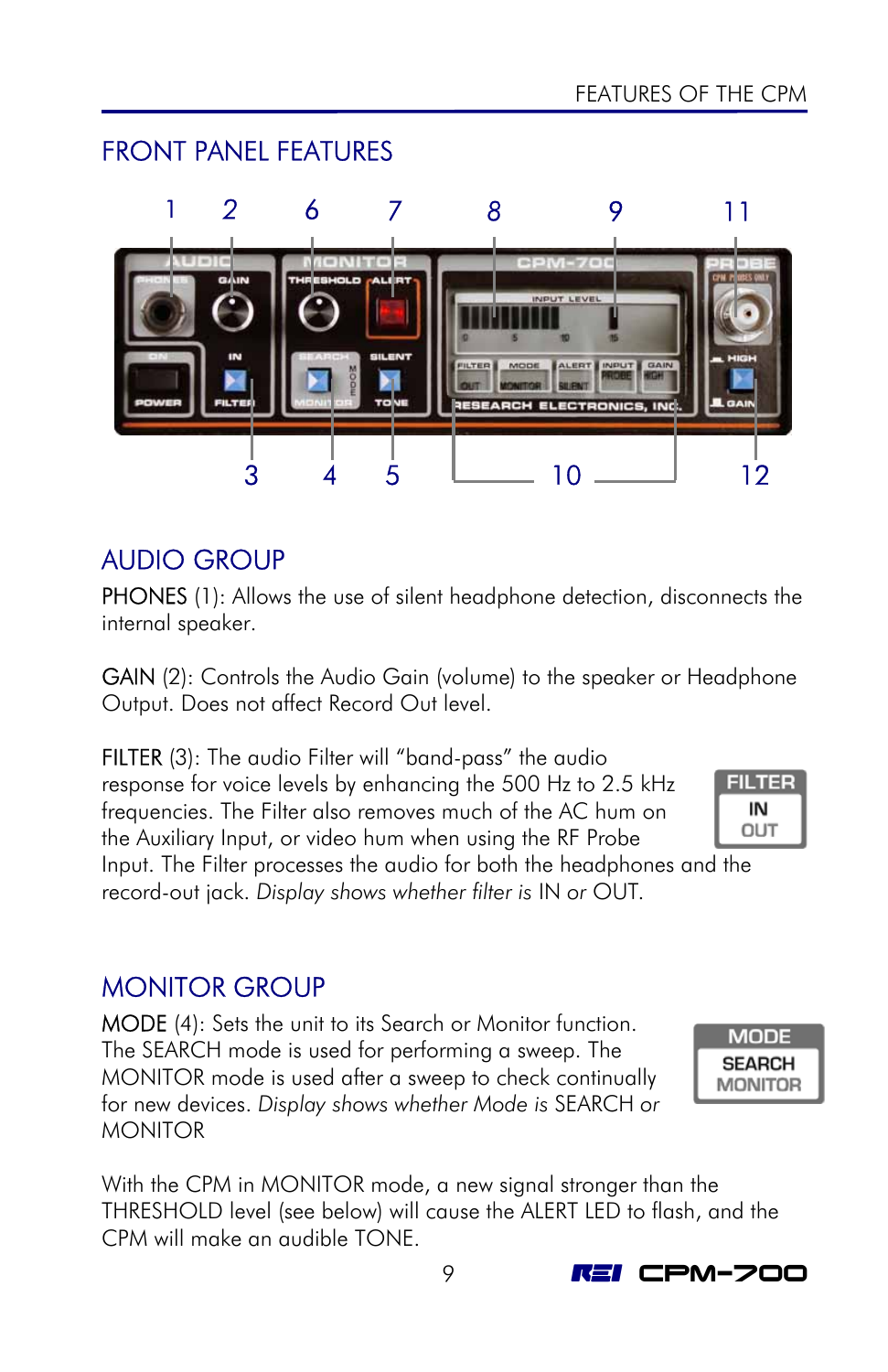<span id="page-13-0"></span>*The remaining functions in this group are active only while in the* MONITOR *mode:* 

SILENT/TONE (5): Silences the audible beeper during an ALERT. The LED will continue to flash. *Display shows whether CPM is in* TONE *or* SILENT mode.



**THRESHOLD** (6): Moves a pulsing segment to any position on the LCD Bar graph. When the input level exceeds the pulsing segment, the CPM-700 enters an Alert Mode and activates the Remote Output.

The THRESHOLD control is active only in the MONITOR mode.

ALERT (7): LED flashes red while in ALERT mode.

### DISPLAY GROUP

INPUT LEVEL (8): Bar graph indicates signal strength of Probe or Auxiliary Inputs; compressed semi-logarithmic with two sensitivity scales.

PULSING SEGMENT (9): In MONITOR mode only, displays the Threshold Point that will activate the Alert mode and Remote Output.

LOW BATT (not shown): Battery voltage indicator; indicates approximately 10% remaining power.

**STATUS DISPLAY** (10): Shows unit operating conditions made by switch selections and input used.



NOTE: This status display figure is used in this manual to help you verify the current setup. Only one label per block appears at any one time on the actual display, depending on the switch settings.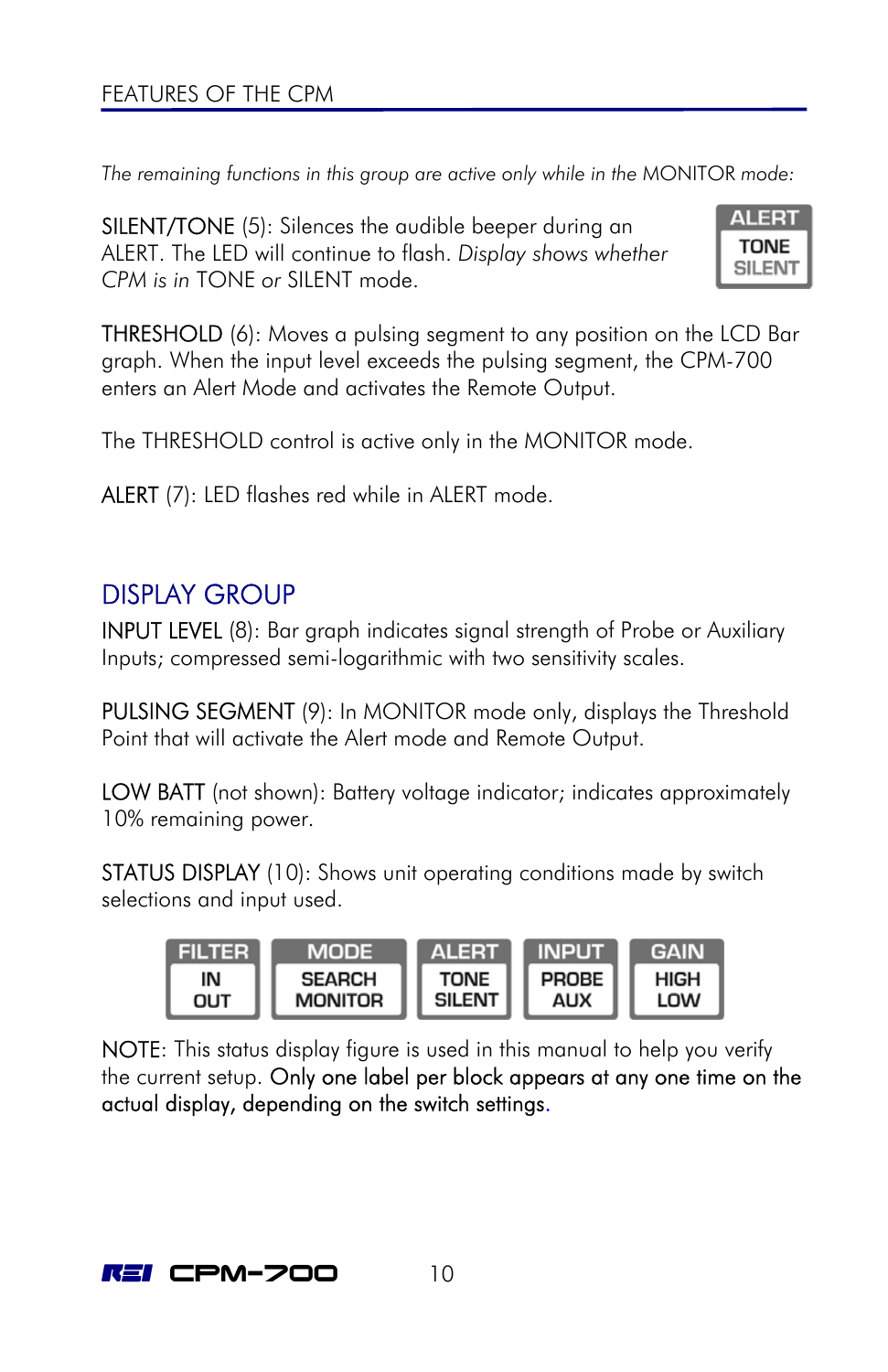# <span id="page-14-0"></span>PROBE GROUP

PROBE (11): Input jack for CPM probes. This jack also provides power to "active" CPM probes. The CPM-700 will automatically select this input when a CPM Probe is connected.

*Connect only CPM probes to this jack*. *Display shows whether* PROBE *or*  AUX *jack is in use.*

GAIN (12): Selects the internal sensitivity of the Bar graph and audio systems. The HIGH position provides additional Gain to boost low-level input signals. *Display shows whether*  HIGH *Gain or* LOW *gain is selected.*

#### **GAIN HIGH** LOW

**INPUT** PROBE AUX

# SIDE PANEL FEATURES



- A. AUXILIARY INPUT: Audio input for internal amplifier. Use to test wires for the presence of audio or control signals.
- B. METER: Calibrates the LCD Bar graph to the HIGH GAIN setting.
- C. REMOTE: Connects to "remote" compatible input of audio recorder. Use to start/stop the recording function.
- D. **RECORD**: Provides low level audio output of received sounds, connects to "microphone" input of recorder.
- E. CHARGE: LED indicates charging of nickel-metal-hydride battery.
- F. **ADAPTER:** Accepts power from AC Adapter, and charges nickelmetal-hydride battery pack (make sure switch is set to "RECHARGEABLE").

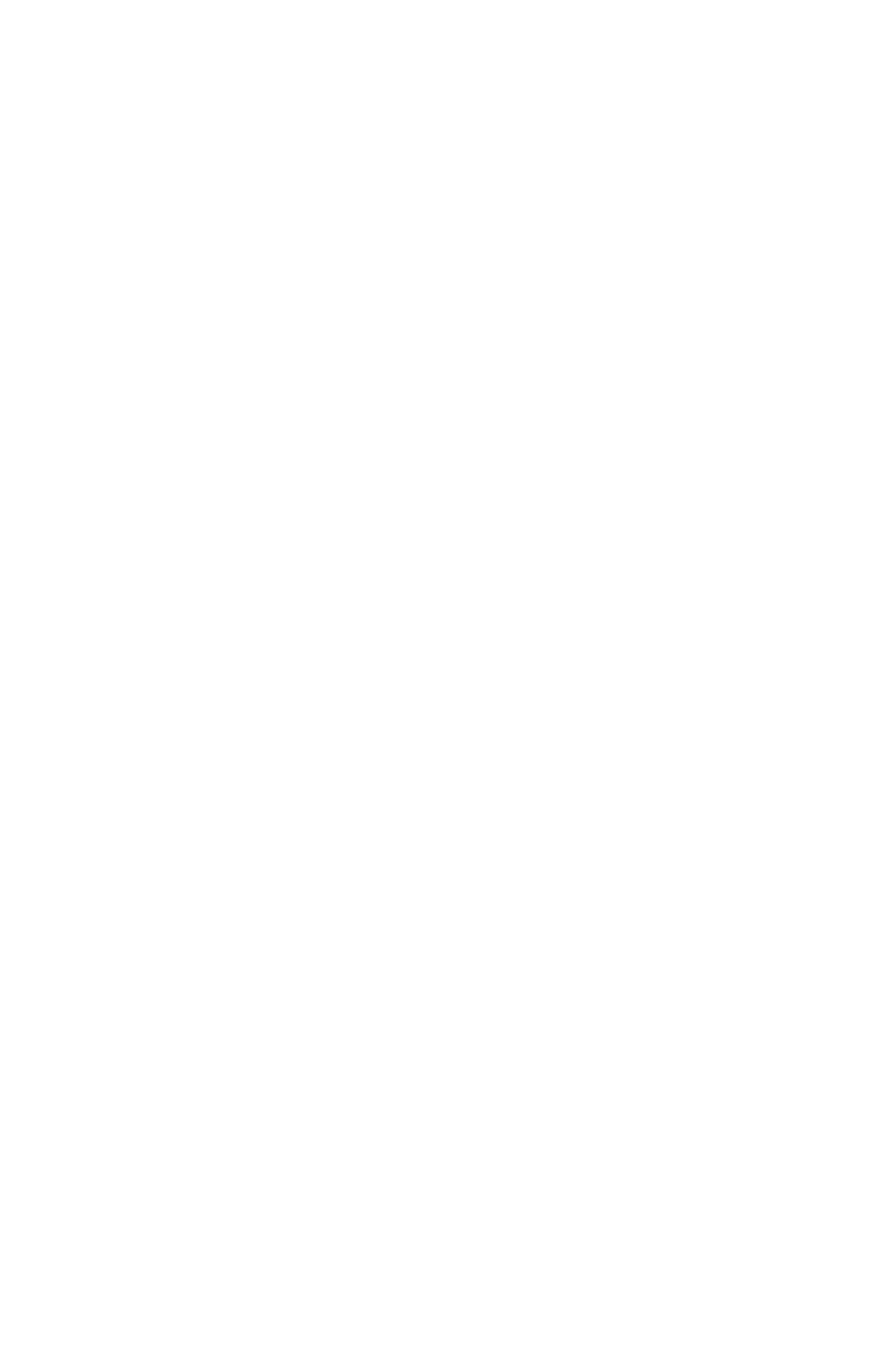### **POWER SOURCES**

<span id="page-16-0"></span>The CPM-700 can be operated by Alkaline batteries, the AC Adapter, or an optional rechargeable nickel-metal-hydride battery pack.

# ALKALINE BATTERY OPERATION

Remove the rear cover panel on the CPM-700 by turning the two fasteners one-quarter turn counterclockwise. Install eight AA (MN 1500) alkaline cells in the pack as shown in the holder. Typical operating time on Alkaline batteries is from 10-15 hours. Set the Battery Selector Switch to the ALKALINE (MN 1500) position. *Do not attempt to charge Alkaline batteries. Damage to the unit may occur.* Replace the battery pack and rear cover.

# AC ADAPTER OPERATION

Connect the AC adapter supplied by REI to an AC outlet and to the Adapter input of the CPM-700. If rechargeable batteries are installed, the AC adapter will charge them (see below).

### OPTIONAL RECHARGEABLE BATTERY OPERATION

A rechargeable battery pack is available from REI. Or, you may purchase eight AA cells locally.

# CHARGING INSTRUCTIONS

REI recommends that you use only high quality rechargeable cells. All Ni-MH or Ni-Cad batteries must be charged before use. Charge at least eight hours or overnight. Be sure to set the internal Battery Selector Switch to the RECHARGEABLE position, so the batteries will recharge while it is operating from the AC Adapter.

NOTE: The CPM-700 will automatically operate on the battery pack if the AC power fails. This is to provide continued monitoring even in the event of a power interruption. To avoid accidentally running down the batteries, be sure to verify that the AC supply is good.

NOTE: Do not use any adapter other than the one supplied by REI.

Typical operating time is 12-15 hours on high quality nickel-metal-hydride batteries. If you choose to use rechargeable battery power "in the field" with no AC power outlets available, a spare "back-up" Alkaline pack is a good idea.

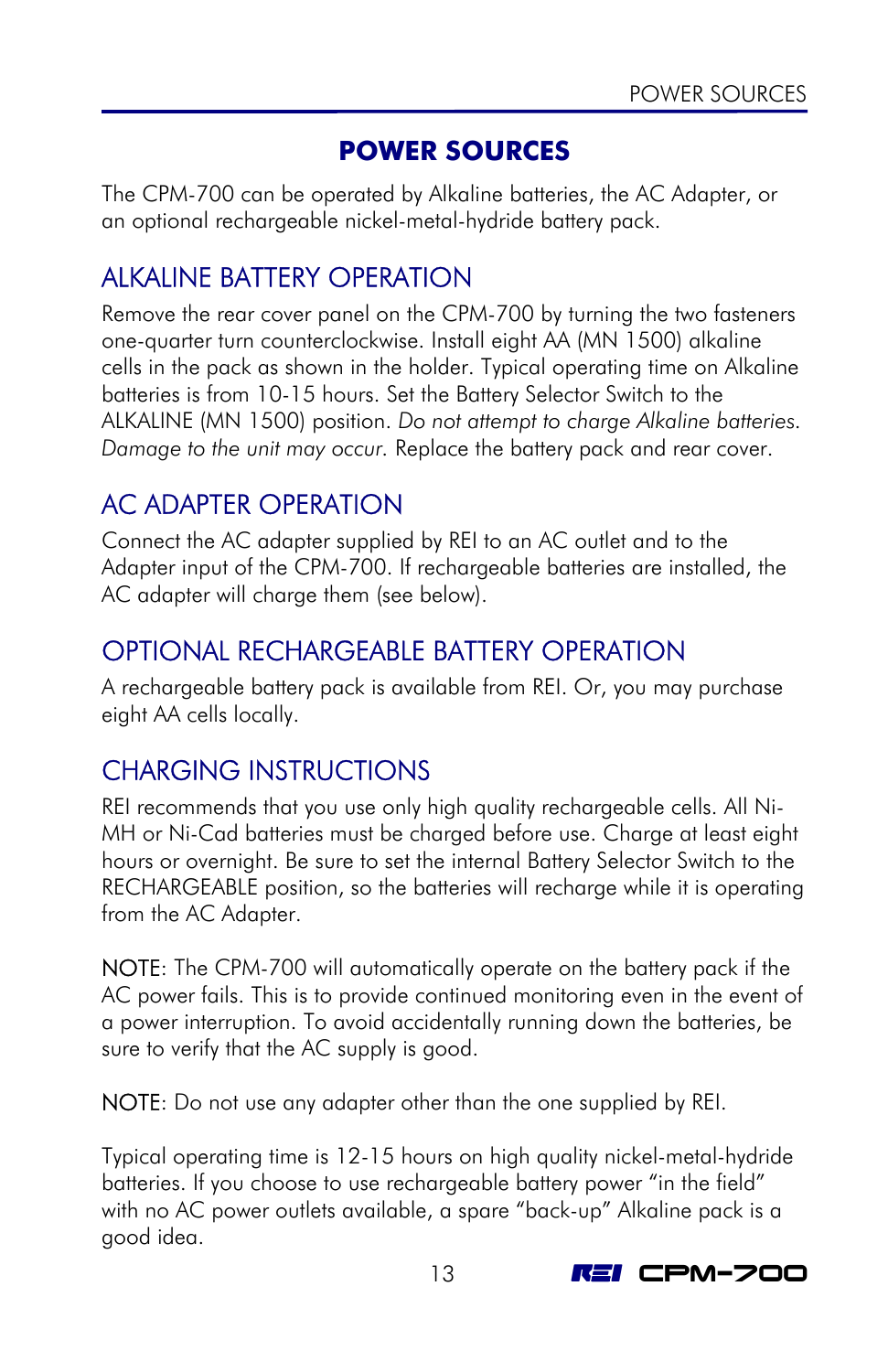The Charge LED light indicates the status of the power/battery circuits.

- a. If batteries are installed and the AC Adapter is connected, the LED should be on. If not, check the Battery Selector Switch position inside the battery compartment, the AC outlet for power, proper polarity of each cell, and cell-to-cell contact in the battery holder. If these are correct, then there may be a bad cell in the pack or a defective AC Adapter.
- b. The charge LED should not be lit when either Alkaline or no batteries are installed.

NOTE: Rechargeable cells will sometimes develop an internal short when left discharged for long periods or when run flat (fully discharged). It is recommended the battery pack be charged overnight after being run flat and once every three months when not in use. If your battery pack develops a shorted cell the "Low Batt" message will be displayed after a brief period (up to 15 min. with RF Probe). If this happens try an overnight charge to correct; otherwise, replace the defective cell.

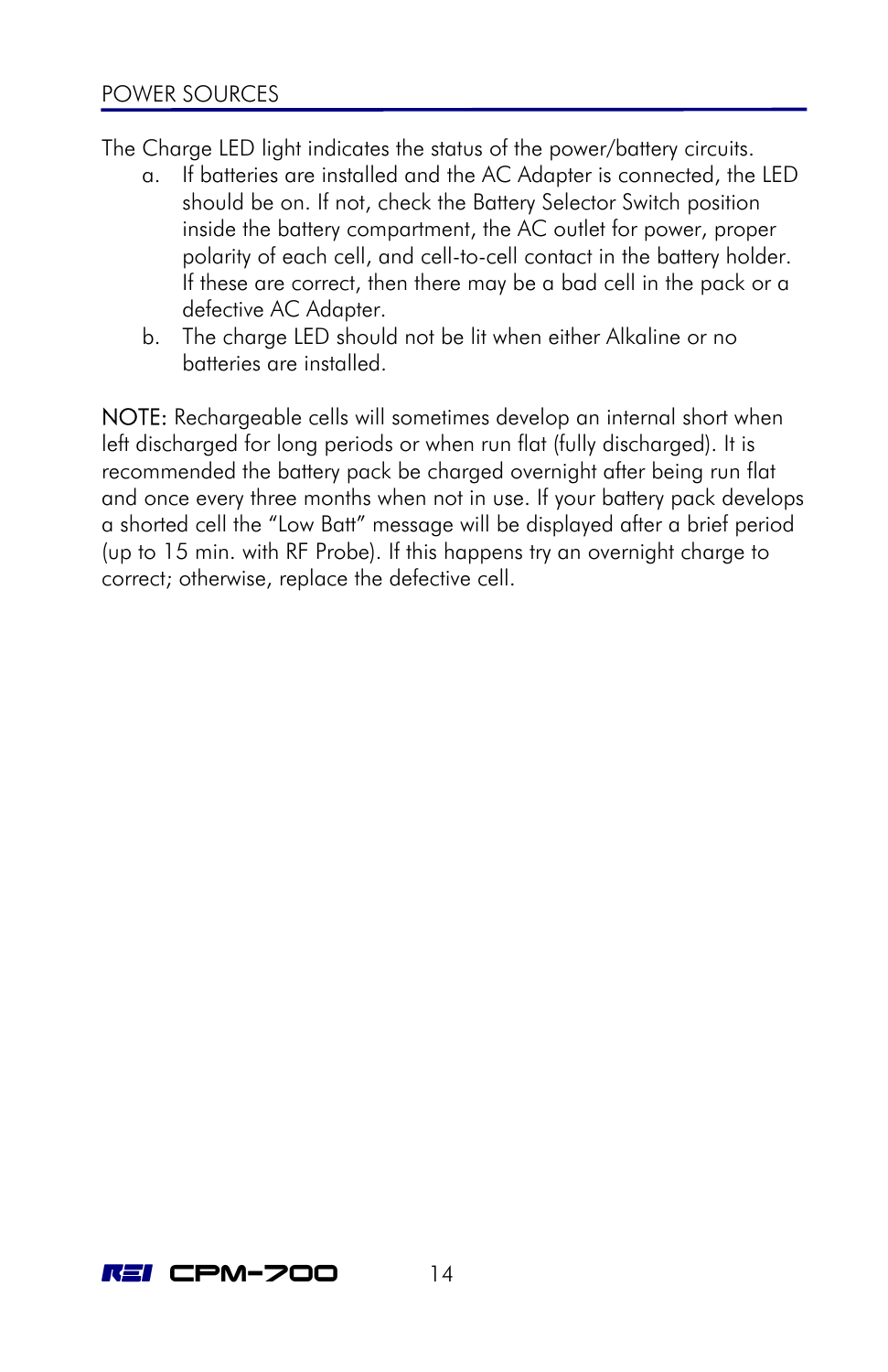### **BASIC CPM-700 RF PROCEDURE**

<span id="page-18-0"></span>Surveillance devices use several means to capture information and deliver it to a "listening post." A 'bug' may transmit information using RF energy to a listening post. Or it may send information out along ordinary power lines or phone lines. Information may be analog (modulated onto the signal) or digital (encoded into a series of 1's and 0's that will be de-coded at the listening post).



Everywhere in the world, we are surrounded by transmitted signals: Radio and TV stations, cellular phones, and wireless networks are just a few of the many electronic devices that use RF energy to transmit information.

The CPM-700 works by helping you to identify which signals are legitimate signals, and which are threats to your security. To do this, you must first establish a 'base-line' of signals in the ambient environment, and then use the CPM to find signals that are threats.

15 **REI CPM-700**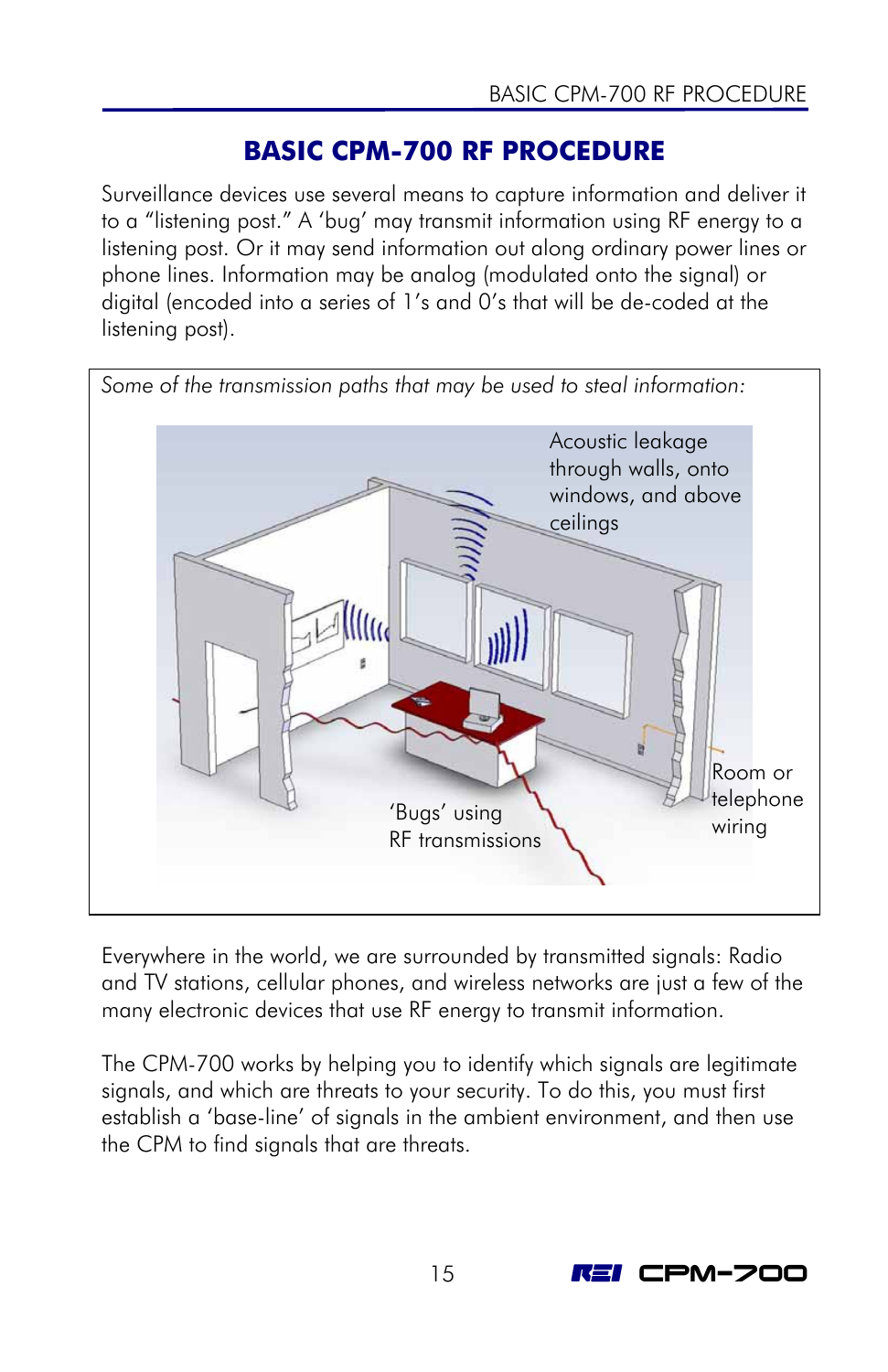# <span id="page-19-0"></span>RF CONSIDERATIONS

The CPM-700, with the Standard RF Probe, detects and locates audio or video surveillance transmitters (bugs) broadcasting from 50 kHz to 3 GHz. The BMP-1200, included in the CPM-Deluxe, extends the CPM's frequency range to 12 GHz.

<span id="page-19-1"></span>The CPM's bar graph shows the effects of RF field intensity as you approach a transmitting device, and the received audio can help you to discern between a friendly local source of RF and an actual bug. The CPM-700 will display an increasing level on the bar graph as you approach a stronger RF level.

The detection range depends on two major factors: 1) The bug's [outp](#page-25-1)ut power, antenna efficiency, and pattern; and 2) The surrounding RF environment such as commercial radio/TV and two-way radio transmission. Other, minor factors are the frequency of the transmission and probe antenna's length in the case of the Standard RF Probe.

To find the location of a hidden surveillance transmitter, find the area of the room that produces the highest level on the bar graph. A "walk around sweep" will locate the area of a room that is "HOT" with RF energy.

# PERFORMING A "WALK AROUND ROOM SWEEP"

- 1. With the headphones on, holding the RF Probe by the foam grip, position the probe vertically while holding it out in front of your body. (See page 22 for information on using the Broadband Microwave Probe (BMP-1200)).
- 2. Enter the target area while noting the average bar graph Level. If the bar graph displays "MAX", use Low Gain. If the bar graph still displays "MAX" on Low Gain, shorten the probe antenna.



(See page 22 for information on using the Broadband Microwave Probe (BMP-1200)).

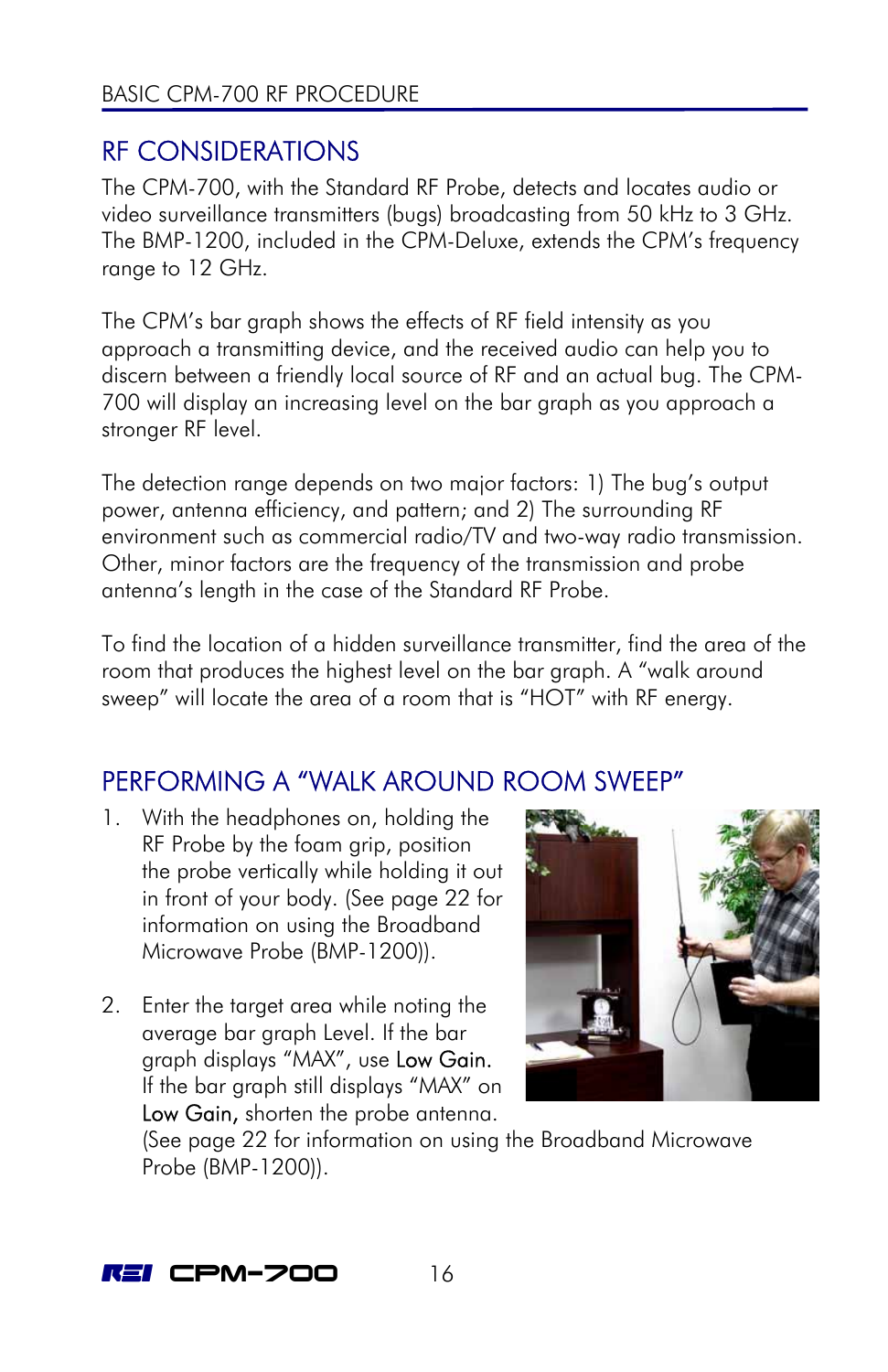- 3. Make a 360-degree walk around the target area while watching the bar graph display. It will move up and down the scale as the unit senses various RF levels.
- 4. Locate the highest RF level in the room by moving the Probe in all directions and watching the bar graph display.
- 5. Probe all objects that could [cont](#page-22-1)ain a hidden surveillance device. You will see as you get close to the source of RF energy that the bar graph will continue to rise. (Use Low Gain if "MAX" is displayed.)
- 6. Turn off, and back on again, the lights and other equipment in the target area. Watch for noticeable changes in the bar graph display. Sometimes a faulty fluorescent lamp will produce strong RF interference. The lamp can be removed or replaced. If the rise in the bar graph cannot be attributed to such legitimate i[nterference, then](#page-22-2)  suspect a bug in the area[.](#page-34-1)
- 7. Verify any detected RF signals to determine if the signal is an actual surveillance device or a local "friendly" signal. Listening with the headphones, determine if the energy is a local TV video, FM radio or two-way transmission. Hearing your Known Sound Source (see page 19) is positive identification of an analog surveillance device. The compact disc provided with the CPM-700 contains examples of various transmissions. Be aware that if there is a strong RF signal, but no audible audio, there is still a potential that the signal is a digital surveillance device.

There are many other ways to use the CPM-700 than this basic description. Please see additional details in the "DETAILED CPM-700 PROCEDURE" section and the "PLANNING AND CONDUCTING A SWEEP" section.

REI offers regularly scheduled (monthly) Technical Security Counter-Measures (TSCM) training courses. Contact REI or visit our web site [www.reiusa.net](http://www.reiusa.net/) for more info.

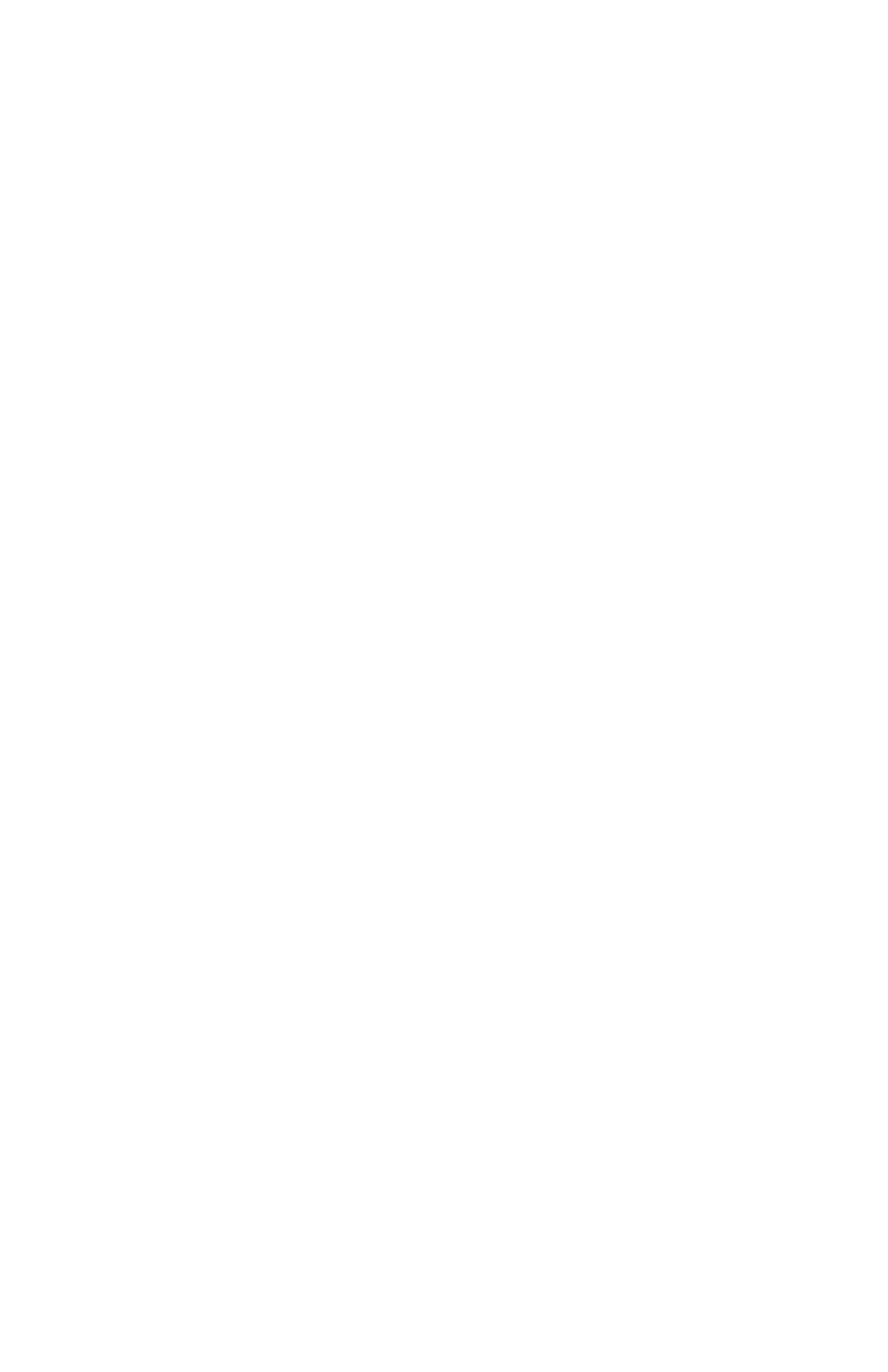# <span id="page-22-2"></span><span id="page-22-1"></span>**DETAILED CPM-700 PROCEDURE**

# <span id="page-22-0"></span>METER CALIBRATION

The CPM-700 utilizes high performance components and temperature compensation to provide stable, accurate operation. Due to the high system gain, changes in temperature, humidity or component aging may require the CPM to be adjusted periodically.

Meter Calibration is performed by plugging the VLF Probe into the CPM Probe Input (this selects the Probe Input).

NOTE: Do not plug the VLF into any outlets during this adjustment.

Adjust the Meter Calibration Control on the side panel, using a small flatblade screwdriver, until the display reads two to three segments on the High Gain setting.

# KNOWN SOUND SOURCE

A "Known Sound Source" provides two very important functions.

- 1. It "masks" most of the inspection noises made during a physical search.
- 2. It gives a recognizable sound within the sweep area, which, when received through the CPM-700, will identify the existence of a surveillance device (*Caution*: If a *digital* transmitter is present, you will hear audio variation based on the type of digital modulation, but you will NOT hear the known sound source through the CPM.)

Any CD or MP3 player will provide a Known Sound Source within the sweep area, but usually a unit with medium size speakers will give the best results.

Choose a sound source that is normal or appropriate for the environment being inspected (i.e. music may not be normal to a business setting, etc). Bring a sufficient quantity, since a quality sweep includes a physical search, which may take many hours.

*Note: Do not use a radio as a Known Sound Source since it is possible to receive the same station through the CPM-700. This would falsely indicate the radio station's signal is a surveillance device.* 

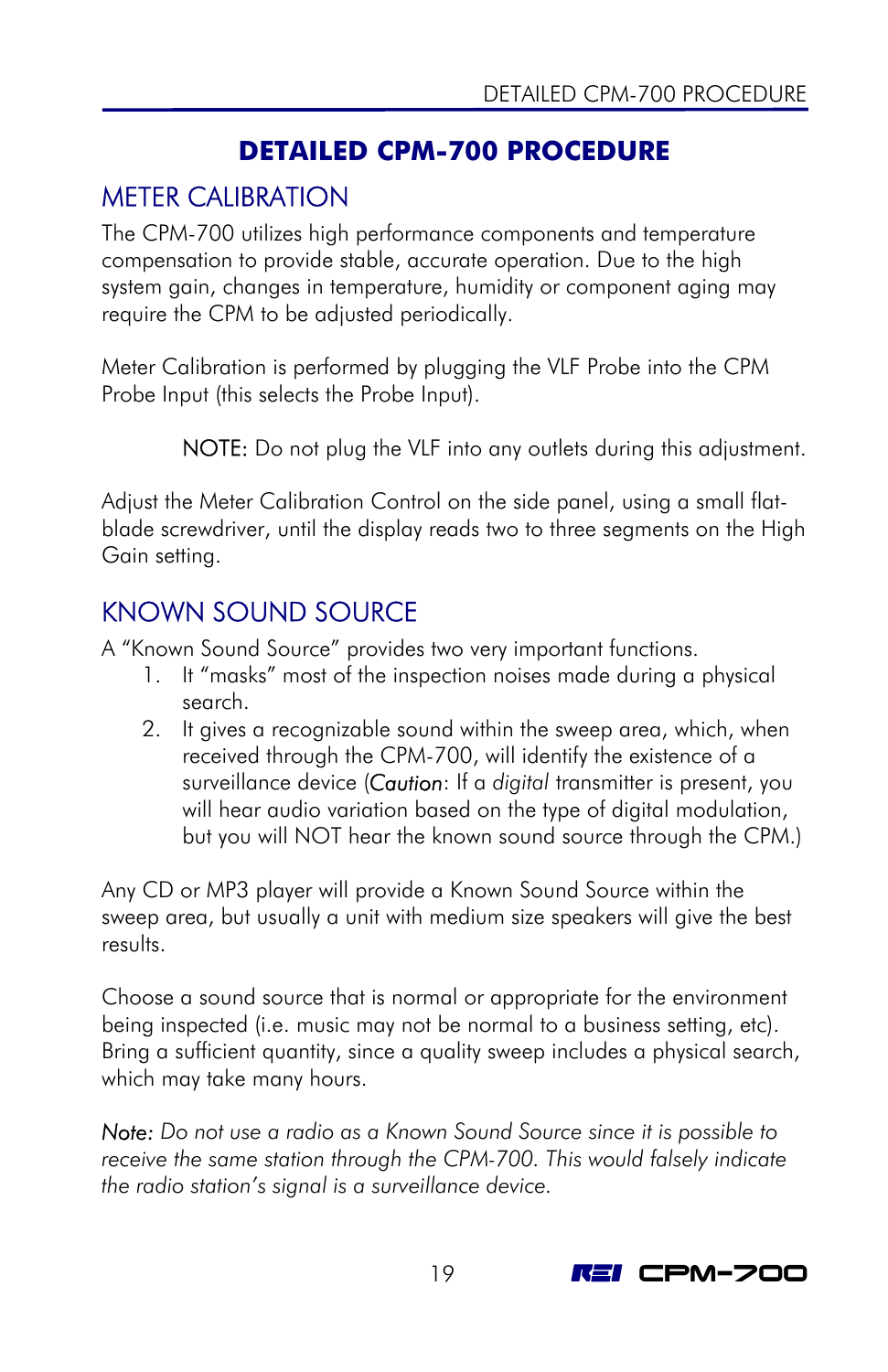# <span id="page-23-0"></span>RF PROBE ANALYSIS

The Standard RF Probe contains a low noise, broadband amplifier (50 kHz to 3 GHz) which boosts the weak "near field" signals emitted from RF transmitters. Signal strength is displayed by the CPM-700 bar graph in either high or low sensitivity ranges and is used to indicate the location of an RF device by "homing in" on the highest level.

> CAUTION: The RF Probe can be damaged by a highlevel electrostatic discharge to the antenna. In an area where static discharges are likely, such as in dry conditions, or on carpeting, touch each object to be tested with your hand, if possible, before making antenna contact.





### \*WARNING: Do not contact live power circuits!

A note concerning modulation: The CPM-700 is primarily sensitive to amplitude information. Some transmitters may employ an unusual type of modulation, hop frequencies, store information and output it in a burst or have a very narrow bandwidth. These devices may not provide a strong audio signal and therefore the CPM-700 may not give a clear audible output of the Known Sound Source, but may only show a reading on the LCD bar graph.

### Be sure to investigate all suspicious RF levels.

A note concerning frequency: The CPM-700 and the Standard RF Probe comprise a broadband RF receiver covering frequencies from 50kHz to 3GHz. Generally, the RF Probe is used extended to its full length. You can, however, shorten the antenna to make a more focused search for higherfrequency (i.e., shorter-wavelength) signals. The Broadband Microwave Probe covers frequencies from 2GHZ – 12GHz, and is directional.

A note concerning power: Surveillance RF transmitters can be divided into four power groups: micro power, low power, medium power, and high power. Transmitting distance is dependant not solely on power but also antenna placement and design, structural environment, ambient noise, and the receiver and its antenna. High power bugs generally, though, can broadcast a quarter mile or more with 100 milliwatts. Medium power devices use 1 to 100 milliwatts for a distance of 300 feet to a quarter mile.

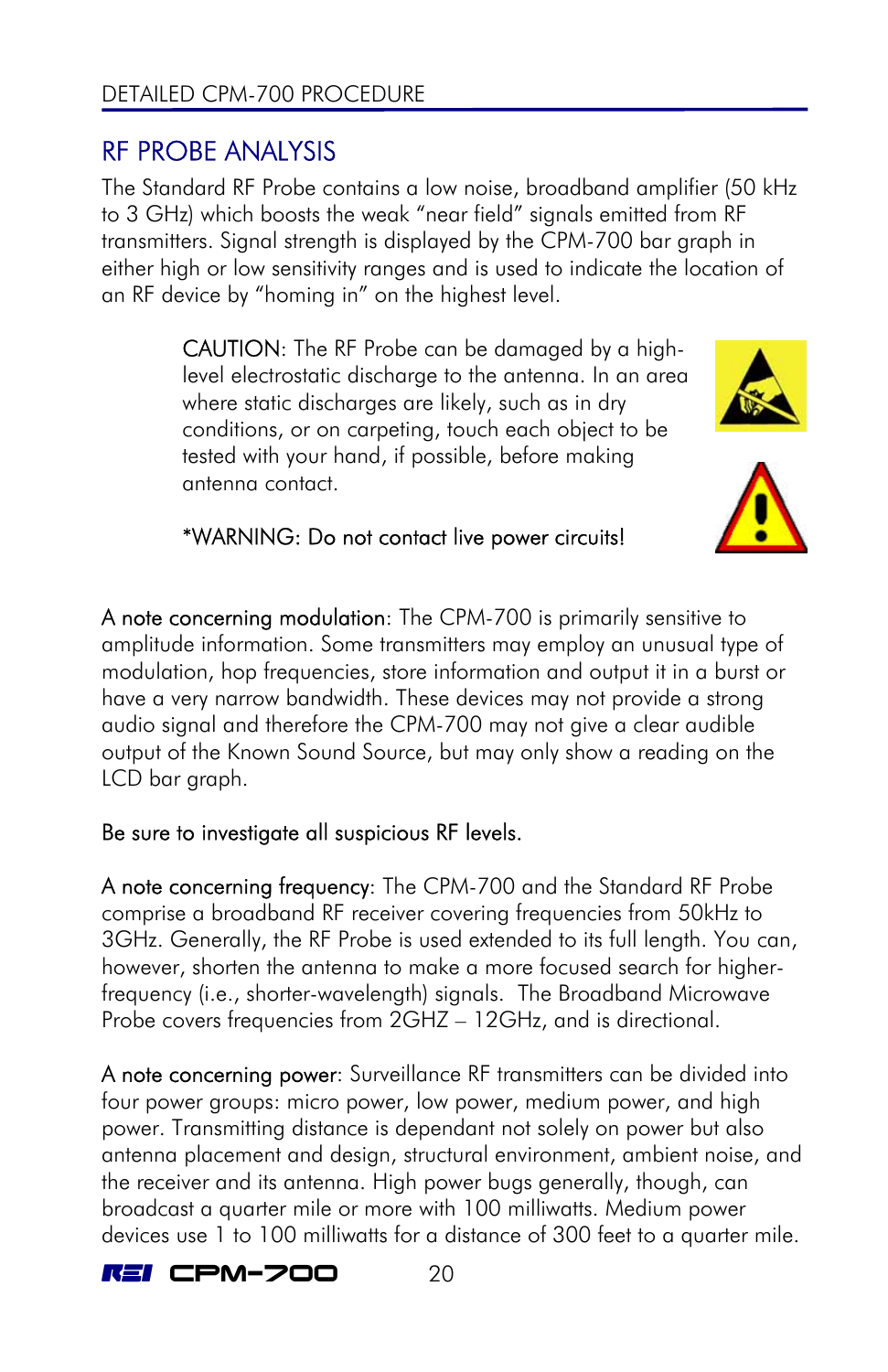Low power bugs transmit less than 300 feet, using less than 1 milliwatt. A separate breed of transmitters, called "micro power bugs" is designed to be undetectable with a power of one microwatt or less. These specialized bugs are very small, with short antennas. The monitor must be very close and very sophisticated. Because of unknowns when planting an RF device, the eavesdropper will use more than minimum power for reliability.

### RF PROBE Set-up

These procedures apply for each use of the Standard RF Probe (50kHz to 3GHz).

- 1. Install the Headphones, turn the Audio Gain Control to low position (counter-clockwise).
- 2. Press the Mode Switch to the Search position (in).
- 3. Connect the RF Probe to the Probe Input and extend the antenna to its full length.
- 4. Press the Power Switch to activate the unit, and observe the status display:



- 5. Select High Gain level. If a strong ambient noise level is displayed on the bar graph (more than ten segments), you will need to select Low Gain and then, if necessary, shorten the antenna.
- 6. Adjust the Audio Gain Control to a comfortable monitoring level.
- 7. Use the probe near all surfaces to be "swept" for potential transmitters. Changes in the bar graph on the CPM-700 and significant audible noise changes may be indicators of transmitters. Investigate all suspicious indicators.

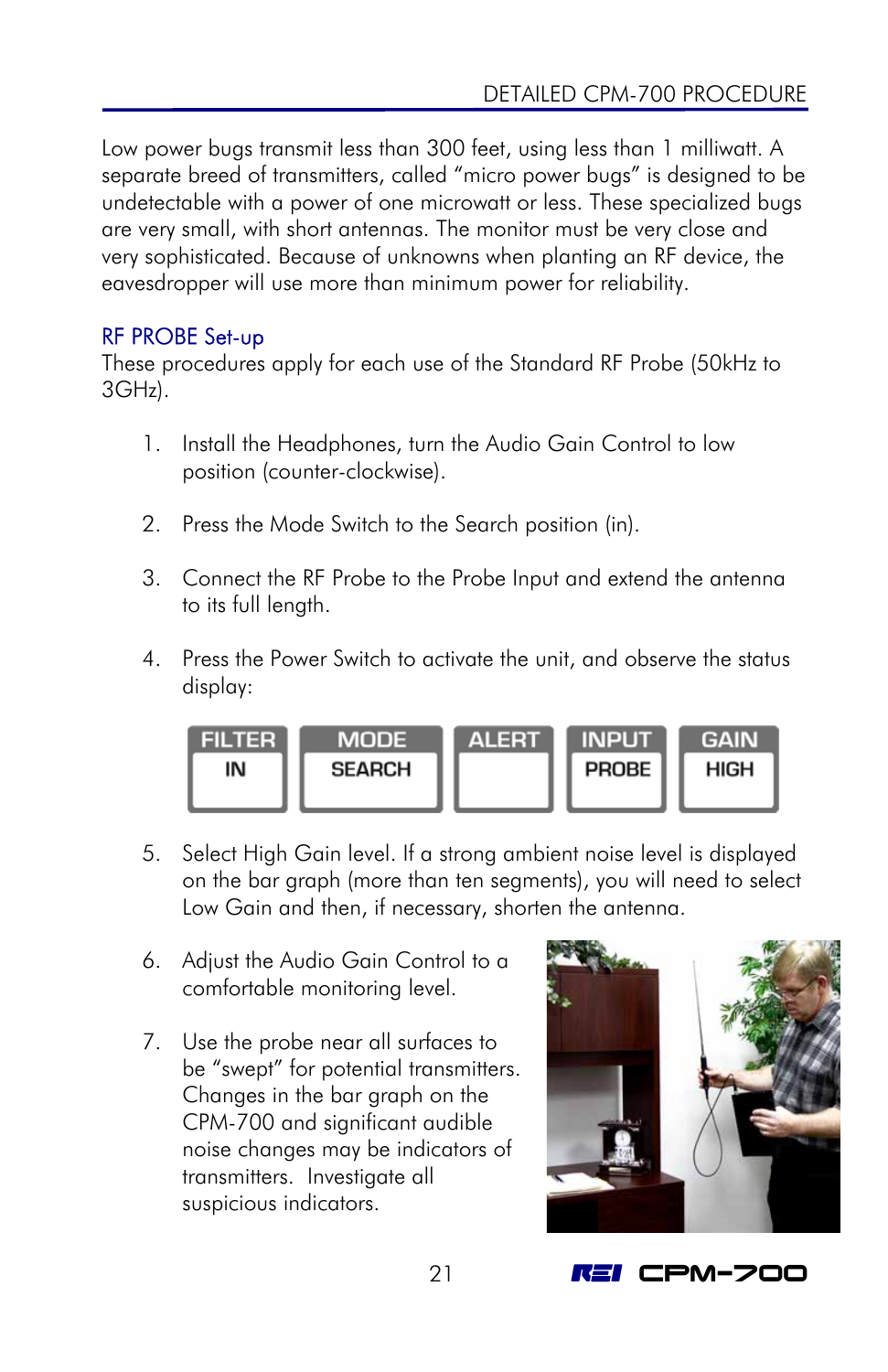# <span id="page-25-1"></span><span id="page-25-0"></span>BROADBAND RF ANALYSIS (2GHZ – 12GHZ)

The Broadband Microwave Probe (BMP-1200), optional with some CPM-700 packages, has a frequency range of 2 GHz to 12 GHz) and is sensitive to horizontal and vertical orientation as well as being directional. Signal strength is displayed by the CPM-700 bar graph in high gain sensitivity range and is used to indicate the location of an RF device by "homing in" on the highest level.

### Be sure to investigate all suspicious RF levels.

### BROADBAND MICROWAVE PROBE (BMP-1200) Set-up

These procedures apply for each use of the Broadband Microwave Probe (BMP-1200).

- 1. Install the Headphones, turn the Audio Gain Control to low position (counter-clockwise).
- 2. Press the Mode Switch to the Search position (in).
- 3. Connect the Broadband Microwave Probe (BMP-1200) to the Probe Input.
- 4. Press the Power Switch to activate the unit, and observe the status display:



- 5. Select High Gain level on the CPM-700. If a strong ambient noise level is displayed on the bar graph (more than ten segments), you may want to use the attenuator built into the BMP by squeezing the Attenuator button on the BMP (identified by a green or orange light). An orange light on the BMP indicates that the attenuator is active (20dB); squeeze the attenuator button again to de-activate the attenuator (0dB) indicated by a green light.
- 6. Adjust the Audio Gain Control to a comfortable monitoring level.

 $RET$  CPM-700  $22$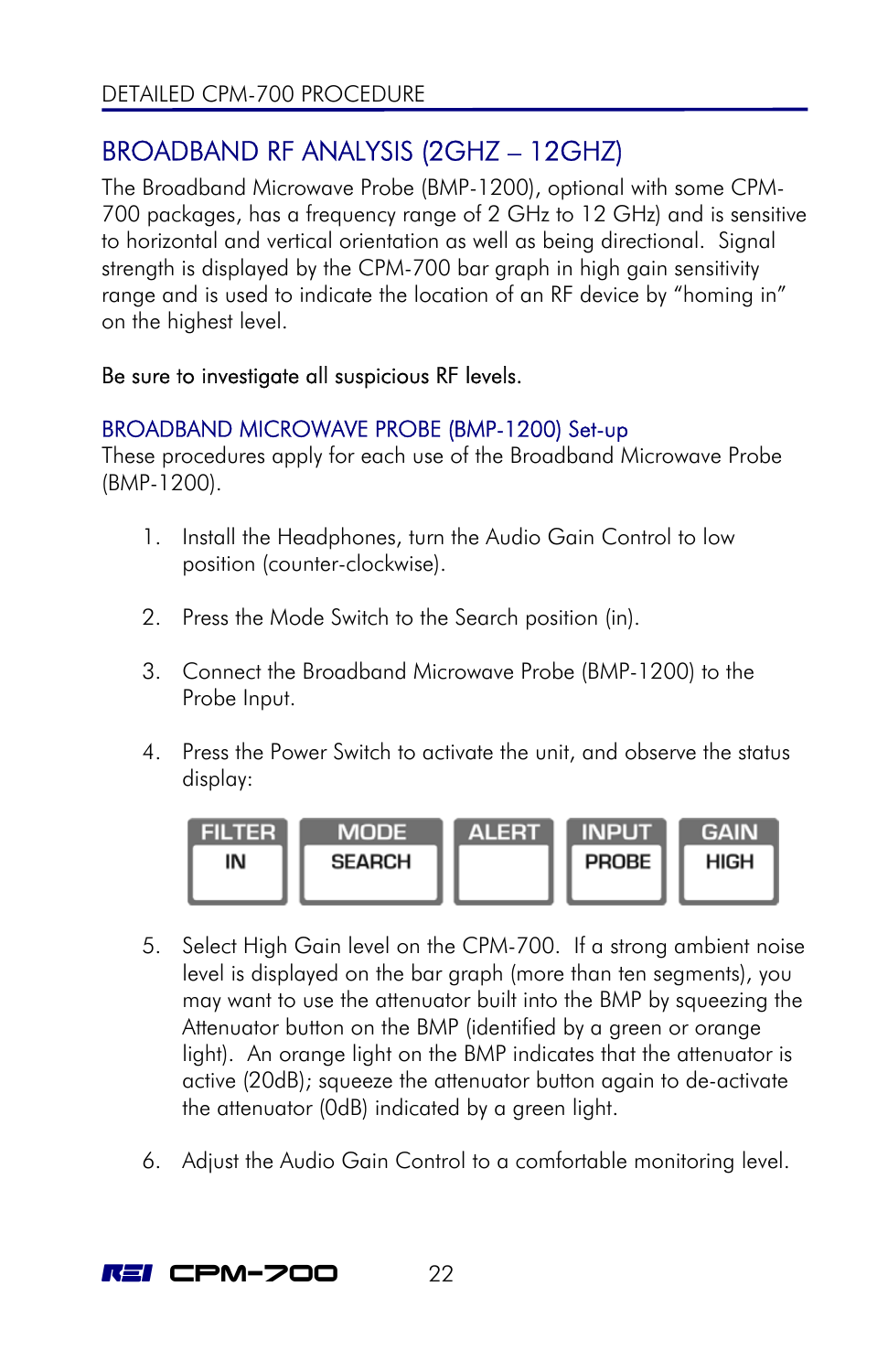- 7. Hold the Broad Band Microwave Probe in your hand at the base of the probe (as shown in the picture).
- 8. Use the probe directionally, oriented both horizontally and vertically, as well as near all surfaces and objects that could contain a hidden surveillance device while watching the bar graph display. The bar graph display will move up and down the scale as the unit senses various RF levels.
- 9. As described earlier in the [PERFORMING A "WALK AROUND](#page-19-1)  ROOM SWEEP" section on page 16, locate the highest RF level in the room. You will notice as you get close to a source of RF energy that the bar graph will continue to rise. Turn off, and back on again, the lights and other equipment in the target area and watch for noticeable changes in the bar graph display (fluorescent lights and other devices may produce strong RF interference and create "false positive" indications).

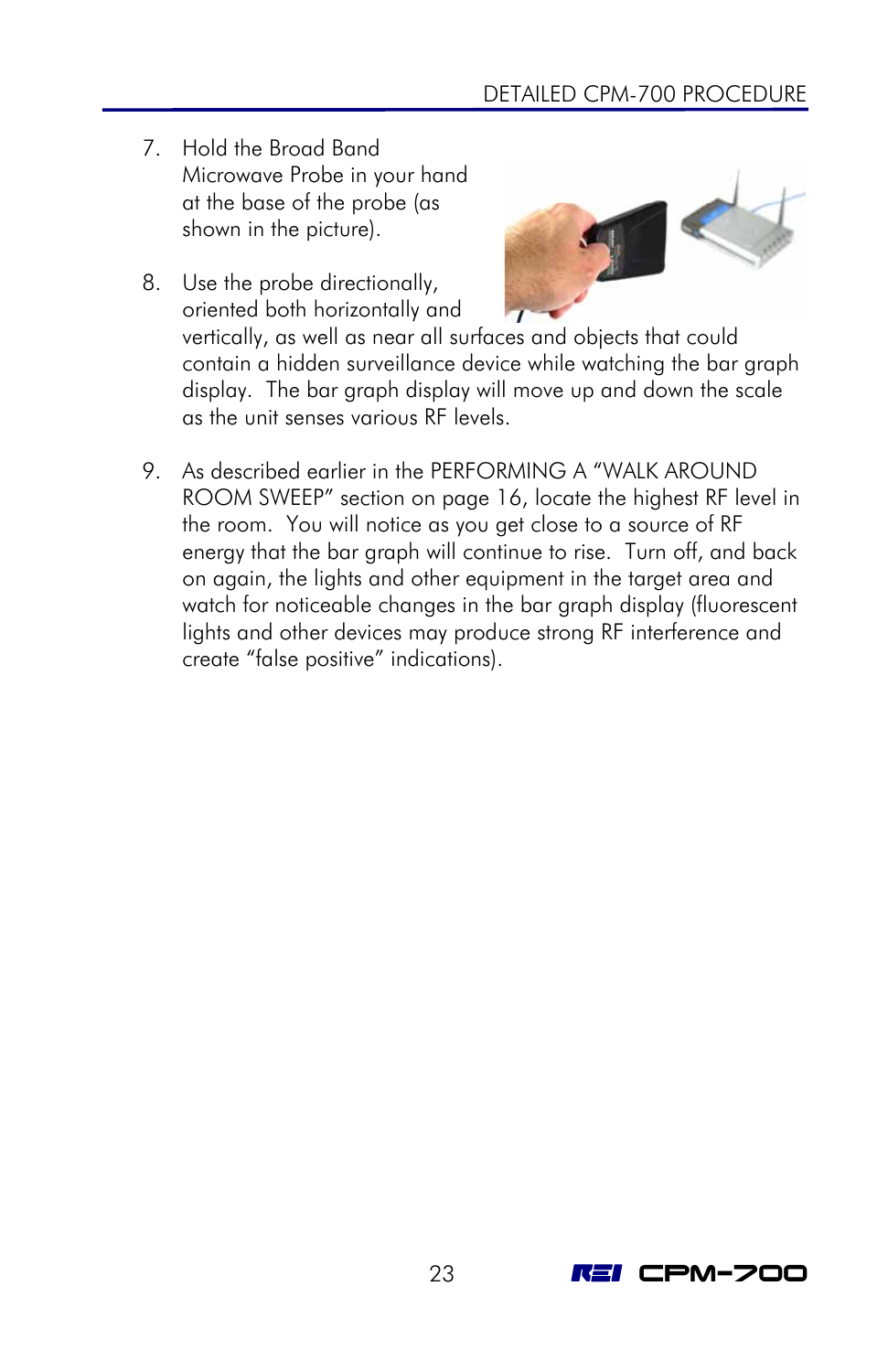# <span id="page-27-0"></span>DETAILED INSPECTION SWEEP

Please note that in some areas which are close to high power commercial transmitters such TV, AM or FM radio you will be using the Low Gain setting (areas with more than ten segments displayed in Low Gain). It is normal to see large signal level variations located throughout your sweep area.

Often, when the Probe is held near wires or a metal object, the bar graph level will increase, as well as the activity heard through the headphones. This may not be a "bug," but rather the metal acting as an antenna extension. Verify by listening for your Known Sound Source.

There are available in the consumer market small FM wireless microphones. These broadcast on the commercial FM broadcast band. In order to meet FCC (USA) regulations, they must be very low power, about two microwatts. This extremely low power makes them difficult to resolve using the CPM-700. Fortunately, it also makes them quite useless as bugs due to their short range – less than fifty feet under most circumstances. Again, a close physical search, using the CPM-700 as an inspection tool, is necessary.

NOTE: For best results in an RF-rich environment, test each object in the room by placing the RF Probe against it, and noting if the level is higher than the normal surrounding levels. The "Sniffer" Probe, included in the CPM-Deluxe kit, is also very effective at isolating undesirable transmissions in RF-rich environments.

### Video Transmitters

Surveillance video transmitters sound the same through the headphones as a "friendly" local TV signal. In many cases you can compare the RF and audio signal levels by moving to another room. If you notice that a change in light level in the room also changes the tone of the video buzz, then localize the area that gives the strongest reading on the bar graph and search for a transmitter and/or camera.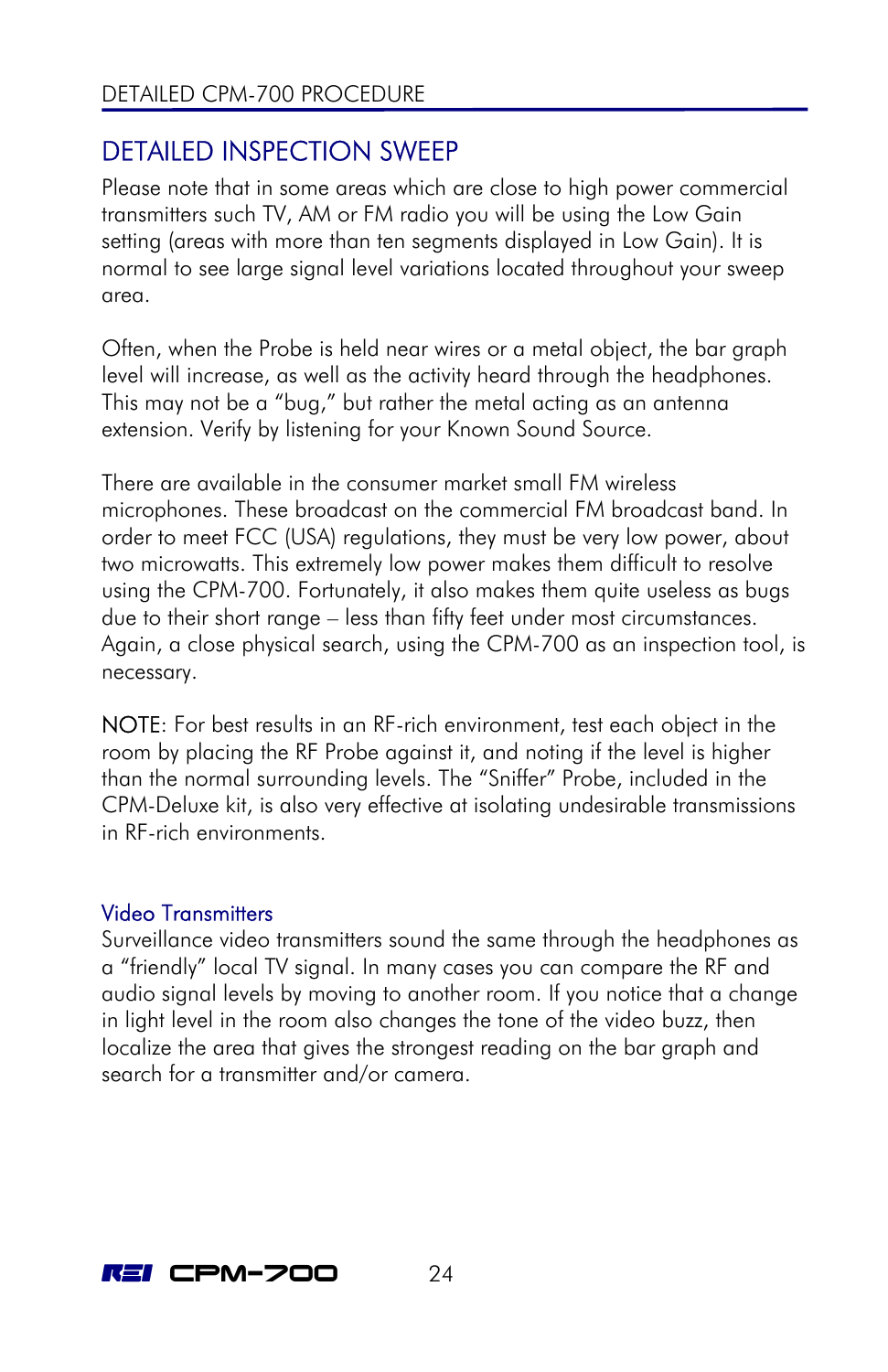# <span id="page-28-0"></span>PHONE/LINE RF SWEEP

To test a telephone for RF transmitters, measure the signal strength of the instrument and line when in an "off hook" (in-use) condition. Listen for a dial tone through the headphones to verify a phone bug. You may turn off or lower your Known Sound Source for this sweep since the telephone provides a dial tone and/or messages. If a long recorded message service is available, such as a business report or farm market report, use one of them as a Known Sound Source to disguise your actions.

- 1. With the CPM-700 next to the phone and the phone on hook, shorten the Probe's antenna to approximately four inches (10 cm) to reduce ambient RF reception. Wrap the curly cord from the handset around the antenna at least four turns.
- 
- 2. Compare the previous room levels to the

measured (on hook) phone levels. If there is a substantial increase on this test an audio verification is necessary to determine if it is a "friendly" signal (possibly short-wave signals) or a phone powered room transmitter.

- 3. While noting the nominal RF level on the bar graph, lift the handset off the hook and look for an RF level increase (normally more than two segments). Listen for a dial tone through the Headphones. If the bar graph level increases or if a dial tone is heard in the headphones, this indicates a possible bug. A normal phone will cause only a small pop sound and a momentary jump in the bar araph.
- 4. Check the telephone instrument by repeating the above tests with the probe by the side of the telephone. Measure the difference between on-hook and off-hook. Listen for a dial tone.

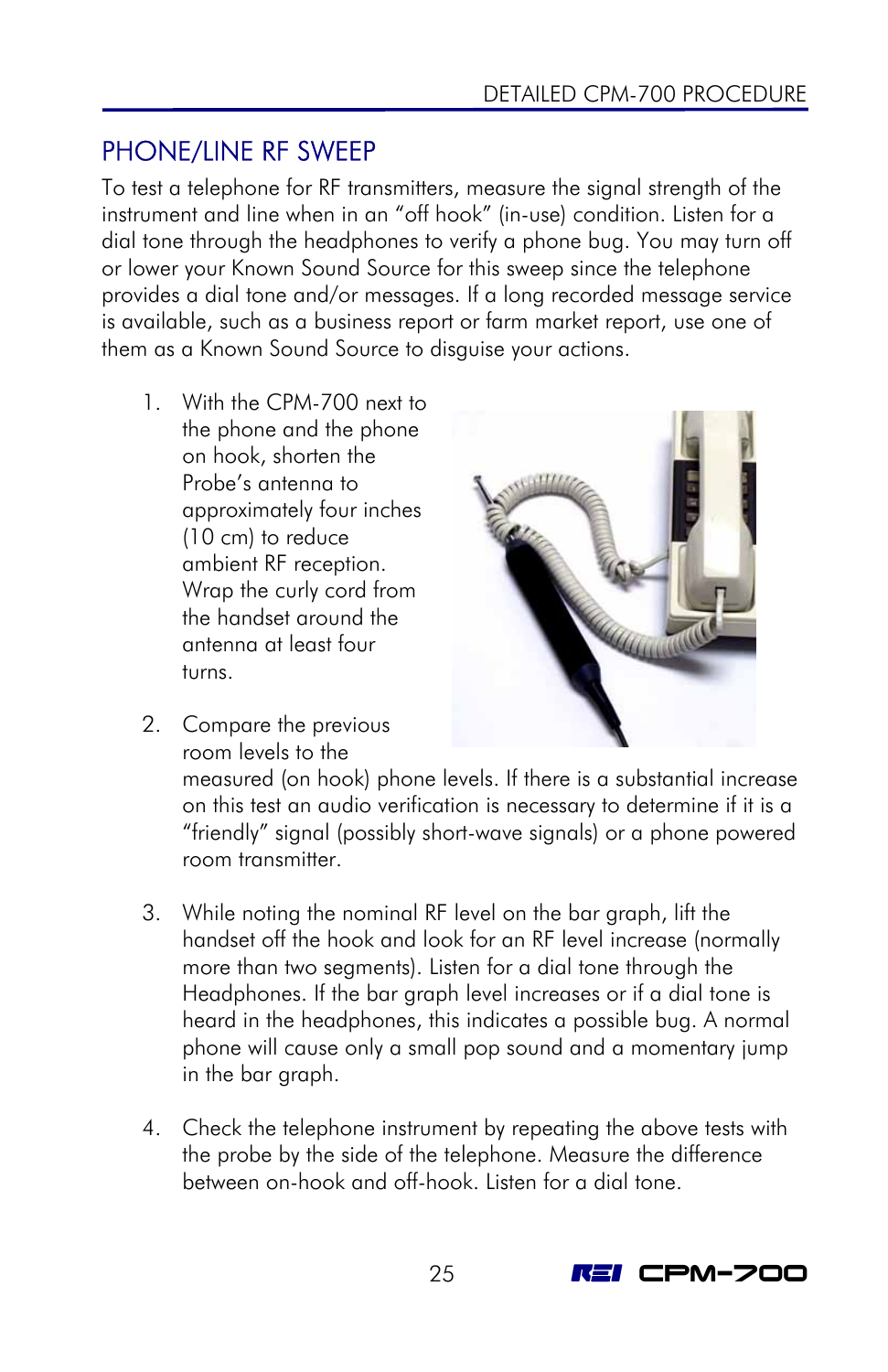### <span id="page-29-0"></span>DETAILED CPM-700 PROCEDURE

- 5. Check the line where it enters the wall by repeating the on-hook/offhook procedure.
- 6. Go to the patch panel or the telephone switching system and repeat the above; have someone go "on-hook" and "off-hook" while you are testing (if you have a long offhook message or alert tone, listen for it while testing).



7. Repeat the above tests at the meter (utility) room or outside at the drop point where the phone line enters the building.

NOTE: A normal non-bugged phone or phone-line will present a momentary click and a small change in RF levels when the phone is taken off-hook, with no dial tone heard through the headphones.

NOTE: With older type multi-line phones, which use 25- pair connectors, it is necessary to perform all the above tests and inspections on each instrument in the building. The older type phones can be used as a "remote location" to connect a surveillance device since all phone lines are available along the cable and within each telephone instrument.

### TRACKING DEVICES

Using the Standard RF Probe, the CPM-700 can detect and locate certain types of RF tracking transmitters that are used to track vehicles. The typical "Bumper Beeper" uses an output of 100 milliwatts to more than 5 watts and usually has a pulsed output. Newer GPS (Global Positioning System) tracking devices are of two types:

- 1. Non-transmitting these devices only log where a vehicle has been. They must be removed to be read or downloaded, and are not detectable with the CPM.
- 2. Transmitting Usually on cellular phone frequencies, these devices transmit either: a) at regular intervals, or b) only when the GPS detects movement during a certain interval.

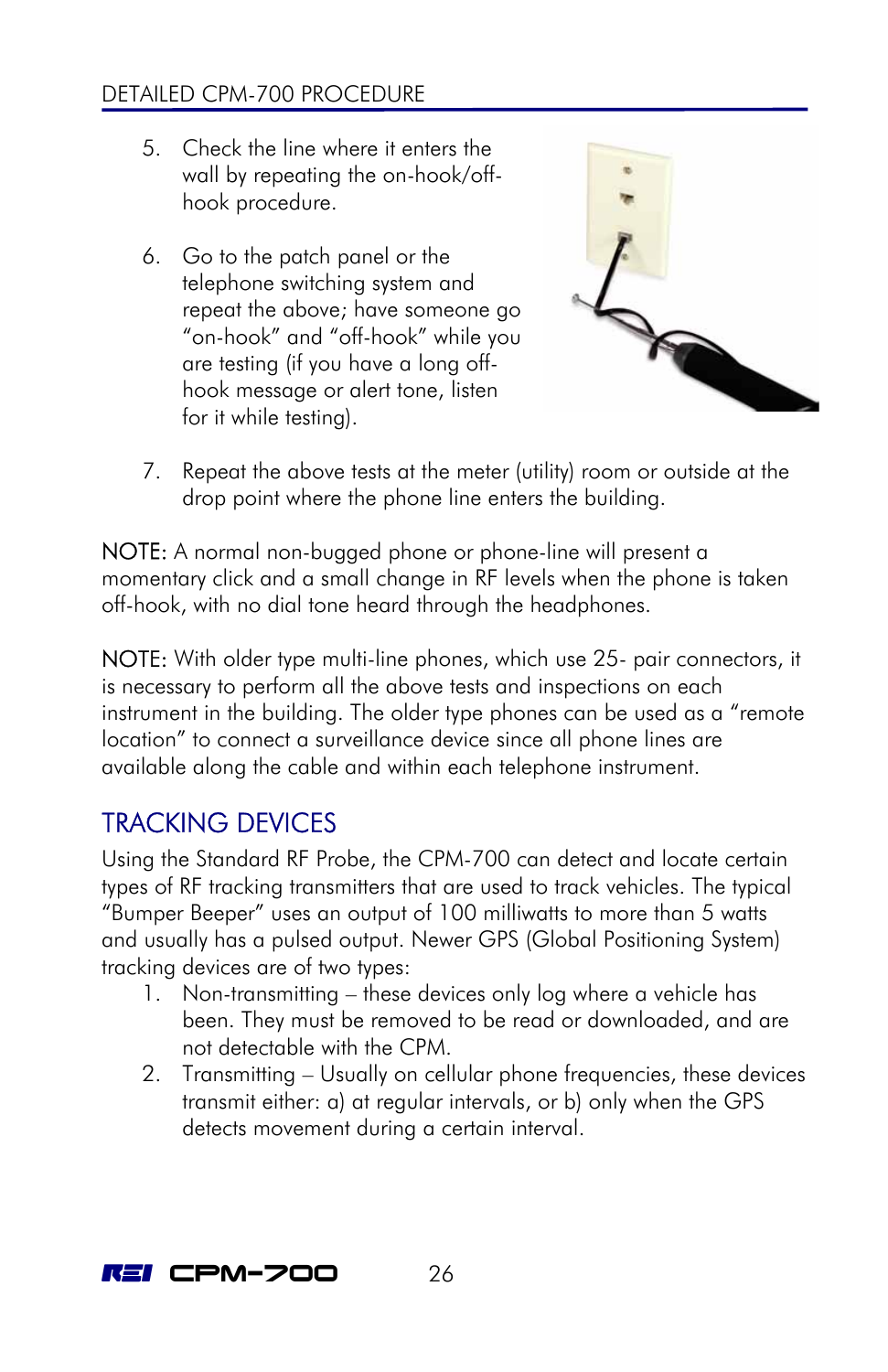# <span id="page-30-0"></span>VLF PROBE

The VLF Probe detects and locates very low frequency devices, also known as carrier current transmitters. These transmitters use the AC power lines as a transmission path by placing a carrier signal on the line (FM wireless intercoms sold through electronics dealers are an example of a carrier current transmitter). Carrier current devices can also use other miscellaneous wires, cables, or phone lines.

Some equipment with switching power supplies, such as computers, copiers, fax machines, etc. may produce VLF signals on the power lines. Selectively turn off these products one at a time to isolate which one may be causing the interference. Unless you are sure the interference is from a switching power supply, you must inspect the suspect equipment.

1. Install the Headphones and turn the Audio GAIN Control to a low (counter-clockwise) position. The status display reads:



- 2. Check the Meter Calibration. The bar graph should read two or three segments on HIGH GAIN.
- 3. First, plug the VLF Probe into an AC outlet in a **low security setup** area. Select HIGH or LOW GAIN as necessary. It is normal to have three to seven segments of AC hum. (Note the level on the bar graph for comparison.) It isolates the AC voltage while band passing the 15 kHz to 1 MHz frequencies to the CPM-700.
- 4. Plug the VLF Probe into an outlet in the "target area" and compare the level displayed on the bar graph to the level obtained from the "setup area."



5. Adjust the Audio GAIN Control to a comfortable monitoring level and listen for the known sound source.

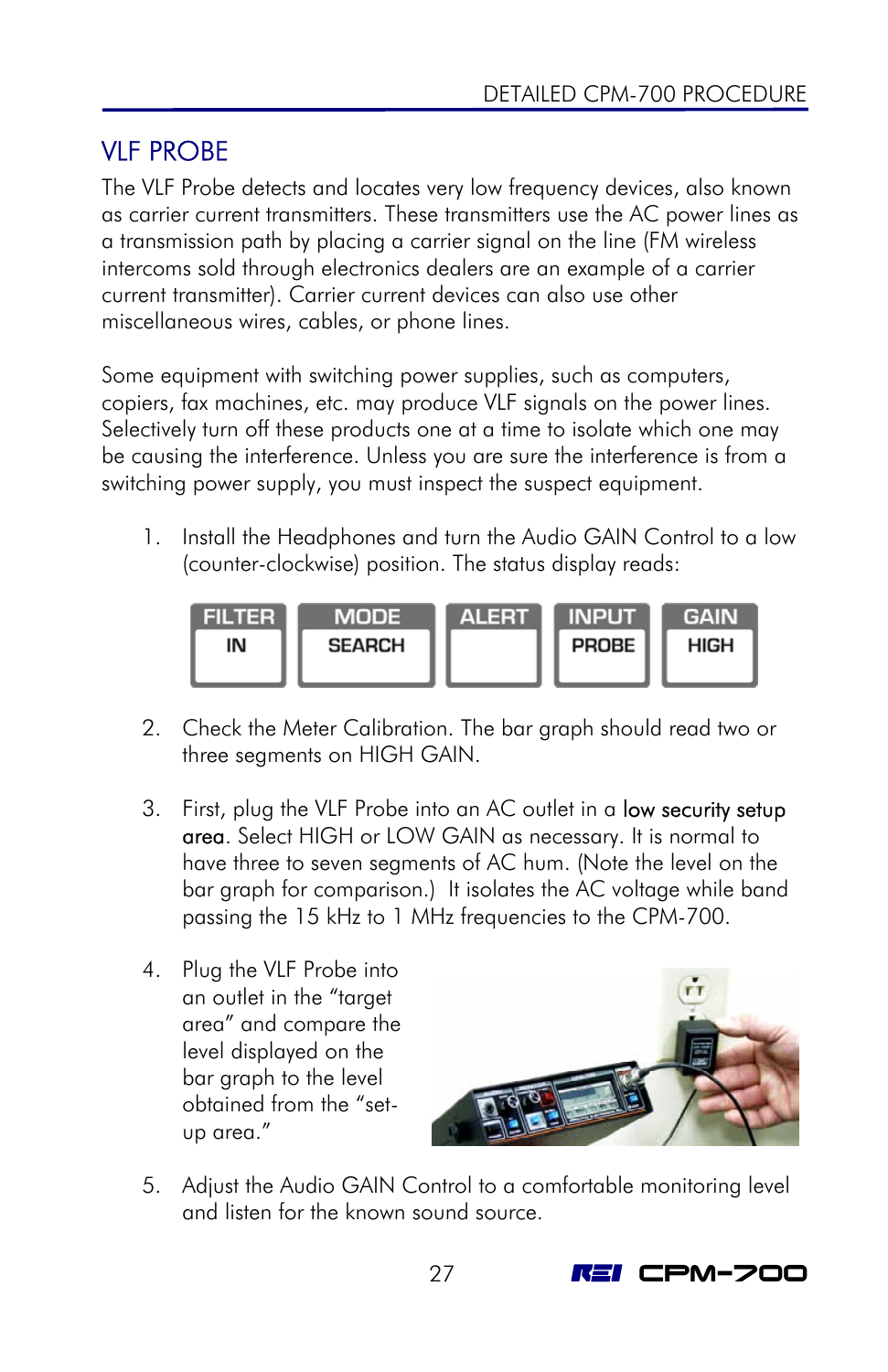### DETAILED CPM-700 PROCEDURE

- 6. Test other outlets by plugging in and comparing the bar graph level and audio sound. As you approach a VLF device the signal level on the bar graph will increase. Listen for your known sound source.
- 7. To test other wires, cables, or phone lines for the presence of VLF signals, including video: Connect the TVLF Adaptor to the probe and clip onto the suspect pair of wires.



NOTE: Dimmer controls and defective fluorescent lamps may cause background hum and buzz due to AC power line harmonics. These can be reduced by removing or replacing the defective fluorescent lamp or by turning dimmer controls on full. Usage of the audio FILTER will also help reduce low frequency audio hum and buzz. Simply turning off the noisy circuit may also turn off the bug.

NOTE: VLF frequencies normally will not pass through a separate power transformer; therefore be sure to check all outlets since they may be on different circuits (power phases).

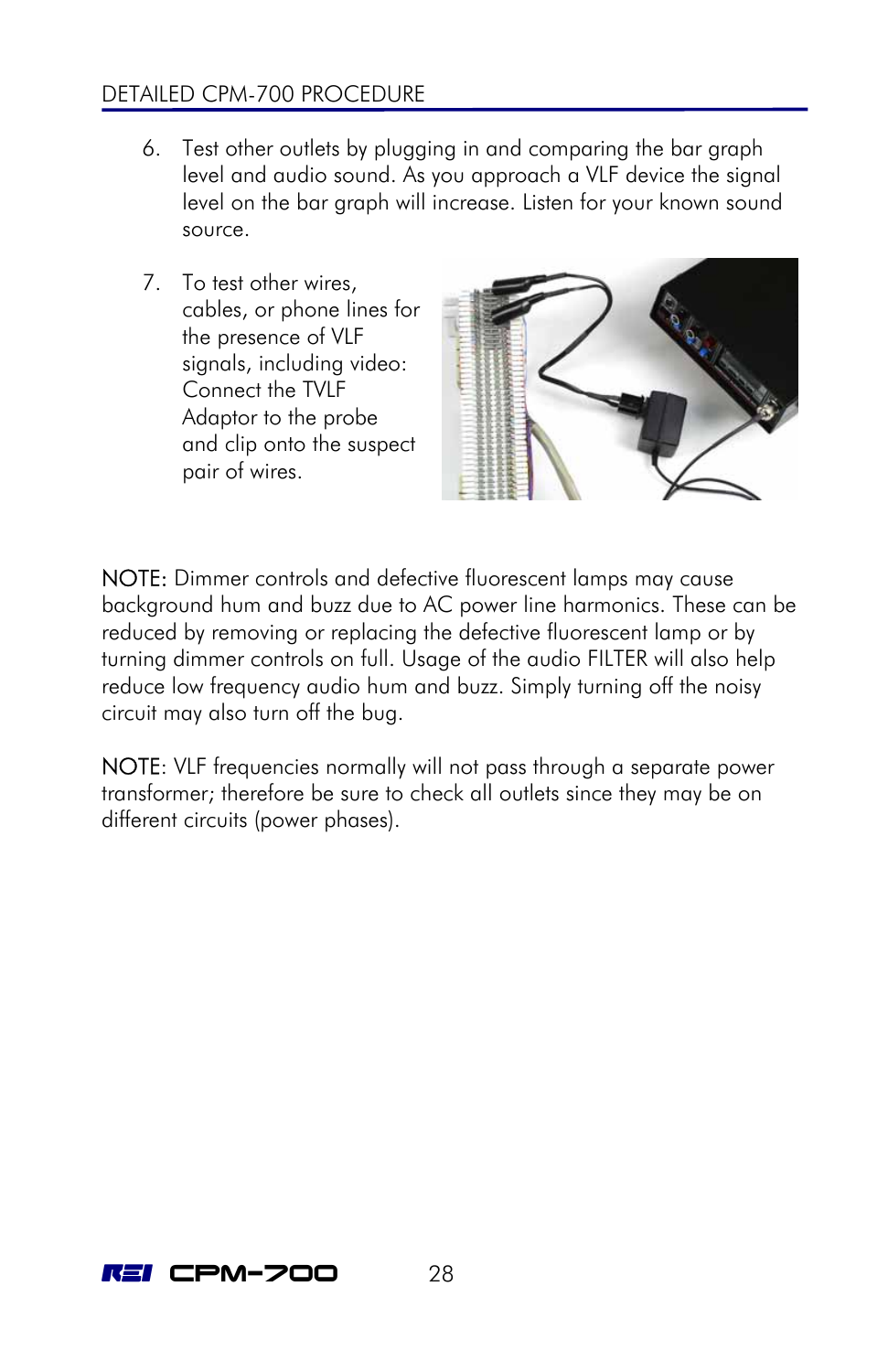# <span id="page-32-0"></span>AUDIO TESTING

The CPM's Auxiliary Input amplifier is used with the supplied Auxiliary Patch Cable to "listen" to suspicious wiring for the presence of voices or other signals. The balanced input allows testing of phones and phone lines for modifications, and after-hour evidence monitoring.

NOTE: Monitoring of phone lines is for temporary testing purposes only and is not to be used for surreptitious interception.

\*WARNING: The Aux Input is not to be connected to power lines or circuits with voltages over 52 volts. Unit damage or shock hazard may result!

NOTE: The CPM audio amplifier is sufficient for lowlevel threats. For more sophisticated audio testing, the CMA-100 from REI provides additional amplification, voltmeter, voice band filters, and the ability to bias the line with voltage for additional testing.



### Unit Set-up for Audio Testing

Remove any probe connected to the front panel Probe Input and plug the Auxiliary input Patch Cord into the side Aux Input.

NOTE: The Auxiliary Input will not function if a probe is connected to the Probe input.

NOTE: The CPM-700 utilizes an AGC (Automatic Gain Control) in the audio circuitry to control the volume and prevent overloads. The bar graph display will not be active beyond two or three segments when using the Audio Patch Cord.

### Phone Line Audio Test

Test telephones and lines for devices such as infinity or harmonic bugs that listen to the room while on-hook.

- 1. Identify the ring and tip conductors of the phone line (usually red & green) and connect the Auxiliary Input Patch Cord to these points.
- 2. Listen through the Headphones for the Known Sound Source (a normal unmodified telephone will not pass audio when "on hook".) If an "electronic trigger" is in use or a hook-switch bypass

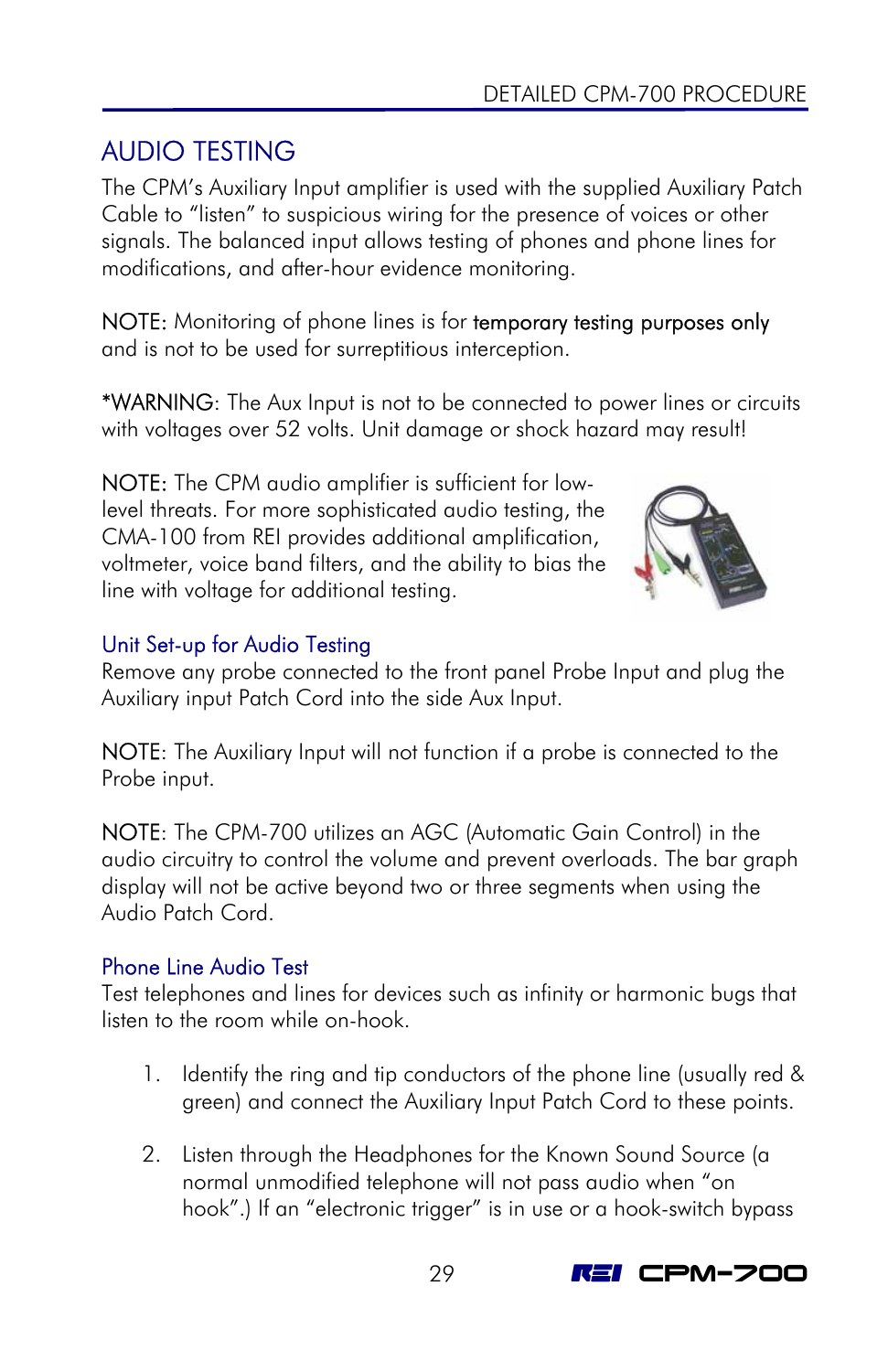<span id="page-33-0"></span>has been made, you will hear the room's audio. Check the phone and the line to locate the microphone.

3. You may wish to utilize the CPM-700 Monitor Mode since these remotely controlled devices may not be operational during the initial test.

# MISC. WIRE / AUDIO EVALUATION

Listen to any 'unknown' wires and cables you discover to determine if they are used for legitimate purposes, or as a conductor for audio surveillance.

Even though a wire has a legitimate purpose, do not assume it is safe. Public-Address (P.A.) background music speakers, intercoms, computers, desktop radios, and audio-monitored burglar alarms can all be used for surveillance activities.

\*WARNING! Before you attempt to connect the CPM-700 to an unknown wire or cable you must determine if it contains a HAZARDOUS VOLTAGE. Use a voltmeter to measure the AC voltage starting at a high range (250V) and stepping down to a range that will show the line to be less than 50V. Repeat using a DC voltage range before connecting the CPM-700

- 1. After testing the wire or cable for any hazardous voltage, connect the Auxiliary Input Patch Cord to the line to be tested. (You may wish to use the FILTER to reduce AC hum.)
- 2. Listen for your Known Sound Source or unusual modulations.
- 3. You may change the GAIN settings to LOW (out) position if the input sounds overloaded.
- 4. In a multi-conductor cable, any two conductors can be used for surveillance, whether or not paired. Every combination of two wires must be tested to ensure no device is present.

NOTE: The RF Probe and the VLF Probe should also be used to detect RF and very low RF frequencies present on telephone lines and on suspicious wires and cables. See "RF PROBE" and "VLF PROBE" in this manual for more information.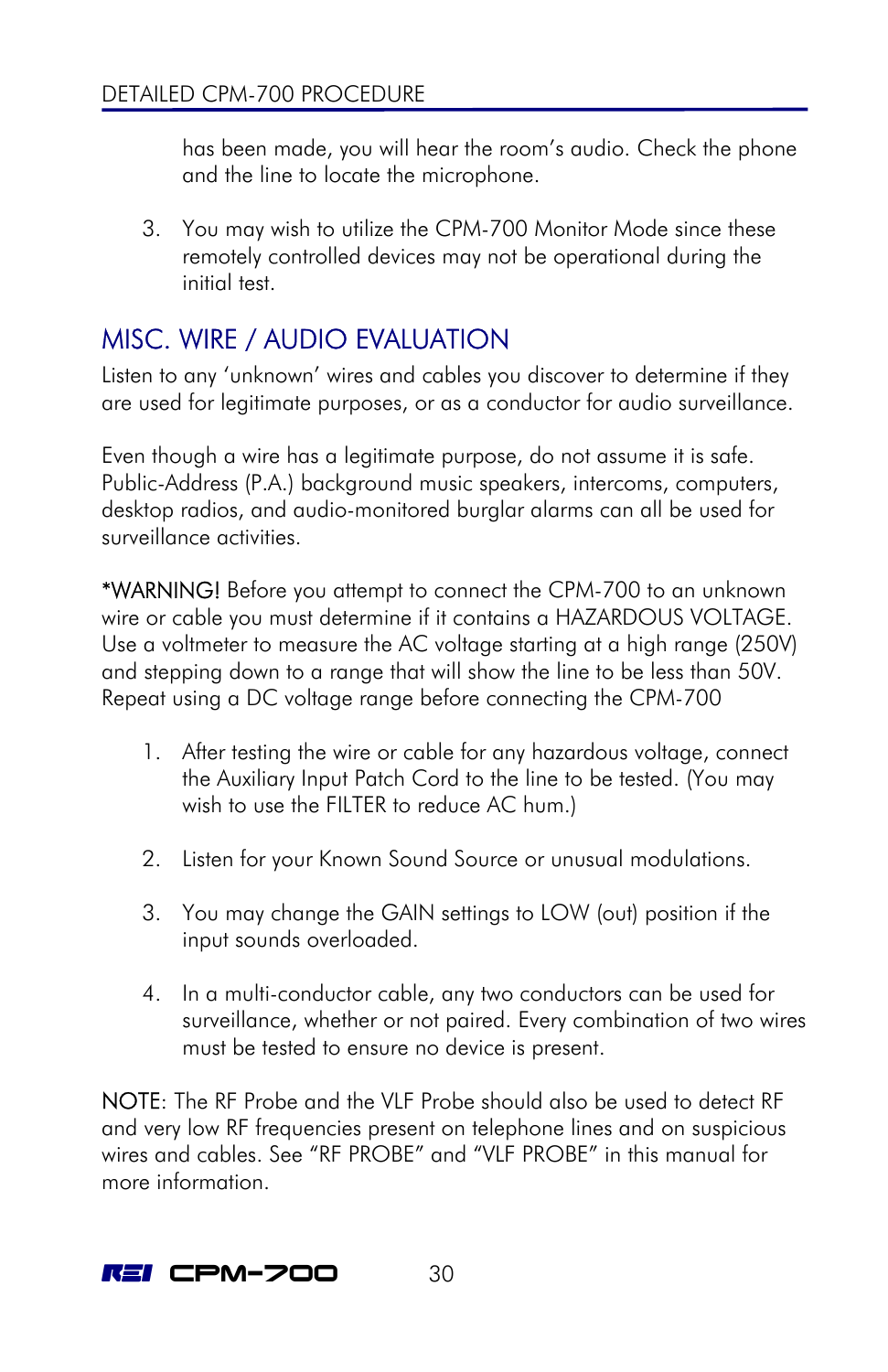# <span id="page-34-1"></span>**PLANNING AND CONDUCTING A SWEEP**

## <span id="page-34-0"></span>SWEEP PREPARATION

As you prepare to do a sweep, remember:

- The most thorough method of detection and location is to use the CPM-700 as an inspection tool during a physical search.
- A physical search is the root of all countersurveillance work. It also overlaps other procedures. Be thorough and look closely for anything suspicious. Your physical search may be the only method to uncover wired microphones, fiber optic microphones, passive resonators, inactive remote controlled "dormant" devices, or devices which are not generally detectable with countersurveillance equipment.

Before a sweep, consider:

- The level of threat: Varies from low (such as off-the-shelf consumer wireless mikes or telephone pickups) to extremely sophisticated (custom-developed high tech devices). Other equipment and other specialized procedures may be required.
- Building History: Consider the past history of the building. Consider the possibility of devices implanted during construction or leftover from previous tenants.
- Ease of access to the target area: Just who is permitted access to sensitive areas of the facility? A sweep is good only as long as the target area is secured from the intrusion of new devices. Establish access guidelines: who, where and when access is permitted.
- Customer's needs: Whether your client is yourself, your company, or another party, consider the issue of economics and willingness to maintain security measures.

# ESTABLISH A "GAME PLAN"

A 'game plan' for a sweep includes:

**Time of entry:** Conduct the sweep at a time when the bugs will be active (normally during business hours).

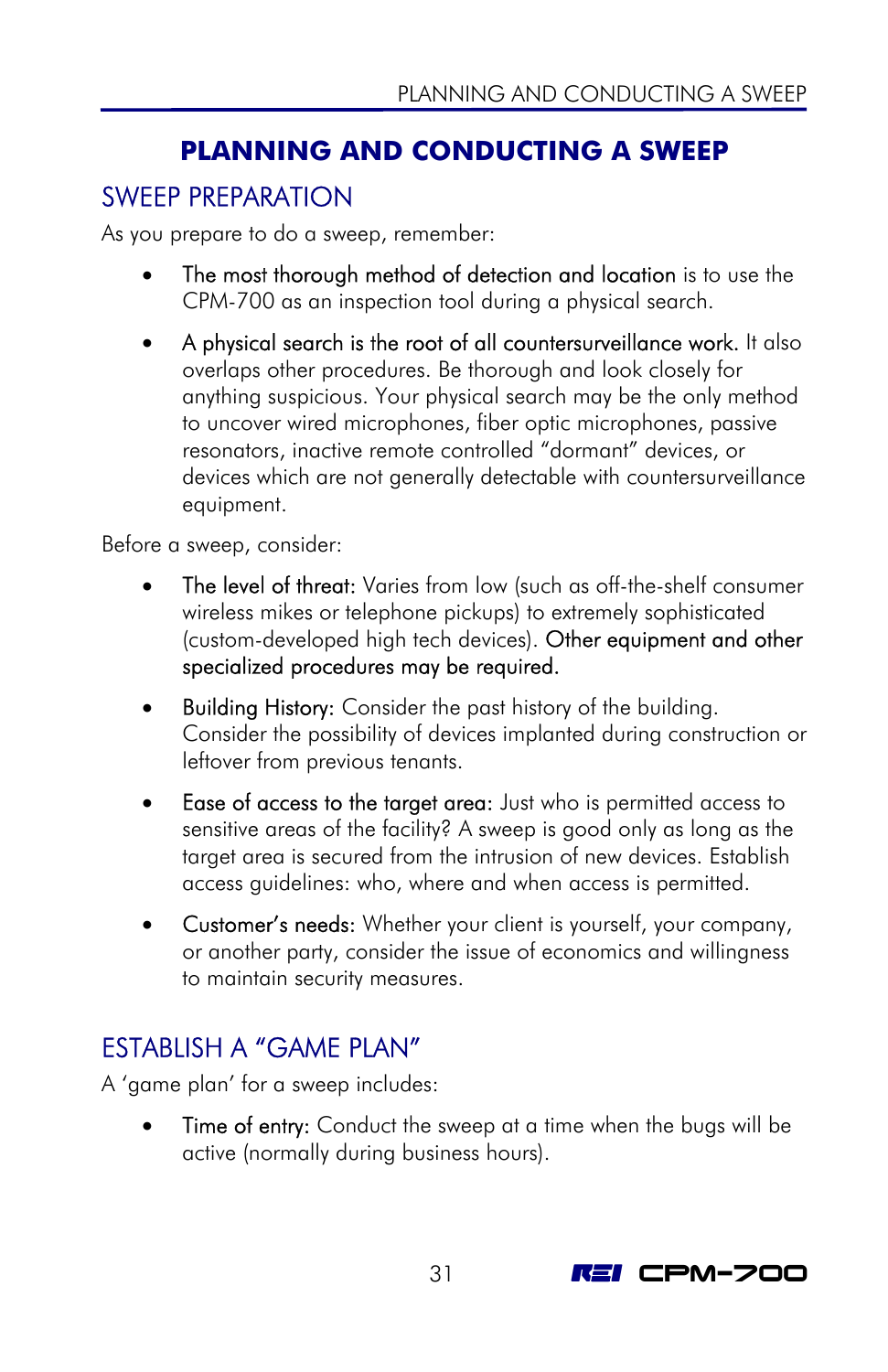- <span id="page-35-0"></span>Setting up the eavesdropper: Since some devices may be remote controlled, set up a fictitious, but plausible, meeting to prompt the eavesdropper to activate all of his devices.
- Additional personnel: During the sweep, additional trustworthy personnel may be needed to aid in the inspection procedure.
- **Random follow-up sweeps:** Conduct follow-up sweeps at random intervals.
- Controlled leakages: To discover the source of "leaked" information, allow some information, real or contrived, to be leaked *intentionally* in a controlled way. Only you know what information was given to whom and where, so you then can determine the source of the leak. It may be through eavesdropping, an inside person, un-shredded paperwork, or other method.
- Reverse intelligence: To use "reverse intelligence," a sweep must be conducted covertly. Your consultation with your colleagues or customer, your entry into the target area, equipment setup, known sound source, and localization of a surveillance device must not tip off the eavesdropper if you intend to "feed" information to him once a device is uncovered.

# SWEEP TIPS

### Low Security Area

This is an area used for practice and setup. This should be an area that an eavesdropper normally would not want to monitor so your actions can be covert.

### **Target Area**

The target area is the location where sensitive conversations take place (normally at a desk near the telephone). Most devices will be placed within a twenty-foot (7 meter) radius for good audio and/or visual reception.

Be sure you are familiar with the operation of the CPM-700 and the various detection methods before you begin a sweep. **Practice detection** and location procedures with this product in a low security area prior to performing an actual sweep.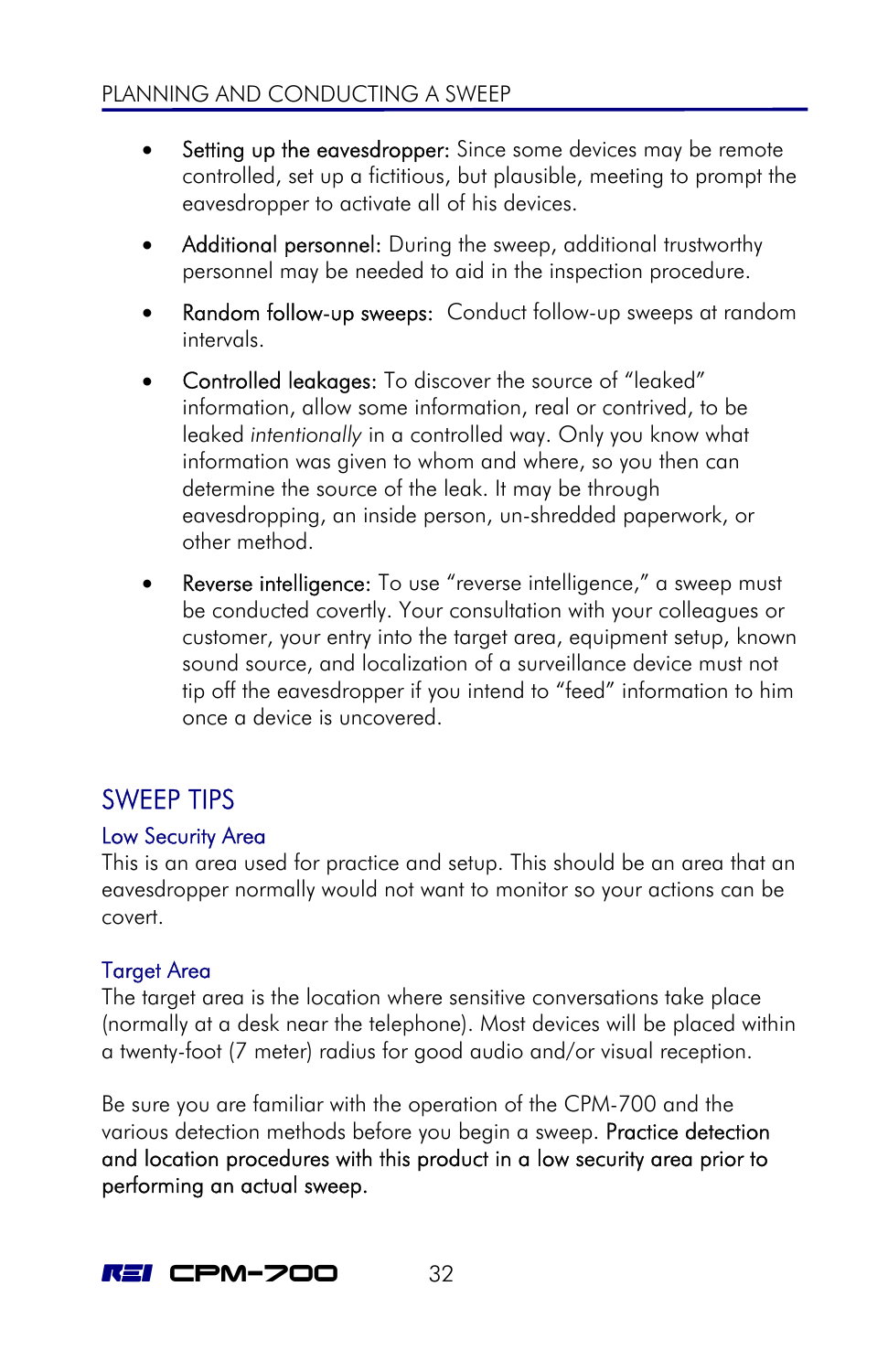### Log Book

Maintain a logbook for future reference of data pertaining to various target areas that have been inspected. To guarantee privacy, assign each location or customer a discreet number, without listing names or addresses.

During the initial sweep, record critical equipment setup and adjustment information and data from readings obtained during the sweep. Follow-up sweeps with the aid of the logbook can then be more efficient and effective.

### Follow-up Sweeps

If you plan to provide follow-up sweeps, much of the repeat inspection time can be reduced by covertly marking screws on wall plates, outlets, telephone base plates and/or other accessible equipment. Invisible ultraviolet markers and portable UV lights can be used to mark the position of the screws and will show if someone has tampered with a previously inspected object.

Notes of what items have been marked can be added to your logbook for future reference.

### More Tips

Once a bug is uncovered, do not break your covert procedure. Do not assume that there is only one device planted. Eavesdroppers often plant two or more devices for backup or to produce better reception. Sometimes, when the eavesdropper knows that you suspect a bug, he will plant one or more for you to find, hoping you will be satisfied with your "catch" and stop searching.

The CPM-700 can also perform an "audio feedback detection" of an audio surveillance device. The audio feedback method uses the internal speaker to cause sound regeneration, i.e., speaker sounds are projected into the area, a surveillance device with a microphone "hears" the sound and transmits it back simultaneously to the CPM-700 input. This feedback will cause an audio "squeal" sound from the speaker. This is a positive identification of a bug.

Remember: The eavesdropper listening to the device will also hear the "feedback." If a remote control is used with this "bug" it may be deactivated. A sweep should be covert; try not to make recognizable sounds that may only serve to escalate the problem.

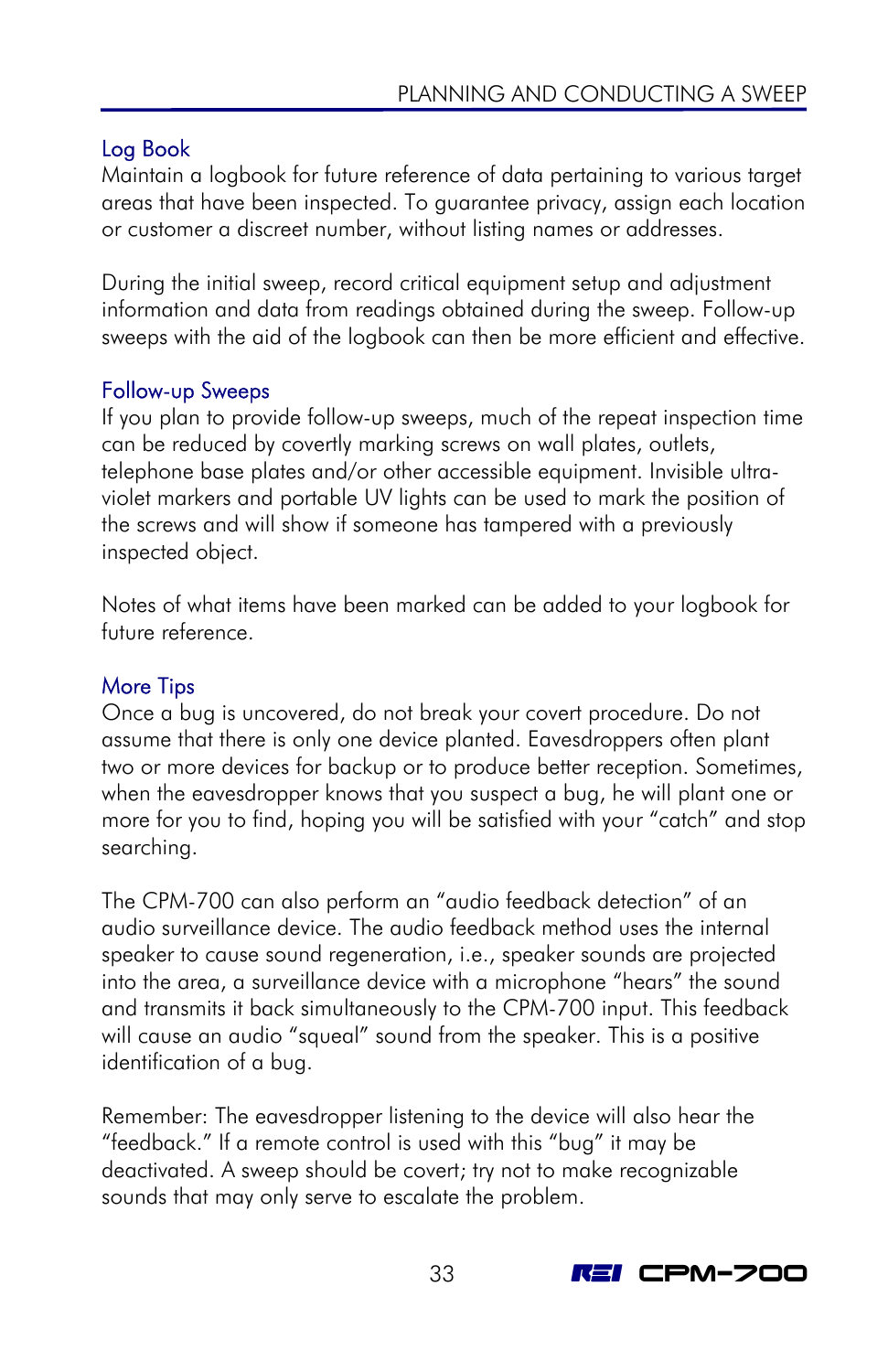<span id="page-37-0"></span>An EXAMPLE / TRAINING compact disc (CD) containing further instructions and examples of normal and suspicious reception, is supplied with the CPM-700.

> DO NOT PLAY THIS CD IN ANY AREA WHICH MAY BE A TARGET FOR EAVESDROPPERS AS IT WILL DISCLOSE YOUR INTENTIONS.

# PHYSICAL SEARCH

Any sweep must include a complete physical search of the target area. No spectrum analyzer can find surveillance devices that are turned off or hardwired. Note: The **ORION** Non-Linear Junction Detector from REI can find electronic devices whether or not they are transmitting.

- 1. Visually inspect and probe each object in the target area that is large enough to conceal a surveillance device (which can be quite small).
- 2. Examine carefully and disassemble, if necessary, lamps, desktop items, books, picture frames, plants, and AC powered equipment.
- 3. Examine outlets, wall switches, lighting fixtures, electrical equipment such as calculators, copy machines, radios, etc. for unusual extra wiring or parts.
- 4. Inspect baseboards and other trim for tampering. Pull back the carpeting around the baseboard to look for hidden wires.
- 5. Inspect above ceiling tiles for anything placed above the target area including recorders, cameras, or microphones.
- 6. Use an ultraviolet black light to inspect for alterations such as new paint or trim to cover wires or a device.
- 7. Telephones:
	- a. Dismantle the telephone handset and the instrument. Look for unusual non-telephone components with different colored wires or quick and sloppy installation.
	- b. Inspect the wire from the phone to the wall. Remove the wall plate, and check for any added non-standard components.

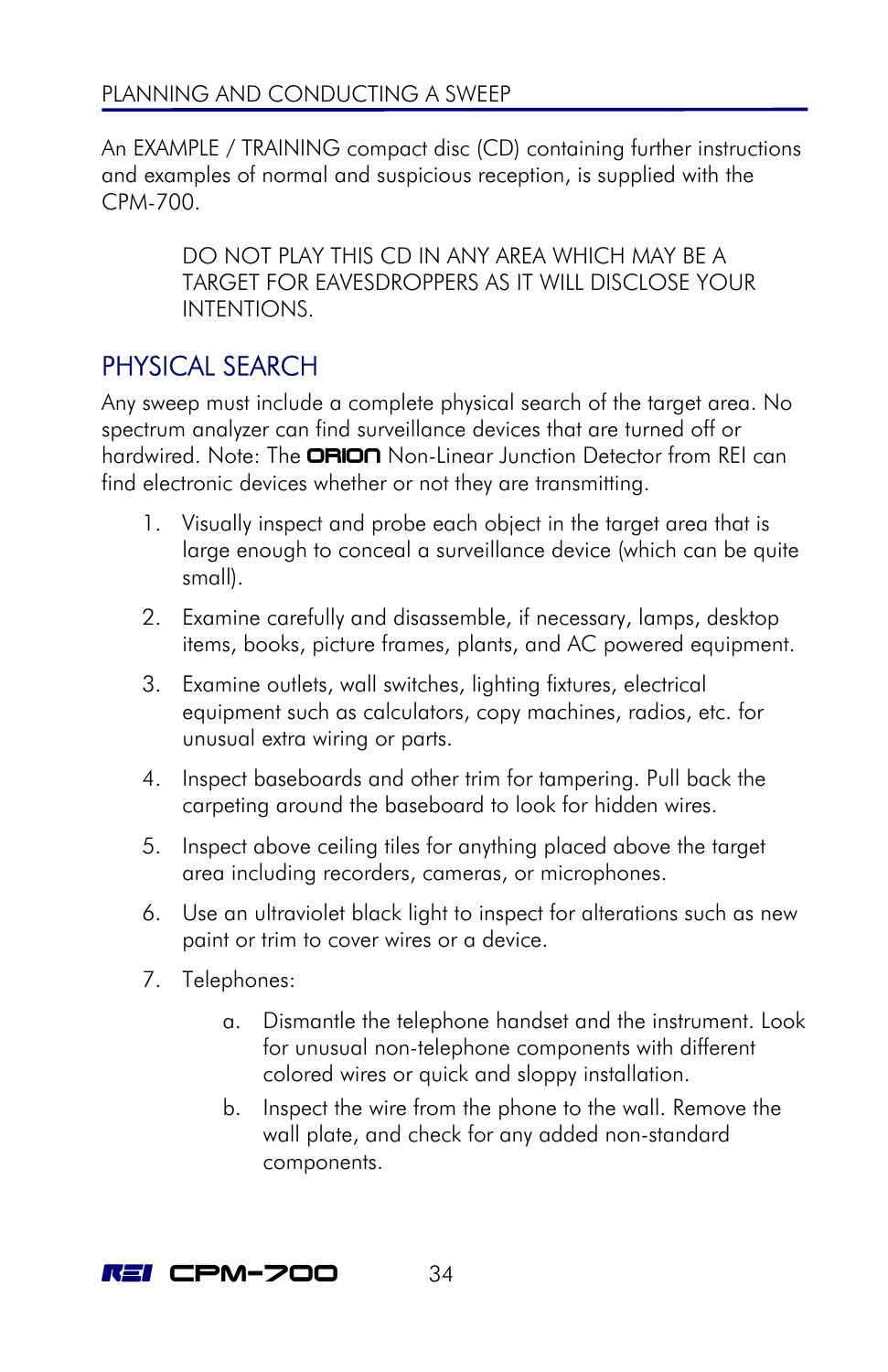- c. Repeat the above on the patch panel and the telephone switching system, and again at the meter (utility) room or on the outside "drop" connections.
- 8. Automobiles:
	- a. All transmitters used to track automobiles need to be hidden under a non-metal surface in order for their transmitters to work properly. Look first under vinyl bumper trim, dashboards, and similar locations.
	- b. Inspect the frame for "add-ons," remove the seats; check the antenna lead to the radio for other devices in line.
	- c. Measure with a digital voltmeter the vehicle's idle or leakage current drawn from the battery (all accessories and the engine must be turned off for this test.) Refer to the vehicle's technical manual for the idle current specification.

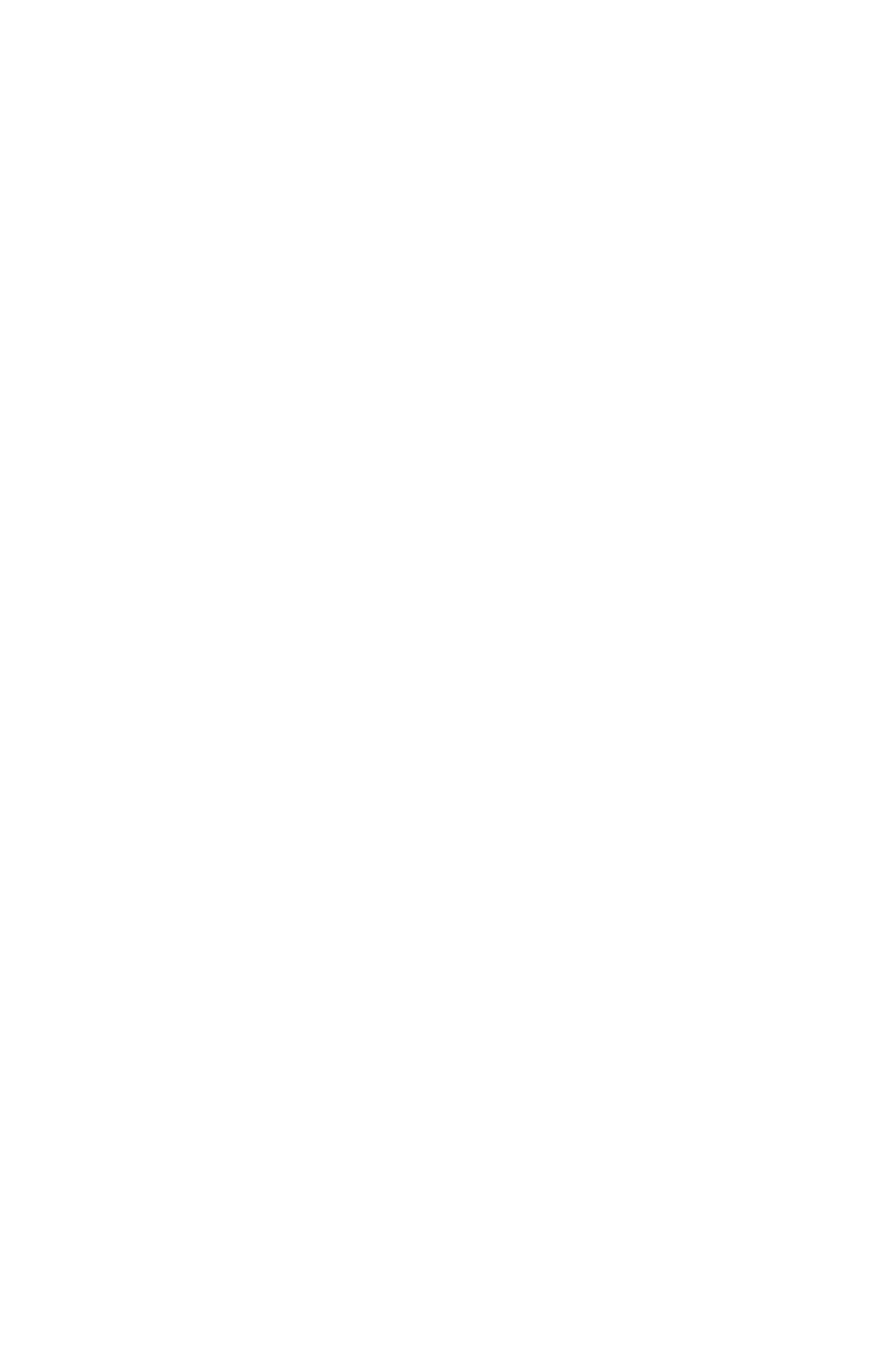### **OTHER PROCEDURES AND EQUIPMENT**

### <span id="page-40-0"></span>Computers And Related Equipment

Today's business offices contain many pieces of RF-producing equipment. Personal computers, facsimile machines, copiers, cellular telephones, and other devices may radiate RF energy. These devices will show some RF levels when probed with the CPM. They may also emit VLF signals onto the power lines.

Two kinds of problems must be solved: 1. Determine whether an eavesdropping device is planted in those products, and 2. Prevent sophisticated eavesdroppers from gaining information from unintentional radiation (via the computer monitor or data I/O cables).

### CATV, CCTV

Nearly every business or residence today has some type of cable system for TV or FM stereo reception. An eavesdropper can use the cable to reverse feed a signal out of the target area or building. To check for RF, VLF, or audio bugging, disconnect the cable at the point the cable enters the building and, using the RF and VLF probes, the Auxiliary Input Patch Cord, and a DVM, look for any signal on the building side of the cable. In most cases, there will be no signals or DC voltage present on the cable. Use a DVM to check the incoming line for any DC voltage. Unless your system has a power supply for a preamp (booster), the incoming line should have no DC voltage.

### Fiber Optic Bugs

Fiber optic bugs, as with wired microphones, can be extremely difficult to find if they were installed during construction or modification. A thorough search of any access to the target area is necessary. When the level of threat is sufficient to warrant such high technology, proper supervision must be provided with any modification or new construction.

### Infrared Link

Infrared (IR) provides a useful transmission medium for surveillance. Its advantages are that it is not detectable by conventional RF detectors, directional beam, and extremely small size. Disadvantages include a limitation to line of sight, visually clear transmission path and high current consumption, which limits battery use. The emitter may be a wide-angle IR diode or a narrow beam laser.

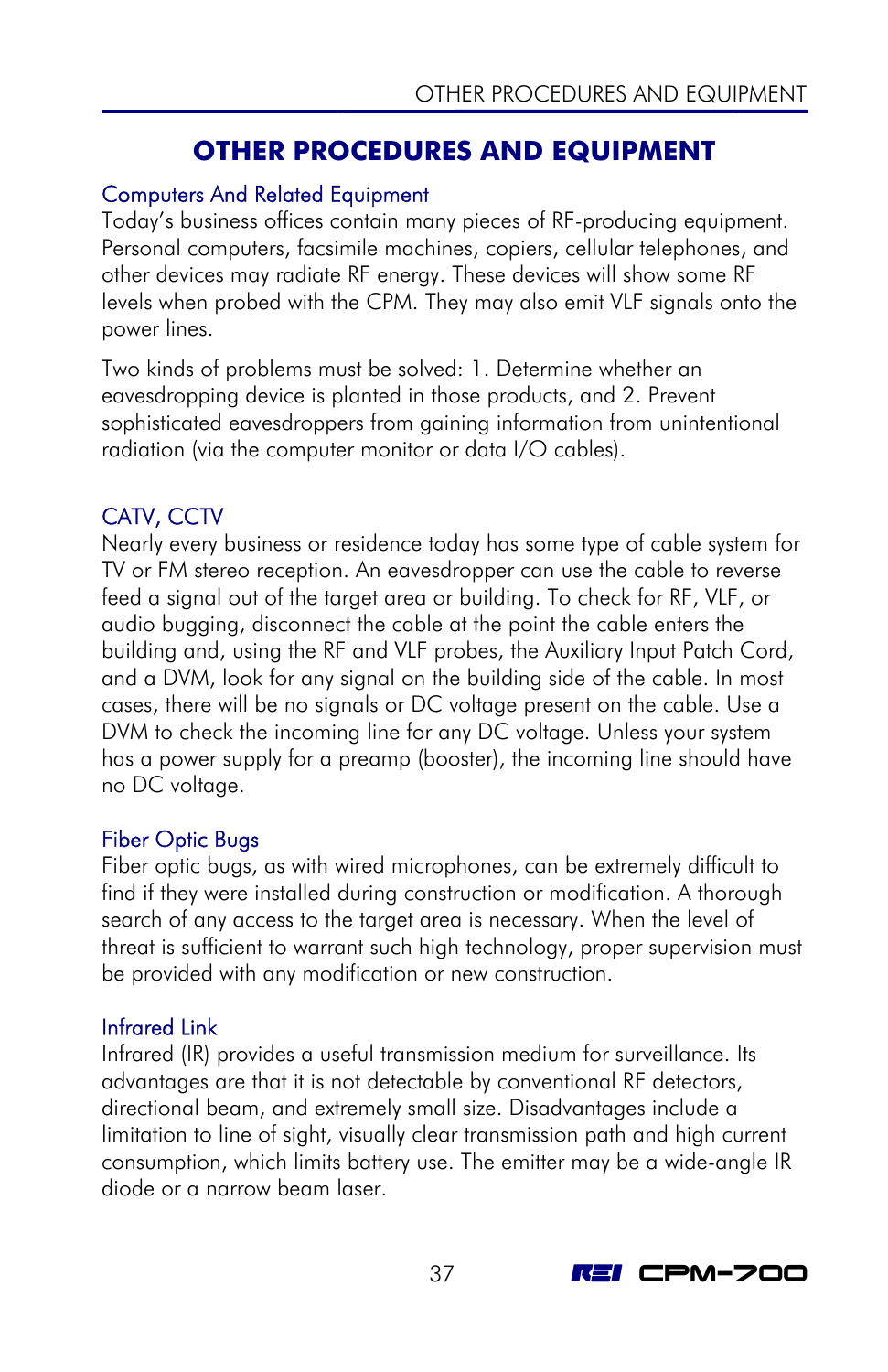### Microwave Link

Point-to-point surveillance transmission by microwave is not common due to difficulty of installation and alignment. However, in some cases this disadvantage is outweighed by the advantages: it is reliable, directional and can support many channels of information, including video.

Microwave transmission is harder to detect because of its directional beam. The sweep operator must get the CPM Probe in the beam to detect it. A physical search is necessary to uncover either the microphone or camera, or transmitter. The transmitter element usually will be outside the building or beaming through a window. Microwaves do not penetrate structures very well. Inspect the roof and outside walls for any new or unusual "black boxes" that may be hiding an antenna. When probing with the CPM-700, shorten the RF Probe antenna to minimize extraneous signals. The RF Probe is able to receive up to 3 GHz. For higher frequencies (3 to 12 GHz), use the BMP-1200 from REI.

### Tape/Digital Recorders

Tape recorders are commonly associated with eavesdropping. The major disadvantages are the short time available for recording (even with an extended play recorder, someone must change the tape daily), delayed reception of recorded information, relatively large size, and high current consumption. Digital recorders do not transmit RF energy, nor do they have magnetic bias oscillators, and so may only be detected by a non-linear junction detector (REI's Orion). However, some digital recorders may emit magnetic leakage (i.e. through the LCD display) and can sometimes be detected using the Magnetic Leakage Probe at close range.

### Acoustic Leakage

Often, security personnel get so involved looking for high tech surveillance devices that they overlook very basic sources of "leaks," as simple as an individual placing his ear on the outside wall of an office. Sound can be transmitted outside the room by vibrations through windows, walls, plumbing, ductwork, etc. and picked up by microphones or laser devices outside the target area.

The ALP-700, used with the CPM, can detect where a target area is most vulnerable to acoustic eavesdropping. Other REI products can also be used to defeat acoustic eavesdropping, including the ANG-2200 system, the ALL-900 with a laptop computer, and the ALA-900 coupled with the CMA-100. Contact REI for more information, or visit www.reiusa.net.

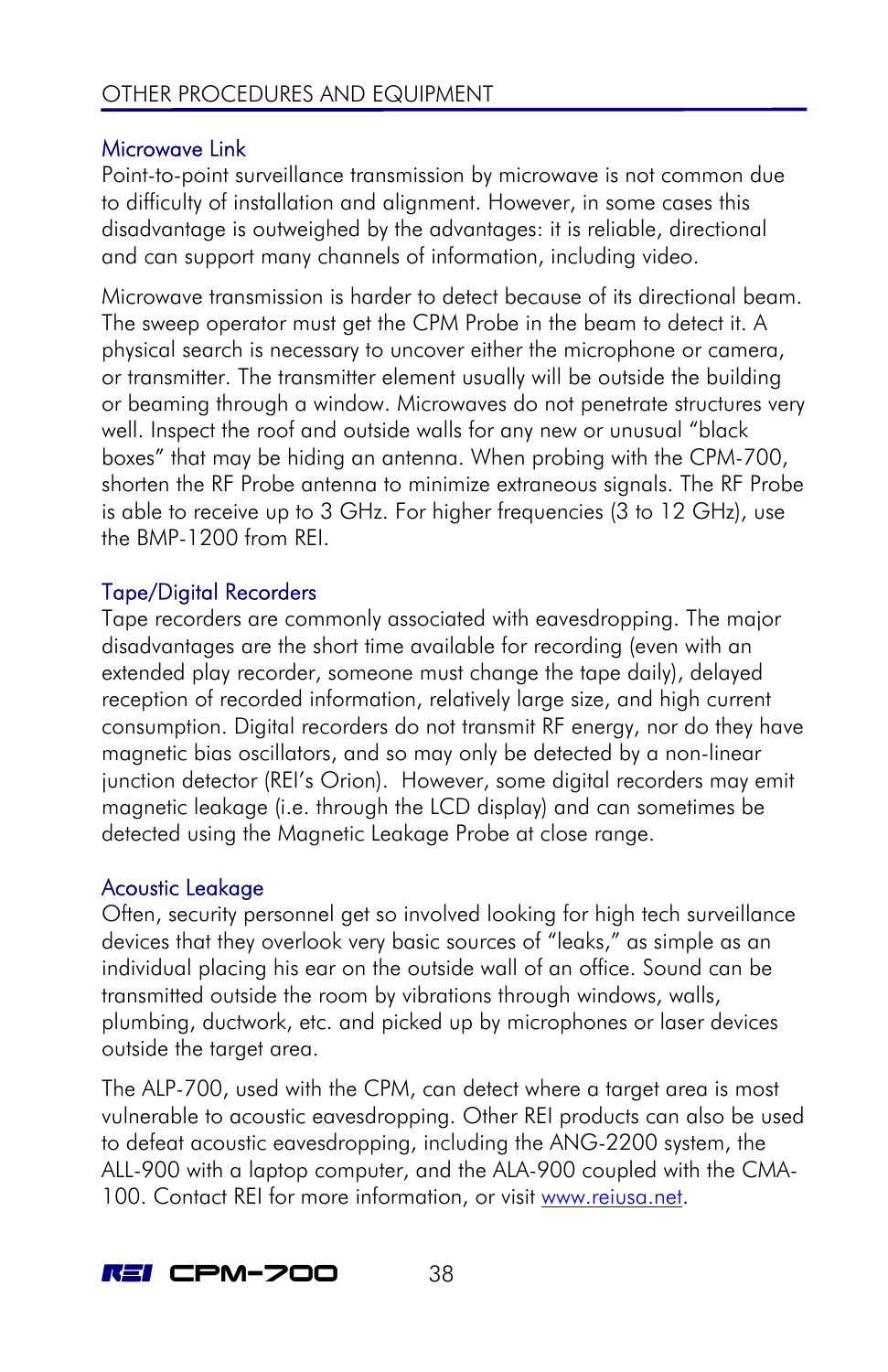### Additional REI TSCM Equipment

REI also manufactures other countermeasure equipment to protect from: contact microphones, laser and microwave reflections from windows, high impedance telephone taps, sophisticated transmitters and other eavesdropping devices.

### ORION Non-Linear Junction

Detector: Finds electronic devices even when they are not turned on.





#### OSCOR 5000E Omni Spectral Correlator: Complete package for RF detection, analysis, signal storage, and evaluation

CMA-100 Countermeasures Amplifier: High gain amplifier utilized to detect certain types of surveillance devices connected to building wiring, and to test for audio leakage.



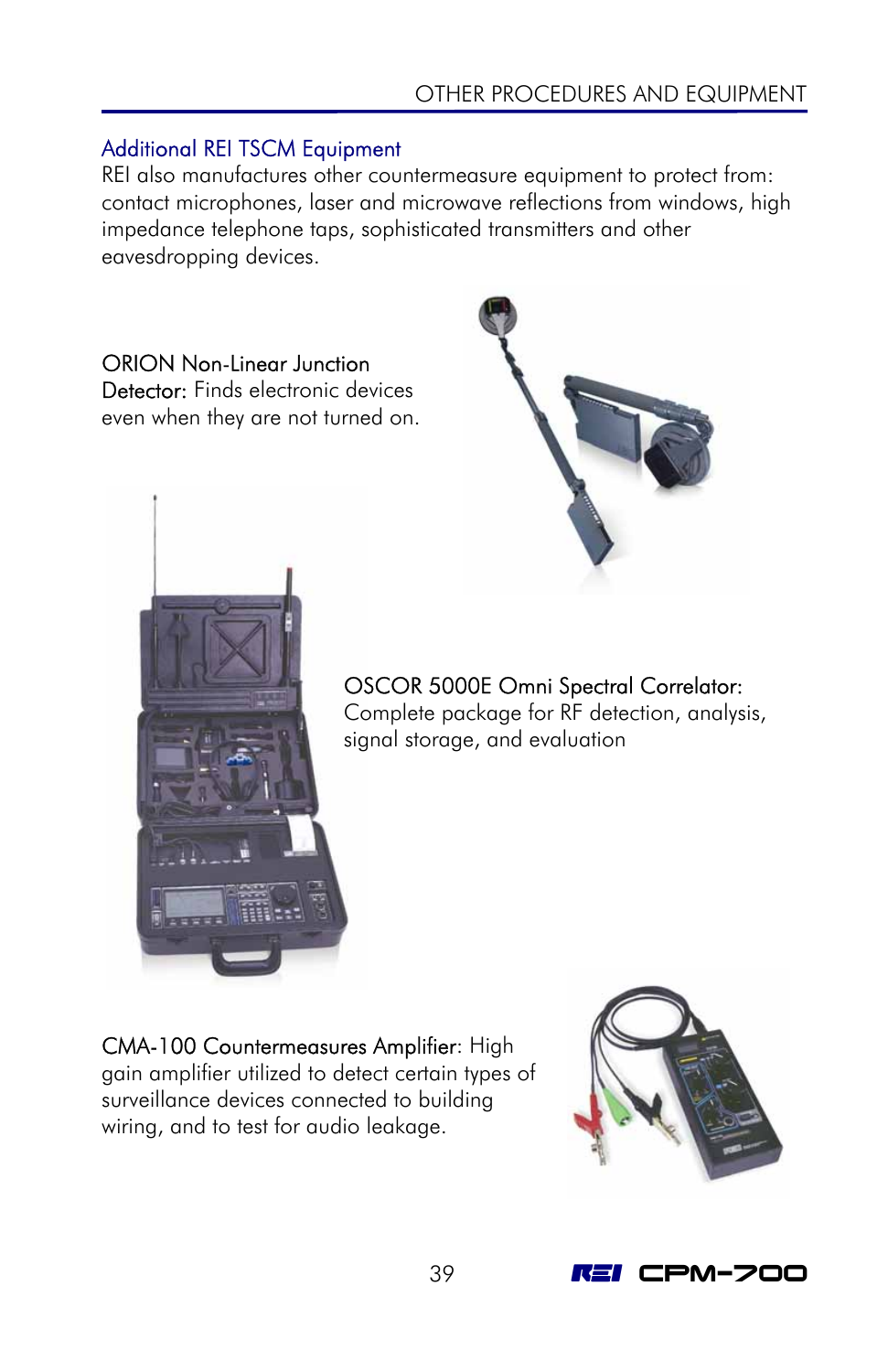### OTHER PROCEDURES AND EQUIPMENT

ANG-2200 Acoustic Noise Generator: Protects against eavesdropping threats from perimeter contact microphones and reflected laser listening devices by injecting tuned masking noise into perimeter structures to mask structure-bound audio. Acoustic Spectrum Analysis Software (ASA-2000) ensures the masking noise is properly adjusted to provide adequate masking without being too loud or disruptive.





TSCM Training, REI Center for Technical Security: REI offers the World's largest unclassified commercially available Technical Surveillance Countermeasure (TSCM) training facility. Training courses include classroom instruction and hands-on exercises where students perform sweep exercises in "live" environments utilizing "target rich" project rooms. The progressive course curriculum is designed for the beginner or the seasoned TSCM Technician. Regularly scheduled courses are taught monthly; visit REI's website [\(www.reiusa.net](http://www.reiusa.net/)) or contact REI [\(sales@reiusa.net\)](mailto:sales@reiusa.net) for training dates.



Contact REI for more information on our TSCM equipment or visit www.reiusa.net.

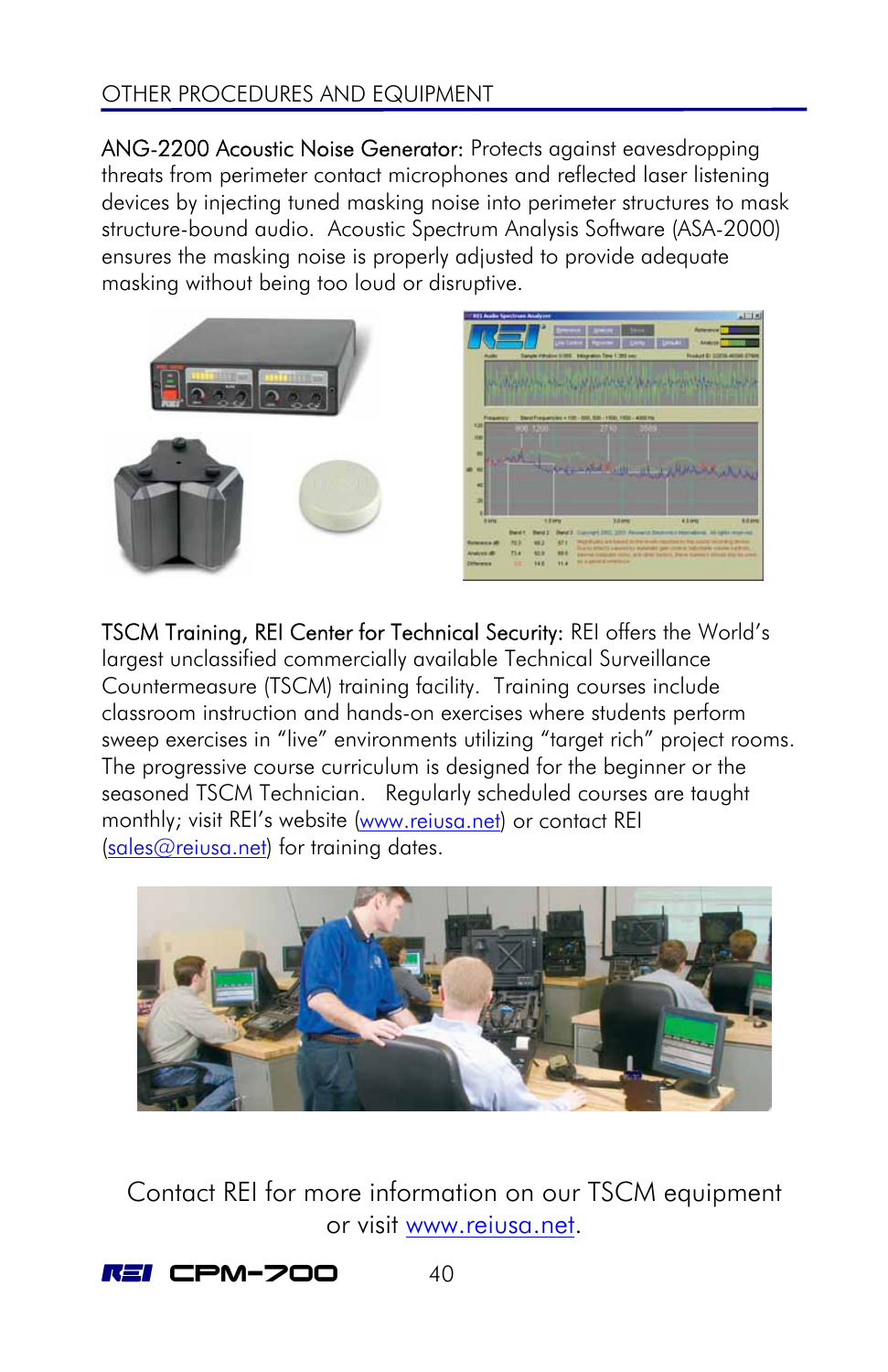### **SPECIFICATIONS**

<span id="page-44-0"></span>NOTE: Some items listed below are optional accessories available separately or with the CPM-700 Advanced and CPM-700 Deluxe Packages.

### STANDARD RF PROBE

Preamp Gain: 20dB nominal

Frequency Response: 50 kHz to 3 GHz  $\pm$ 3 dB (direct 50  $\Omega$  input) Sensitivity:  $-62$  dBm (1 segment, direct 50  $\Omega$  input) Audible Sensitivity: –85 dBm M.D.L. (direct 50  $\Omega$  input)



CAUTION: ESD Sensitive!

#### VLF PROBE

| Frequency Response:  | 15 kHz to 1 MHZ $+3$ dB                               |
|----------------------|-------------------------------------------------------|
| Sensitivity:         | $-38$ dBm (1 segment)                                 |
| Audible Sensitivity: | –50 dBm M.D.L.                                        |
|                      | Maximum Input Voltage: 300 VAC 50-60 Hz, + 15 dBm max |

### AUDIO AMPLIFIER

| Input Impedance           | 50 k $\Omega$ balanced                                 |
|---------------------------|--------------------------------------------------------|
| Input Range:              | $1.7 \mu V - 10 V (135 dB)$                            |
| <b>AGC Dynamic Range:</b> | 100 dB (High and Low Gain)                             |
| Frequency Response:       | $100$ Hz - $15$ kHz +3 dB                              |
|                           | (filtered) 500 Hz -24 dB/octave, 2.5 kHz -18 dB/octave |
| Headphone Output:         | 5 V p-p (peak-to-peak), 220 $\Omega$ nominal           |
| Record Out:               | 25mV p-p nominal with AGC                              |

### DISPLAY

18 segment LCD Bar graph (compressed dual range) 50 dB dynamic range (1 segment High Gain to "MAX" Low Gain)

### **MONITOR**

Threshold Adjustment: full 18 segments Trip Point Indicator: pulsing single segment

Alert output: 2.8 kHz tone or silent (flashing) LED at 2 Hz Remote Output: N.O. contact (300mA 25V Max)

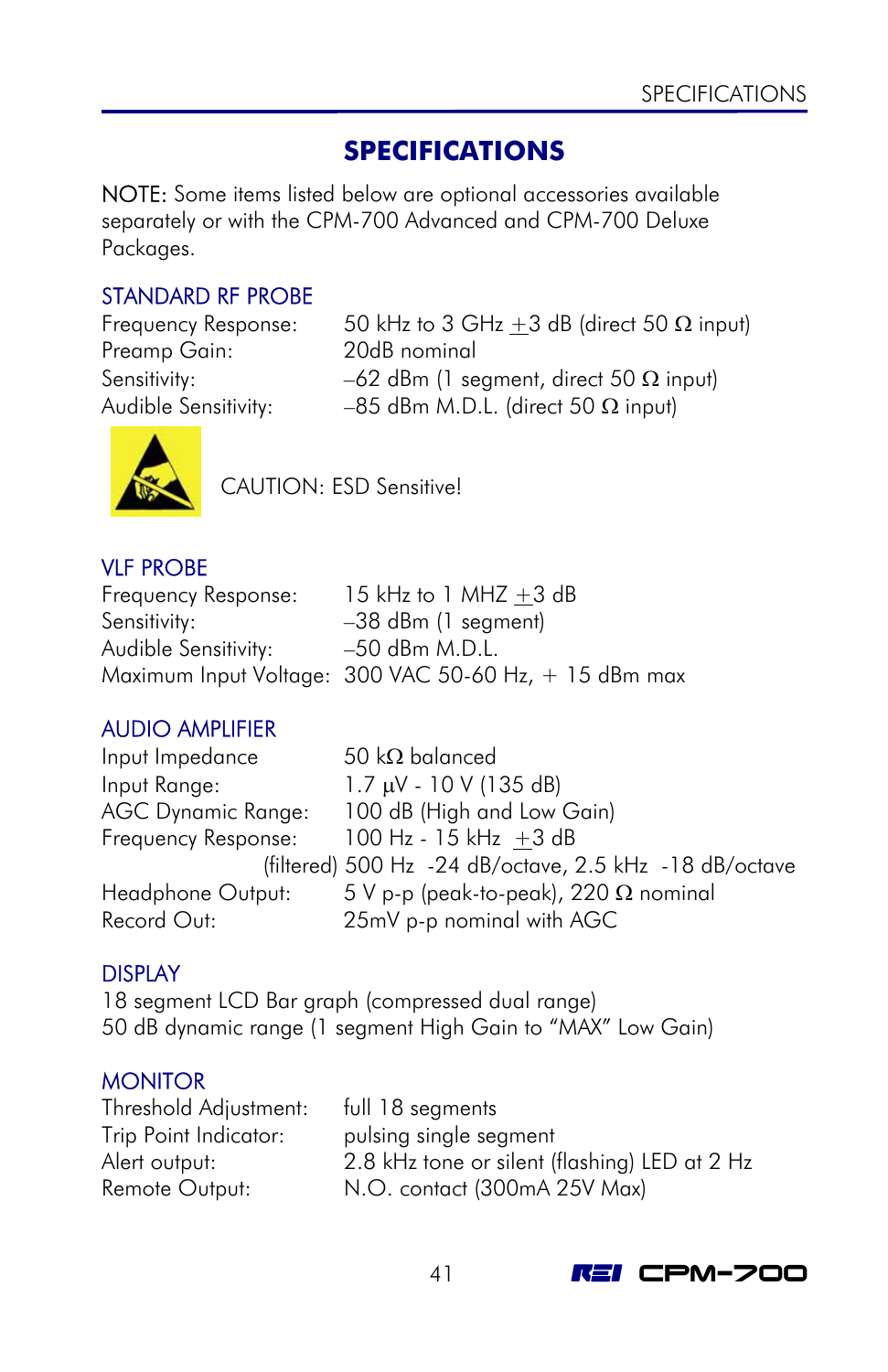#### **SPECIFICATIONS**

#### **BATTERY**

8 each MN1500 AA Alkaline – Life 10-16 hours (Optional) 8 ea 2200 mA/hr Nickel-metal-hydride – Life 12-15 hrs Low Battery Indicator: approx. 10% remaining power

#### AC ADAPTER/CHARGER

Input: 95-130 VAC 50-60 Hz, or 200-275 VAC 50-60 Hz Output: 12 VDC @ 500mA nominal Battery Recharge Time: max 10 hours.

#### CPM-700 UNIT

Size:  $91/8 \times 61/8 \times 1\frac{3}{4}$  in., 23.2 x 15.6 x 4.4 cm Weight: 39 oz, 1.1 kg

#### CPM-700 Soft CARRY CASE WITH ALL STANDARD ITEMS

Size: 16 3/8 x 11  $\frac{1}{4}$  x 3 in., 41.6 x 28.6 x 7.6 cm Weight: 6 lbs., 2.75 kg

### BROADBAND MICROWAVE PROBE (BMP-1200)

Antenna Gain: 7dB nominal Audible Sensitivity: - -70 dBm M.D.L. Attenuator: 20 dB nominal

Frequency Response: 2 GHz to 12 GHz +/–3 dB Sensitivity:  $-65$  dBm (1 segment)

### RF SNIFFER PROBE

Pre-amp Gain: 20dB nominal Frequency Response: 10 MHz – 3 GHz

Sensitivity:  $-35$  dBm (8 cm from point source) @ 100 MHz Audible Sensitivity:  $-55$  dBm (8 cm from point source) @ 100 MHz

### MAGNETIC LEAKAGE PROBE (MLP-700)

Center Frequency: 40 kHz Usable Frequency Range: 20 kHz – 250 kHz Preamp Gain: 40 dB

#### INFRARED PROBE (IRP-700)

Frequency Response: 10 kHz to 5 MHz Wavelength: 725 – 1150 nm Viewing Angle:  $\pm$  40 deg Preamp Gain: 40 dB

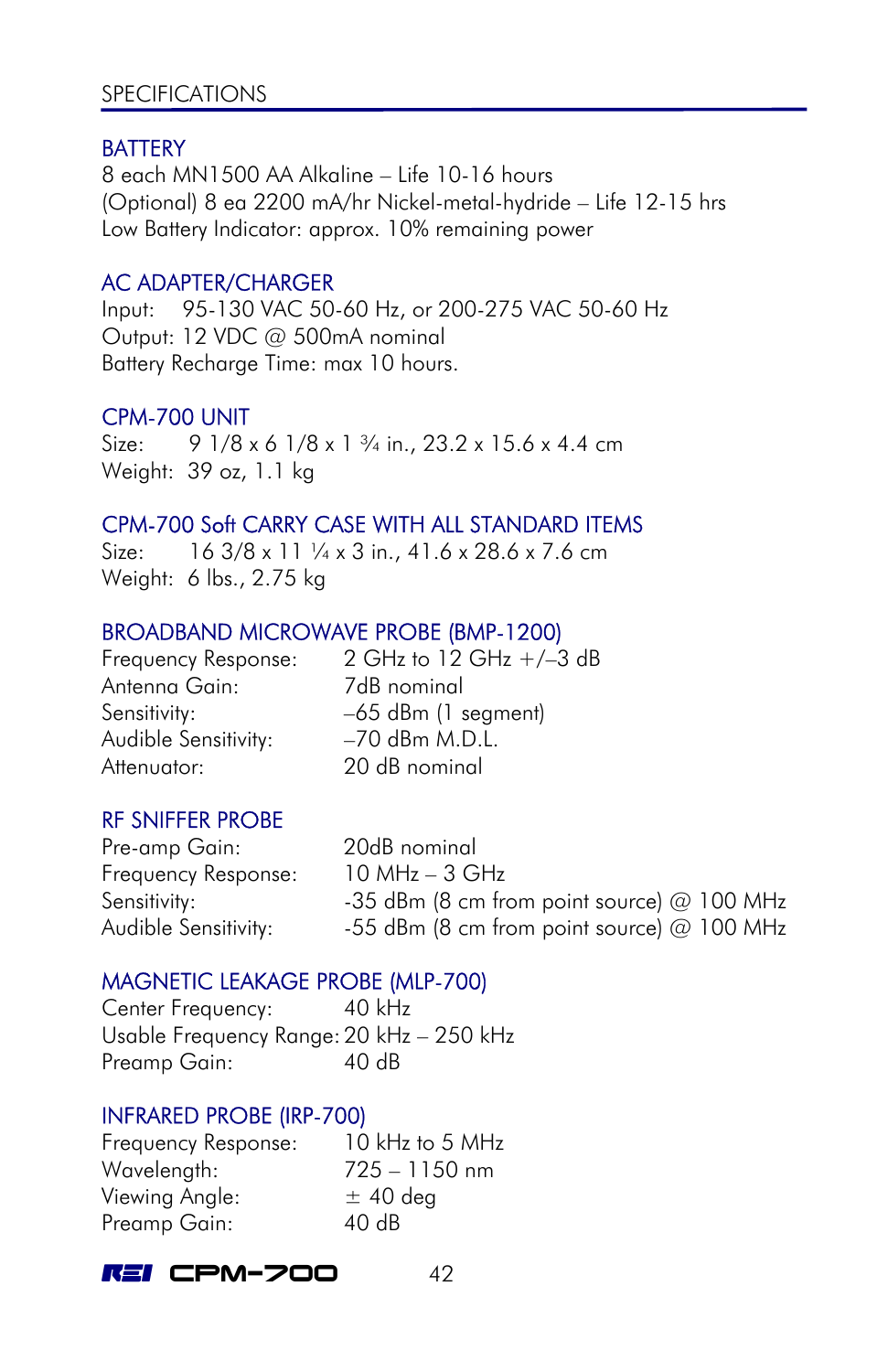### ACOUSTIC LEAKAGE PROBE (ALP-700)

Impedance: 47 kΩ unbalanced

Frequency Response: 50 Hz – 10 kHz (surface dependent) Sensitivity: Optimized for voice use / low noise element

### CPM-DELUXE HARDSHELL CASE WITH ALL INCLUDED ITEMS

Size: 18.5 in x 6 in x 14.5 in (47 cm x 15.3 cm x 36.8 cm) Weight: 10.3 lbs., 4.7 kg

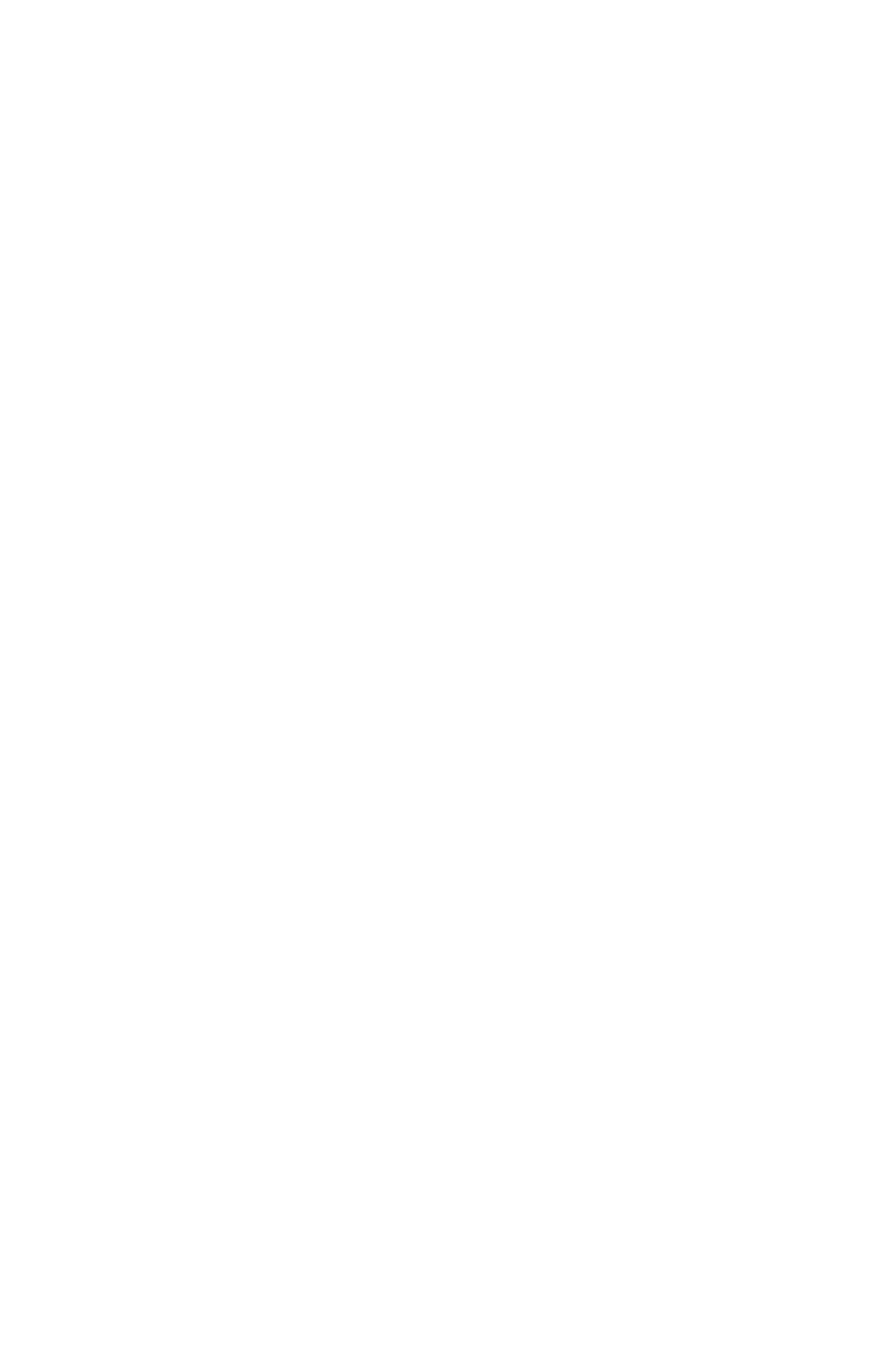### **WARNINGS**

### \*WARNING:

<span id="page-48-0"></span>The following specifications are MAXIMUM ratings. *Do Not Exceed!*  UNIT DAMAGE OR SHOCK HAZARD MAY RESULT

1 RF PROBE 50 VDC, + 15 dBm

### *CAUTION:* DO NOT MAKE CONTACT WITH LIVE POWER CIRCUITS!

*CAUTION:* The RF Probe contains a sensitive amplifier system that can be damaged by a highlevel electrostatic discharge (ESD) to the antenna. In an area where static discharges are likely, such as in

dry conditions, or on carpeting, touch each object to be tested with your hand before making antenna contact.

2. VLF PROBE

Input 300 VAC 50-60 Hz., +15 dBm > 5kHz

### 3. AUX AUDIO INPUT

50VDC, 150 VAC @ 30 Hz (ringer level)

### *CAUTION*: DO NOT MAKE CONTACT WITH LIVE POWER CIRCUITS!

4. CHARGING

Do not attempt to charge ALKALINE BATTERIES: UNIT DAMAGE OR BATTERY LEAKAGE may result.



*ESD Sensitive*